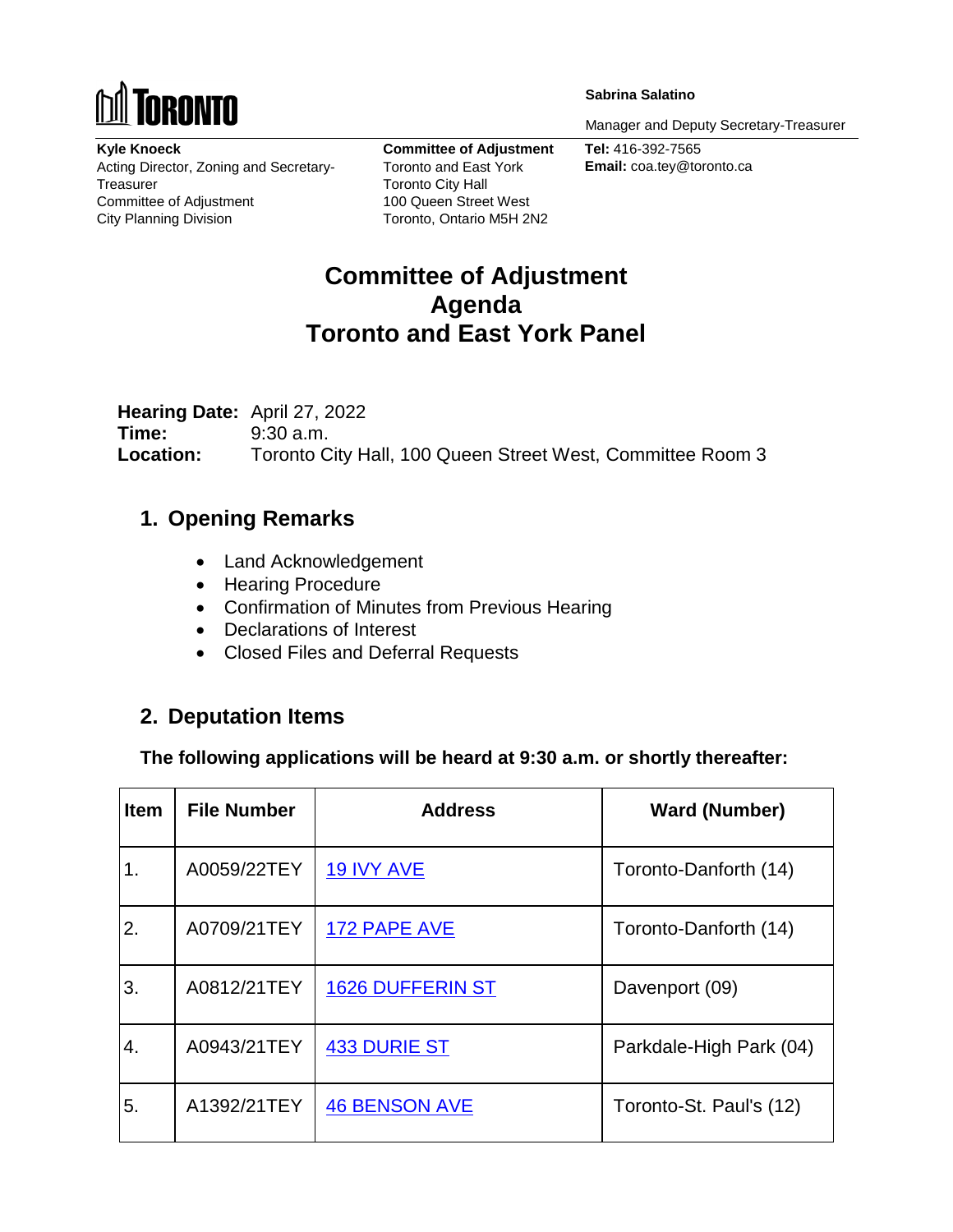| <b>Item</b> | <b>File Number</b> | <b>Address</b>             | <b>Ward (Number)</b>     |
|-------------|--------------------|----------------------------|--------------------------|
| 6.          | A1430/21TEY        | 49 HERTLE AVE              | Toronto-Danforth (14)    |
| 7.          | A1469/21TEY        | <b>2338 DUFFERIN ST</b>    | Davenport (09)           |
| 8.          | A1496/21TEY        | 330 GERRARD ST E           | Toronto Centre (13)      |
| 9.          | A1536/21TEY        | <b>119 WOODINGTON AVE</b>  | Beaches-East York (19)   |
| 10.         | A0001/22TEY        | <b>29 DIXON AVE</b>        | Beaches-East York (19)   |
| 11.         | A0008/22TEY        | 571 CLENDENAN AVE          | Parkdale-High Park (04)  |
| 12.         | A0022/22TEY        | <b>163 MACPHERSON AVE</b>  | University-Rosedale (11) |
| 13.         | A0051/22TEY        | 955 KINGSTON RD            | Beaches-East York (19)   |
| 14.         | A0055/22TEY        | 172 HOPE ST                | Davenport (09)           |
| 15.         | A0057/22TEY        | <b>121 MAJOR ST</b>        | University-Rosedale (11) |
| 16.         | A0058/22TEY        | <b>1041 ST CLARENS AVE</b> | Davenport (09)           |
| 17.         | A0060/22TEY        | <b>168 FULTON AVE</b>      | Toronto-Danforth (14)    |
| 18.         | A0061/22TEY        | <b>40 GLEN OAK DR</b>      | Beaches-East York (19)   |
| 19.         | A0062/22TEY        | <b>4 STANHOPE AVE</b>      | Toronto-Danforth (14)    |
| 20.         | A0063/22TEY        | 51 ALVIN AVE               | Toronto-St. Paul's (12)  |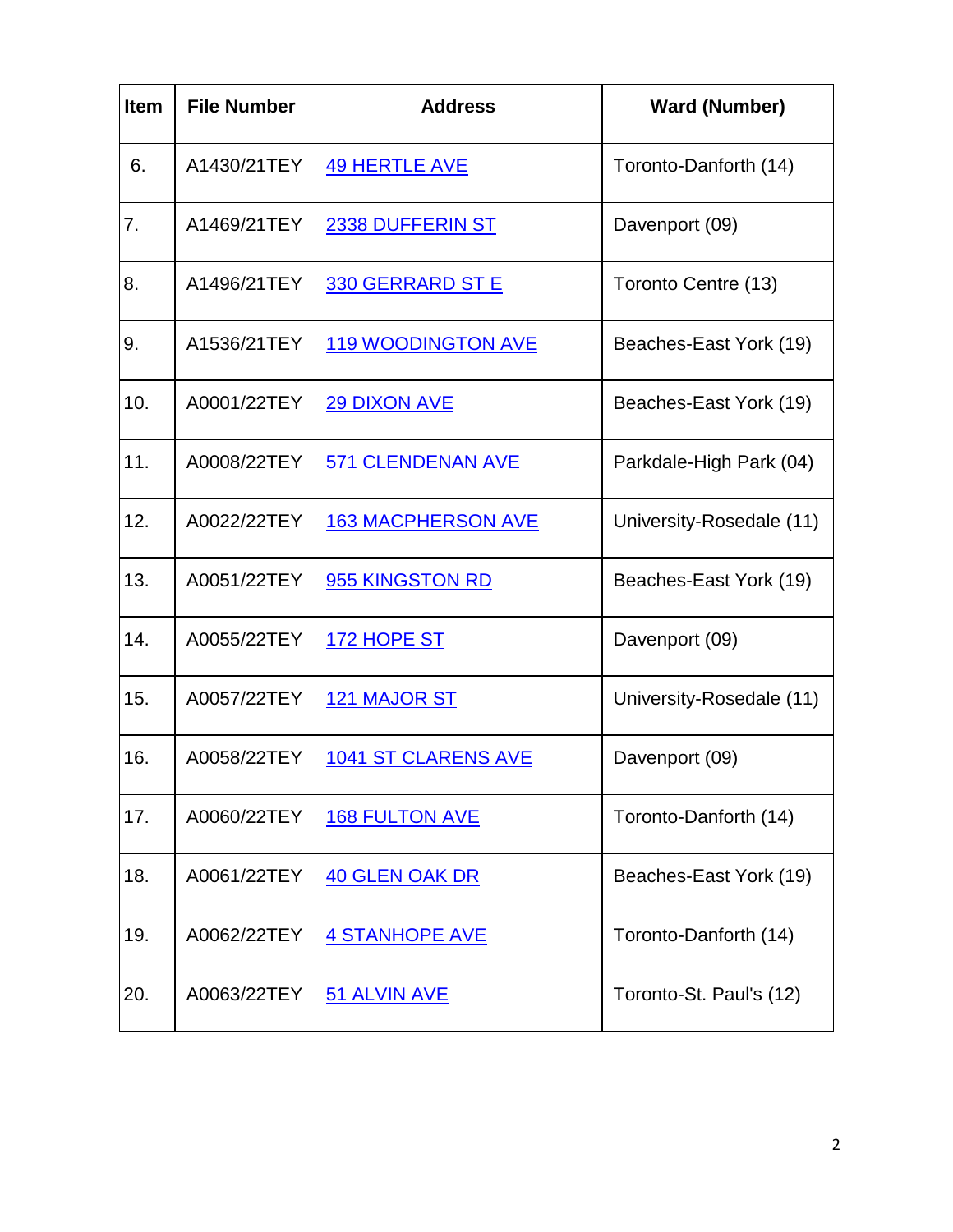## **RECESS**

# **The following applications will be heard at 2:00 p.m. or shortly thereafter:**

| <b>Item</b> | <b>File Number</b> | <b>Address</b>                                    | <b>Ward (Number)</b>    |
|-------------|--------------------|---------------------------------------------------|-------------------------|
| 21.         | A0065/22TEY        | <b>63 NORTHRIDGE AVE</b>                          | Toronto-Danforth (14)   |
| 22.         | A0067/22TEY        | <b>38 WIDMER ST (KNOWN AS</b><br>40-58 WIDMER ST) | Spadina-Fort York (10)  |
| 23.         | A0068/22TEY        | <b>67 GARDEN AVE</b>                              | Parkdale-High Park (04) |
| 24.         | A0069/22TEY        | <b>9 HUMBERVIEW RD</b>                            | Parkdale-High Park (04) |
| 25.         | A0073/22TEY        | <b>12 AUSTIN CRES</b>                             | Toronto-St. Paul's (12) |
| 26.         | A0075/22TEY        | <b>1490 DUNDAS ST W</b>                           | Davenport (09)          |
| 27.         | A0077/22TEY        | <b>16 CROCKER AVE</b>                             | Spadina-Fort York (10)  |
| 28.         | A0078/22TEY        | <b>799 COXWELL AVE</b>                            | Beaches-East York (19)  |
| 29.         | A0079/22TEY        | <b>12 LANKIN BLVD</b>                             | Toronto-Danforth (14)   |
| 30.         | A0082/22TEY        | <b>25 CURITY AVE</b>                              | Beaches-East York (19)  |
| 31.         | A0084/22TEY        | <b>673 DANFORTH AVE</b>                           | Toronto-Danforth (14)   |
| 32.         | A0085/22TEY        | <b>50 EARL GREY RD</b>                            | Toronto-Danforth (14)   |
| 33.         | A0086/22TEY        | <b>29 ARLINGTON AVE</b>                           | Toronto-St. Paul's (12) |
| 34.         | A0089/22TEY        | <b>41 SALISBURY AVE</b>                           | Toronto Centre (13)     |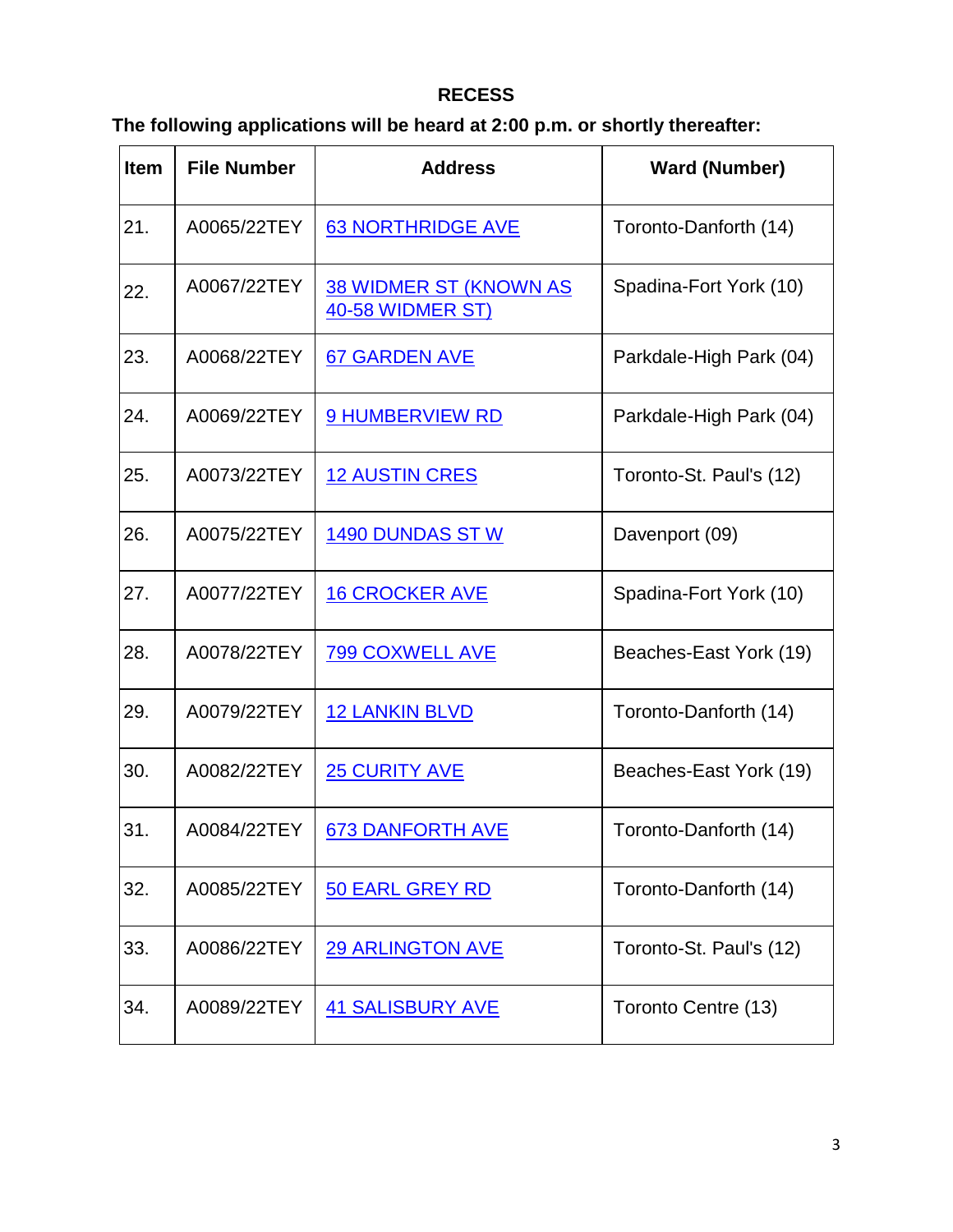| <b>Item</b> | <b>File Number</b> | <b>Address</b>             | <b>Ward (Number)</b>    |
|-------------|--------------------|----------------------------|-------------------------|
| 35.         | A0090/22TEY        | <b>124 HARCOURT AVE</b>    | Toronto-Danforth (14)   |
| 36.         | A0104/22TEY        | <b>381 ASHDALE AVE</b>     | Toronto-Danforth (14)   |
| 37.         | A0106/22TEY        | <b>15 ELM GROVE AVE</b>    | Parkdale-High Park (04) |
| 38.         | A0109/22TEY        | <b>489 GLEBEHOLME BLVD</b> | Beaches-East York (19)  |
| 39.         | A0112/22TEY        | 93 LYALL AVE               | Beaches-East York (19)  |
| 40.         | A0139/22TEY        | <b>230 GAMBLE AVE</b>      | Toronto-Danforth (14)   |
| 41.         | A0974/20TEY        | 1150 GREENWOOD AVE         | Toronto-Danforth (14)   |

**The following applications will be heard at 4:00 p.m. or shortly thereafter:**

### **Other Business**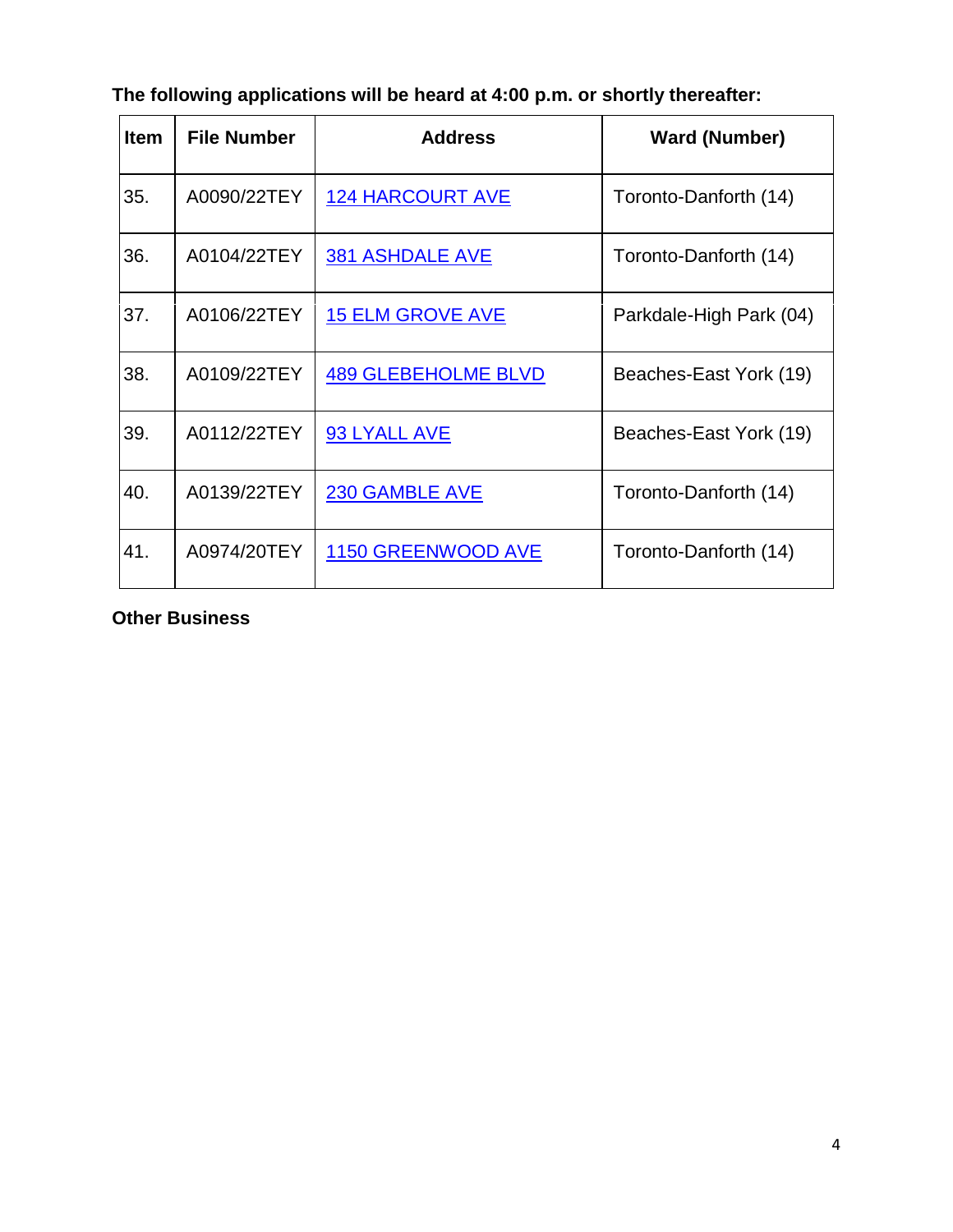**The following applications will be heard at 9:30 a.m. or shortly thereafter:**

## **1. 19 IVY AVE**

| <b>File Number:</b>                 | A0059/22TEY            |
|-------------------------------------|------------------------|
| <b>Property Address: 19 IVY AVE</b> |                        |
| Legal Description:                  | PLAN 713 PT LOT 7      |
| Agent:                              | <b>VICTOR GUITBERG</b> |
| Owner(s):                           | <b>OLYA KASH</b>       |
| Zoning:                             | R (d0.6) (x741) (ZZC)  |
| Ward:                               | Toronto-Danforth (14)  |
| Community:                          | Toronto                |
| Heritage:                           | Not Applicable         |

### **PURPOSE OF THE APPLICATION:**

To construct a new two-storey detached dwelling with an integral garage and a rear ground floor deck. The existing two-storey detached dwelling will be demolished.

## **REQUESTED VARIANCE(S) TO THE ZONING BY-LAW:**

#### **1. Chapter 10.10.40.10.(2)(A)(i), By-law 569-2013**

The maximum permitted height of all front, rear and side exterior main walls is 7 m.

In this case, the height of the front, rear and side exterior main walls will be 8.59 m.

#### **2. Chapter 10.10.40.40.(1)(A), By-law 569-2013**

The maximum permitted floor space index is 0.6 times the area of the lot (142.28 m²).

The altered dwelling will have a floor space index equal to 0.947 times the area of the lot (224.63 m²).

#### **3. Chapter 10.10.40.70.(3)(A)(i), By-law 569-2013**

The minimum required side yard setback is 0.9 m. The new dwelling will be located 0.53 m from the side (east) lot line.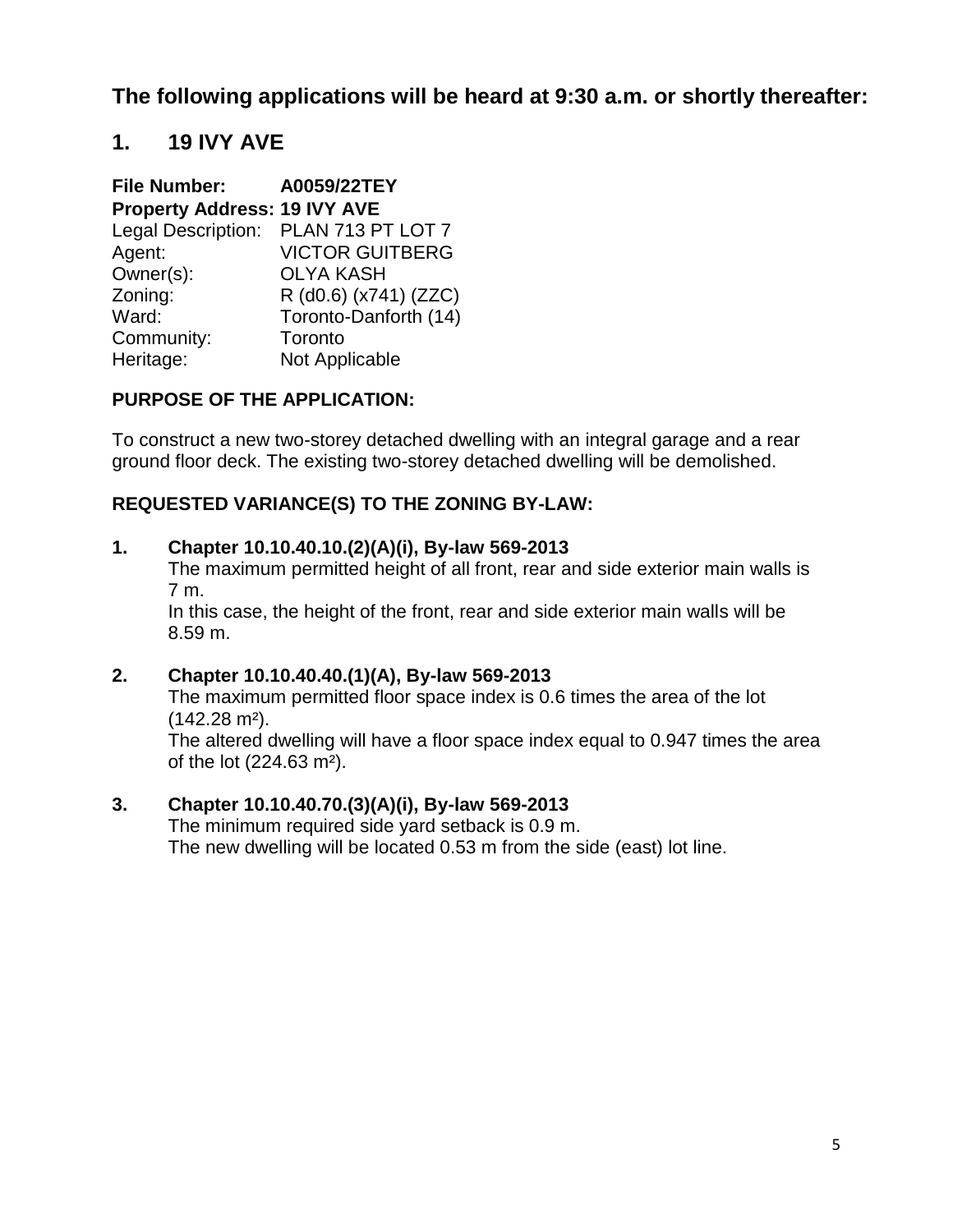# **2. 172 PAPE AVE**

**File Number: A0709/21TEY Property Address: 172 PAPE AVE**  Legal Description: PLAN 718 PT LOTS 32 & 33 Agent: ALEX AKSELROD Owner(s): HARI VISWANATHAN LORNA VISWANATHAN Zoning: R (d0.6) (x809) (ZZC) Ward: Toronto-Danforth (14) Community: Toronto Heritage: Not Applicable

## **PURPOSE OF THE APPLICATION:**

To alter the existing two-storey semi-detached dwelling by enclosing a portion of the front porch.

## **REQUESTED VARIANCE(S) TO THE ZONING BY-LAW:**

### **1. Chapter 10.5.40.70.(1)(B), By-law 569-2013**

In the Residential Zone category, if a lot is between two abutting lots in the Residential Zone category, each with a building fronting on the same street and those buildings are both, in whole or in part, 15 m or less from the subject lot, the required minimum front yard setback is the average of the front yard setbacks of those buildings on the abutting lots (3.27 m).

The altered dwelling will be located 0.38 m from the front (east) lot line.

## **2. Chapter 10.10.40.40.(1)(A), By-law 569-2013**

The maximum permitted floor space index is 0.6 times the area of the lot  $(133.8 \text{ m}^2).$ 

The altered dwelling will have a floor space index equal to 0.67 times the area of the lot (149.55 m<sup>2</sup>).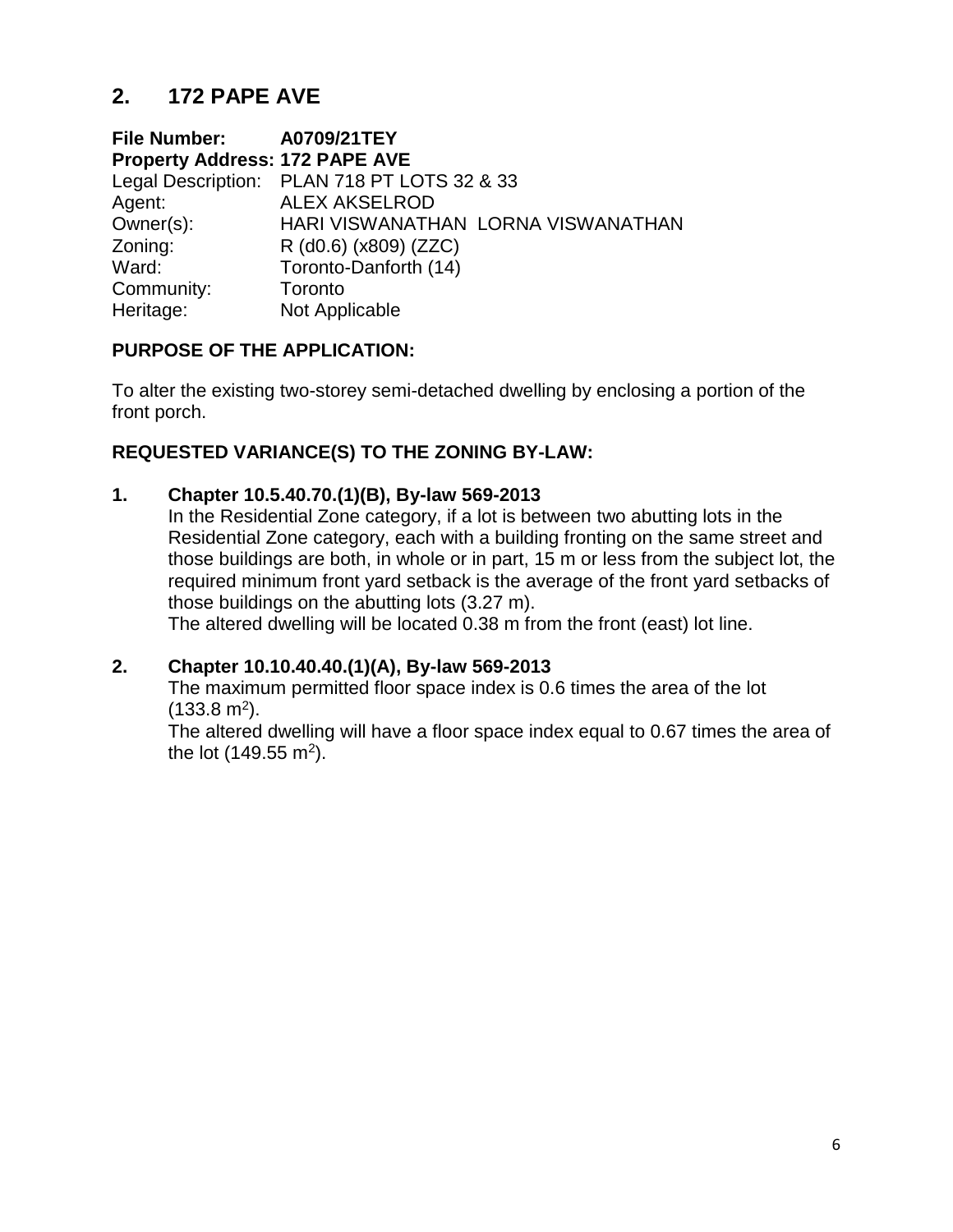# **3. 1626 DUFFERIN ST**

**File Number: A0812/21TEY Property Address: 1626 DUFFERIN ST** Legal Description: PLAN 1360 PT LOT 115 Agent: IDA EVANGELISTA Owner(s): DOMINIC JON SAMUEL LISCIO Zoning: R (d0.6)(x730)(ZZC) Ward: Davenport (09) Community: Toronto Heritage: Not Applicable

## **PURPOSE OF THE APPLICATION:**

To convert the existing triplex into a fourplex by The proposal includes constructing a fourth storey addition with front and rear balconies. Also, the garage will be converted for bicycle parking spaces.

## **REQUESTED VARIANCE(S) TO THE ZONING BY-LAW:**

#### **1. Chapter 10.10.40.10.(1)(A)m By-law 569-2013**

The maximum permitted height of a building or structure is 10 m. The altered dwelling will have a height of 10.91 m.

#### **2. Chapter 10.5.40.60.(1)(B), By-law 569-2013**

A platform without main walls, attached to or less than 0.3 m from a building, with a floor higher than the first floor of the building above established grade may encroach 1.5 m into the required front yard setback, if it is no closer to a side lot line than the required side yard setback (1.2 m).

The altered dwelling will encroach 3.3 m into the required front yard setback.

#### **3. Chapter 10.10.40.40.(1)(A), By-law 569-2013**

The maximum permitted floor space index is 0.6 times the area of the lot  $(86.96 \text{ m}^2).$ 

The altered dwelling will have a floor space index equal to 1.94 times the area of the lot  $(281.4 \text{ m}^2)$ .

## **4. Chapter 10.10.40.10.(2)(A), By-law 569-2013**

The maximum permitted height of all front and rear exterior main walls facing a lot line is 7.5 m.

In this case, the height of the front and rear exterior main walls facing a lot line will be 10.36 m.

## **5. Chapter 10.5.50.10.(3)(A), By-law 569-2013**

A minimum of 50% (10.7  $m^2$ ) of the rear yard must be in the form of soft landscaping.

In this case,  $0\%$  (0 m<sup>2</sup>) of the rear yard will be maintained as soft landscaping.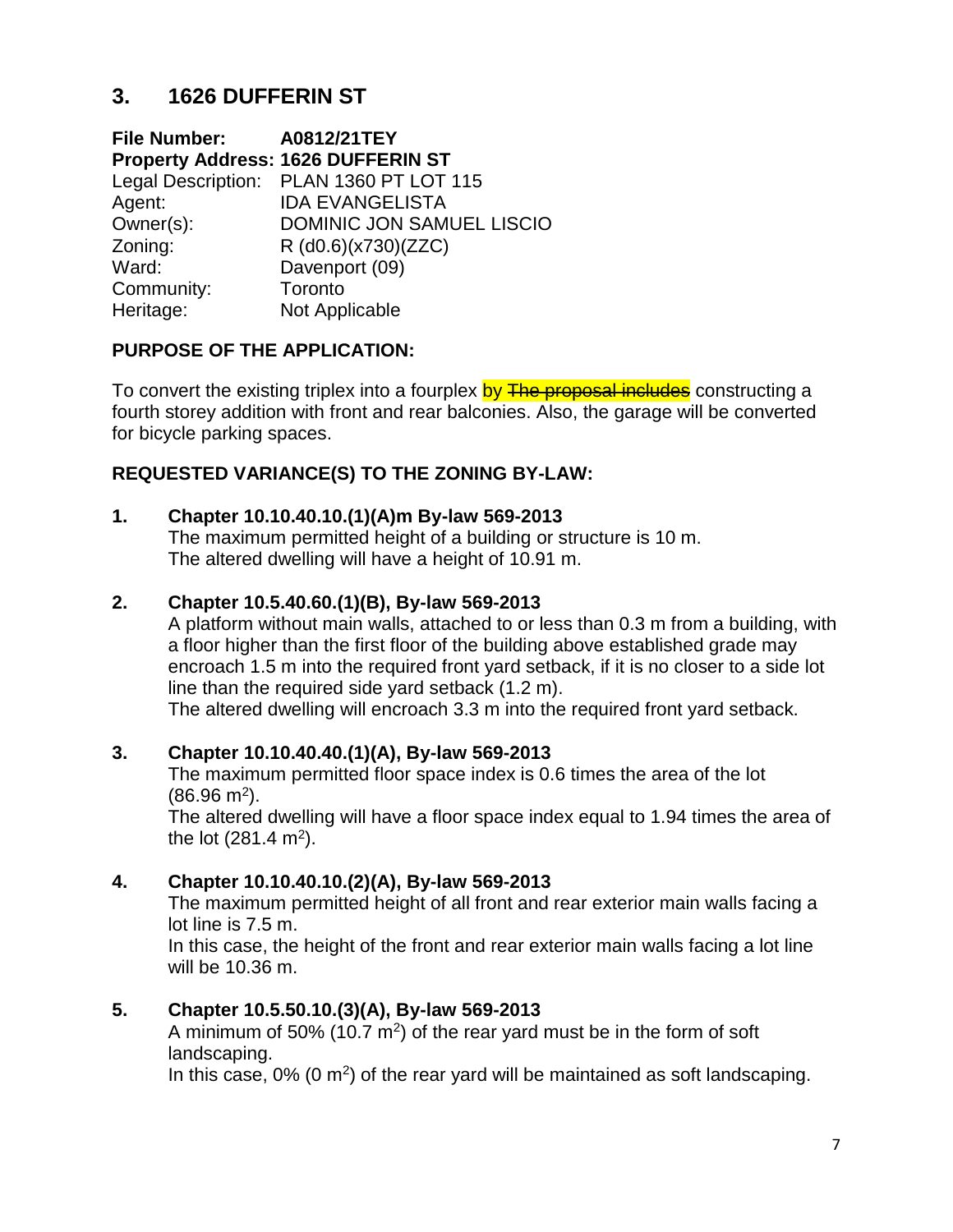## **6. Chapter 10.5.40.60.(1)(D), By-law 569-2013**

A platform without main walls, attached to or less than 0.3 m from a building, with a floor higher than the first floor of the building above established grade may encroach into the required rear yard setback 1.5 m if it is no closer to a side lot line than 2.2 m.

The altered dwelling will encroach 5.2 m into the required rear yard setback.

## **7. Chapter 200.5.10.1.(1), By-law 569-2013**

Two parking spaces are required on-site. No parking spaces will be provided on-site.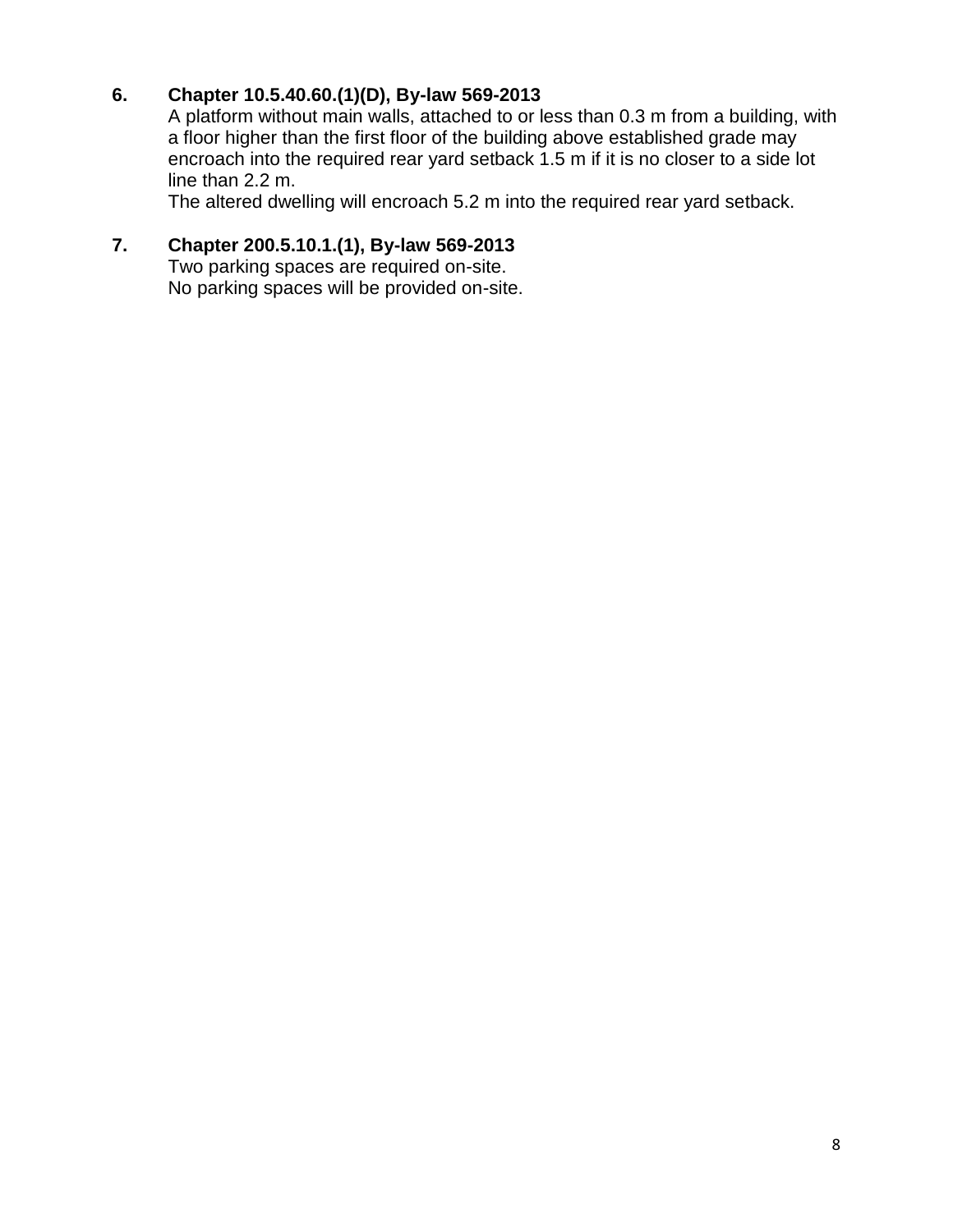# **4. 433 DURIE ST**

**File Number: A0943/21TEY Property Address: 433 DURIE ST**  Legal Description: PLAN 714 PT LOT 174 PT LOT 175 Agent: AREZOO TIRDAD Owner(s): SUZANNE MICHELLE BIRGENEAU ROBERT LOKINGER Zoning: R (d0.6) (x737) & R2 Z0.6 HT 10.0m (ZZC) Ward: Parkdale-High Park (04) Community: Toronto Heritage: Not Applicable

## **PURPOSE OF THE APPLICATION:**

To alter the existing two-storey detached dwelling by constructing a complete third storey addition, a first storey rear addition, a front covered porch and a rear covered deck. Also, to construct a new one-storey ancillary building (detached garage) in the rear yard of the property.

### **REQUESTED VARIANCE(S) TO THE ZONING BY-LAW:**

#### **1. Chapter 10.10.40.10.(2)(B)(ii), By-law 569-2013**

The maximum permitted height of all side exterior main walls facing a side lot line is 7.5 m.

In this case, the height of the side exterior main walls facing a side lot line will be 9.38 m.

#### **2. Chapter 10.10.40.10.(4), By-law 569-2013**

The maximum permitted roof slope above the second storey is 5 vertical units for every 3 horizontal units.

The roof slope above the second storey will be 11 vertical units for every 3 horizontal units.

#### **3. Chapter 10.5.40.60.(7), By-law 569-2013**

Roof eaves may project a maximum of 0.9 m provided that they are no closer than 0.3 m to a lot line. In this case, the eaves will be located 0 m from the side (south) lot line.

#### **4. Chapter 200.5.1.10.(2)(A)(i), By-law 569-2013**

The minimum required width of a parking space is 3.2 m. The parking space within the garage will have a width of 2.78 m.

#### **5. Chapter 200.5.1.10.(2)(A)(ii), By-law 569-2013**

The minimum required length of a parking space is 5.6 m. The parking space within the garage will have a length of 5.25 m.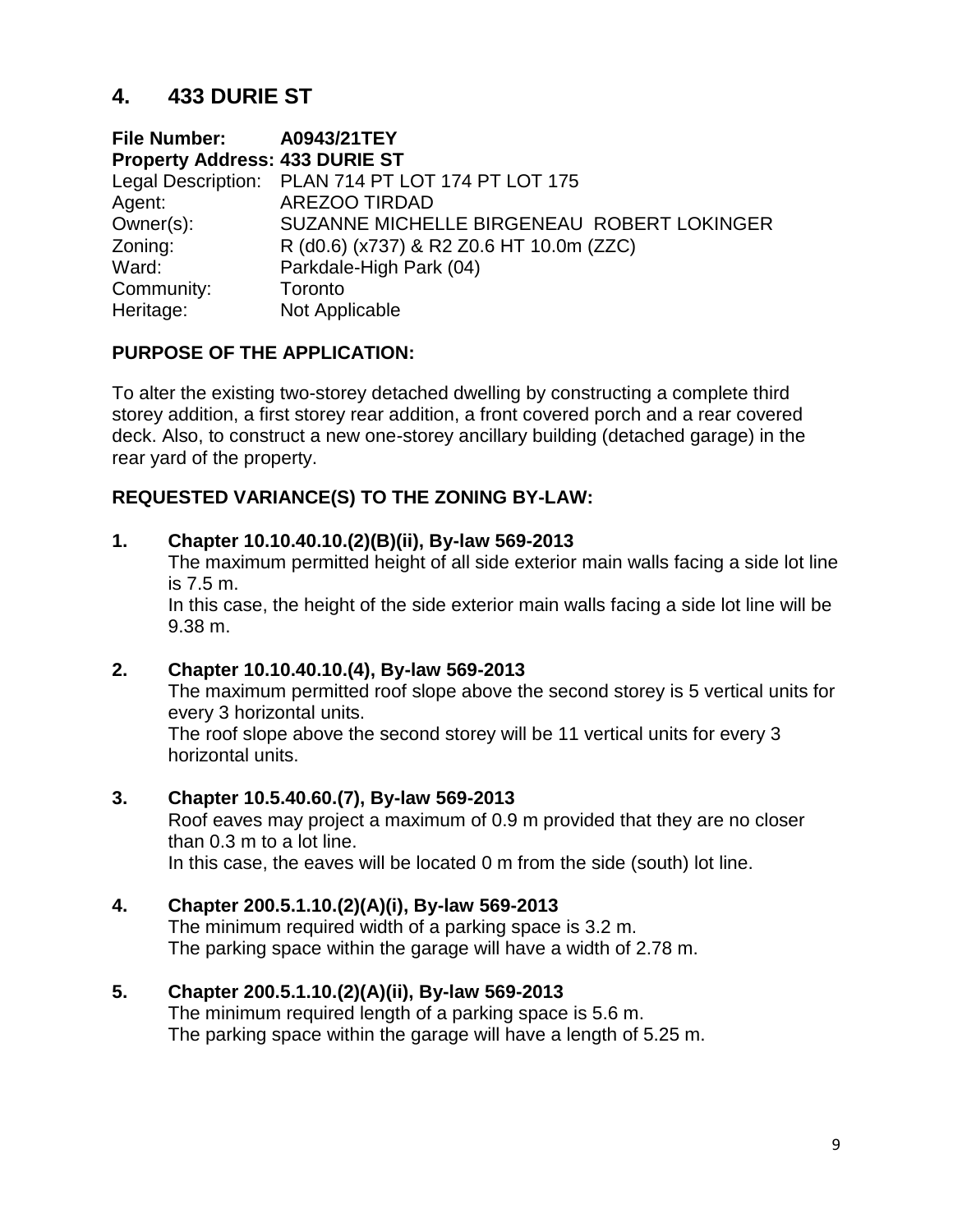## **6. Section 4(2)(a), By-law 569-2013**

The maximum permitted building height is 10 m. The altered dwelling will have a height of 10.2 m, measured to the highest point of the roof.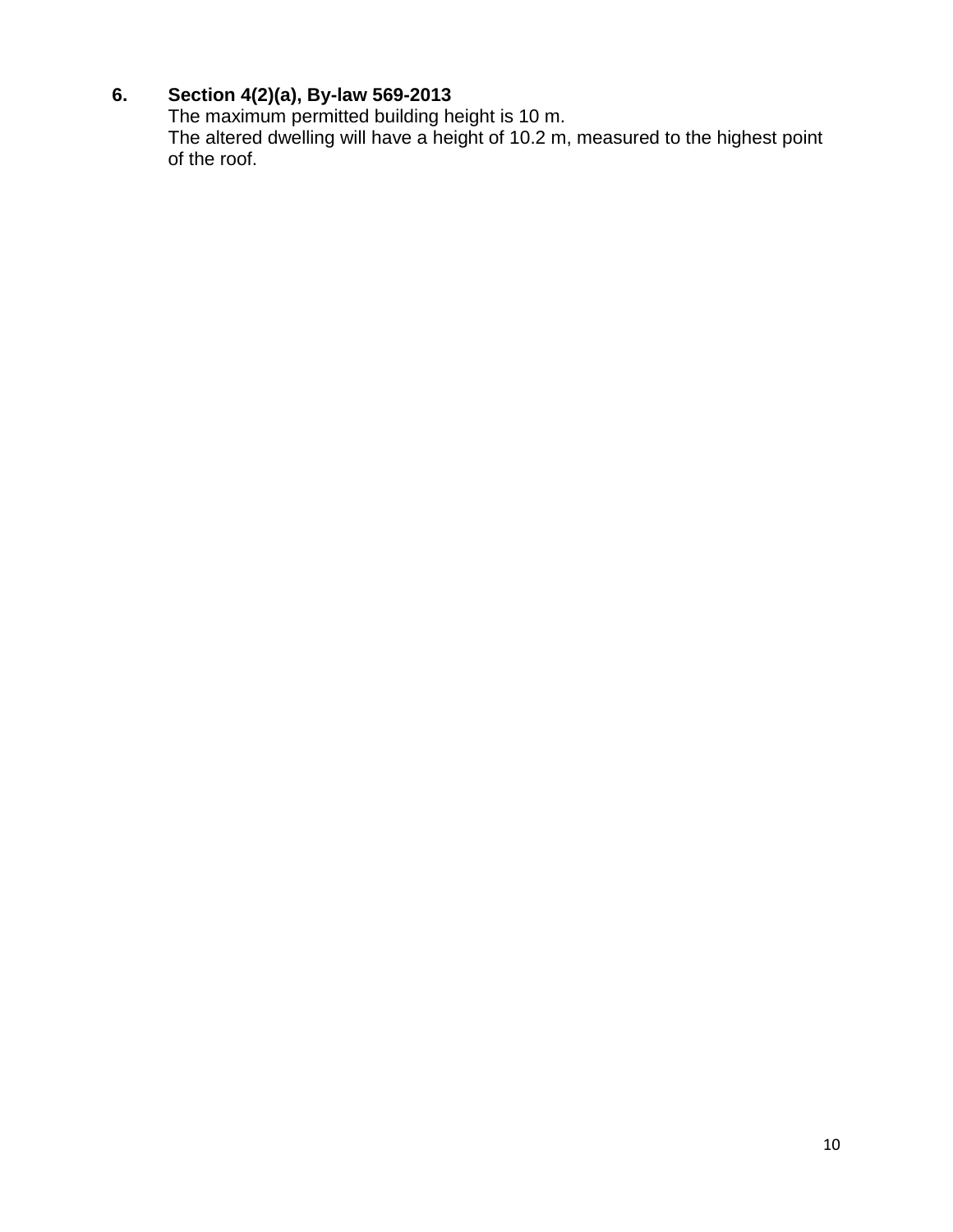# **5. 46 BENSON AVE**

| File Number: A1392/21TEY               |                                    |
|----------------------------------------|------------------------------------|
| <b>Property Address: 46 BENSON AVE</b> |                                    |
| Legal Description: PLAN 960 LOT 13     |                                    |
| Agent:                                 | <b>DEBORAH MESHER</b>              |
| Owner(s):                              | <b>LAURA ELISABETH JENNER</b>      |
|                                        | <b>GREGORY MORRIS SHOOM-KIRSCH</b> |
| Zoning:                                | R. (ZZC)                           |
| Ward:                                  | Toronto-St. Paul's (12)            |
| Community:                             | Toronto                            |
| Heritage:                              | Not Applicable                     |

### **PURPOSE OF THE APPLICATION:**

To alter the existing two-storey detached dwelling by constructing a complete third storey addition and a rear three-storey addition with a deck. Also, to install an in-ground swimming pool and to construct a pool shed.

## **REQUESTED VARIANCE(S) TO THE ZONING BY-LAW:**

#### **1. Chapter 10.5.40.60.(7), By-law 569-2013**

Roof eaves may project a maximum of 0.9 m provided that they are no closer than 0.3 m to a lot line. In this case, the eaves will be located 0.11 m from the side (east) lot line.

#### **2. Chapter 10.10.40.40.(1)(A), By-law 569-2013**

The maximum permitted floor space index is 0.6 times the area of the lot (147.156 m²).

The altered dwelling will have a floor space index of 1.195 times the area of the lot (293.1 m²).

#### **3. Chapter 10.5.50.10.(3)(A), By-law 569-2013**

A minimum of 50% (61.3 m²) of the rear yard must be maintained as soft landscaping.

In this case, 30.4% (37.28 m²) of the rear yard will be maintained as soft landscaping.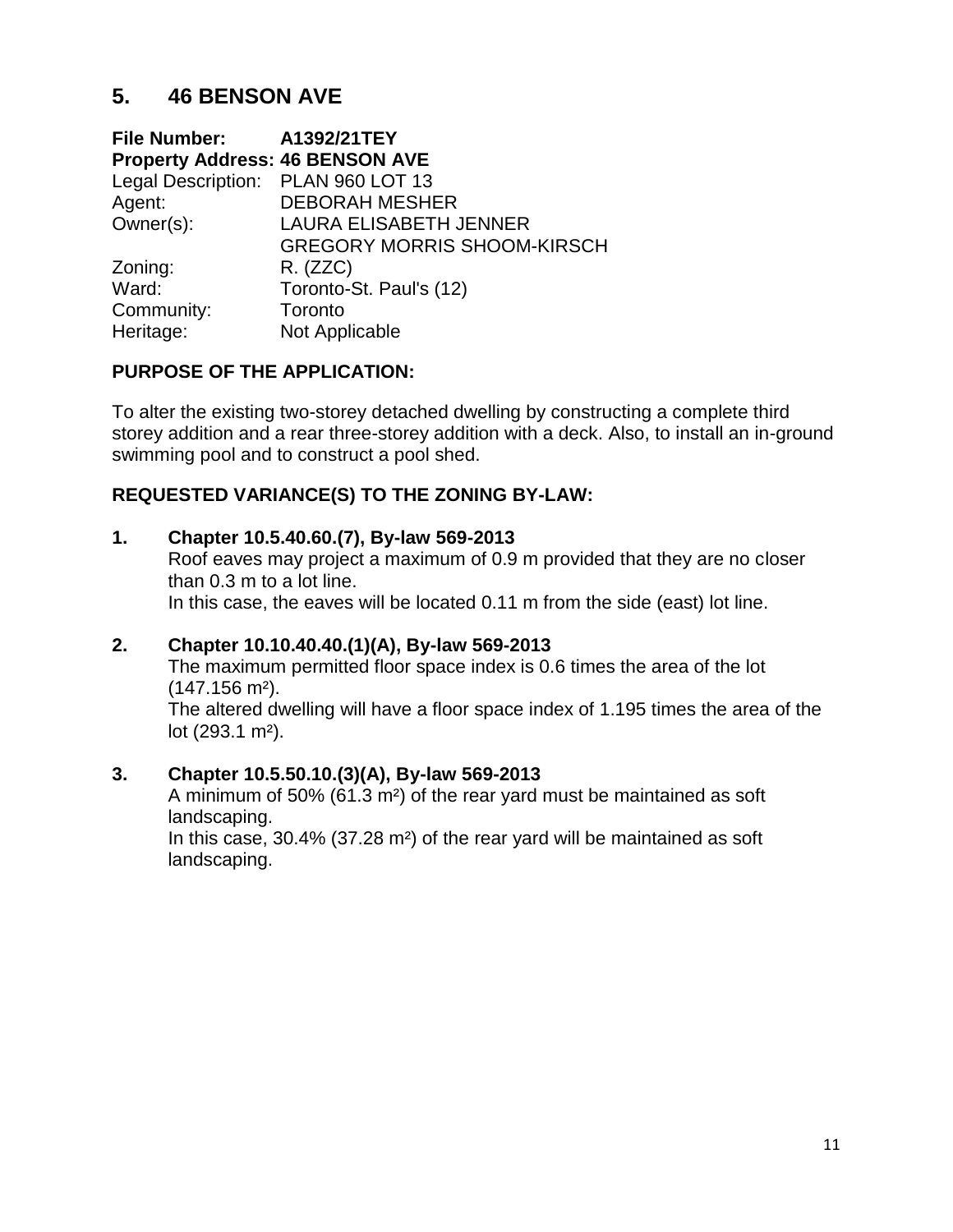# **6. 49 HERTLE AVE**

**File Number: A1430/21TEY Property Address: 49 HERTLE AVE**  Legal Description: PLAN 653E PT LOTS 76 & 77 Agent: MARTA SERDYNSKA Owner(s): TAMMY HINSCHE JULIET DONALD Zoning: R (d0.6) (ZZC) Ward: Toronto-Danforth (14) Community: Toronto Heritage: Not Applicable

### **PURPOSE OF THE APPLICATION:**

To alter the existing two-storey semi-detached dwelling by constructing a covered front porch with a basement addition (cold room).

### **REQUESTED VARIANCE(S) TO THE ZONING BY-LAW:**

#### **1. Chapter 10.5.40.60.(1)(A)(i), By-law 569-2013**

A platform without main walls, attached to or less than 0.3 m from a building, with a floor no higher than the first floor of the building above established grade may encroach into the required front yard setback 1.72 m if it is no closer to a side lot line than the required side yard setback.

The platform will encroach 2.36 m into the required front yard setback.

#### **2. Chapter 10.5.40.60.(2), By-law 569-2013**

A roof, canopy, awning or similar structure above a platform may encroach into a required building setback to the same extent permitted for the platform it is covering (1.72 m).

The front porch roof will encroach 1.04 m beyond the permitted distance for the platform it is covering (2.76 m).

#### **3. Chapter 10.5.40.60.(3)(A)(iii), By-law 569-2013**

Exterior stairs providing pedestrian access to a building or structure may encroach into a required building setback if the stairs are no closer to a lot line than 0.6 m.

The front porch stairs will be located 0.1 m from the front (north) lot line.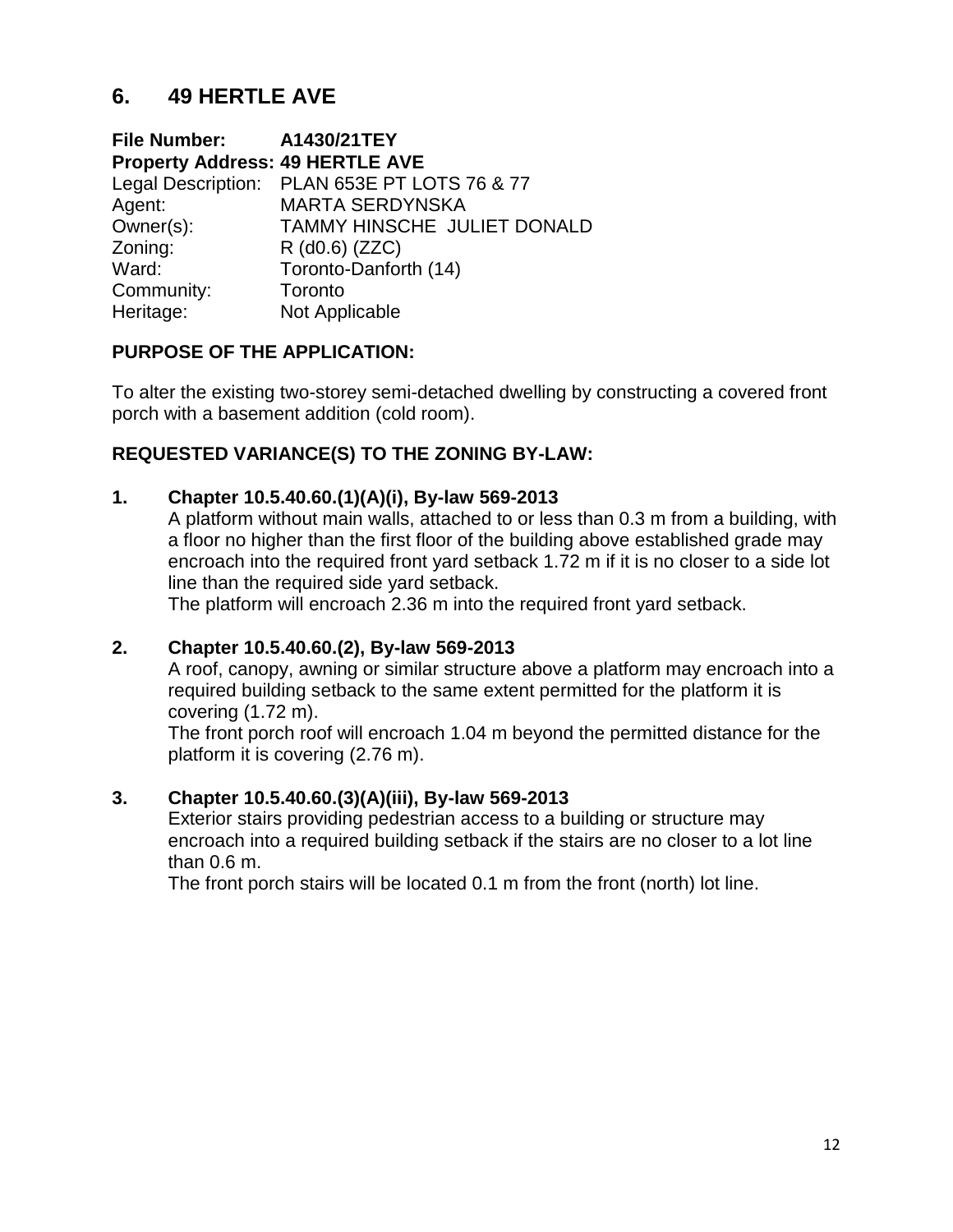# **7. 2338 DUFFERIN ST**

**File Number: A1469/21TEY Property Address: 2338 DUFFERIN ST**  Legal Description: PLAN 1584 LOT 71 Agent: FRANK MONDELLI Owner(s): GIUSEPPINA MONDELLI CHIARA CARMELINA MONDELLI Zoning: RM (f12.0; u2; d0.8)(x252) (ZZC) Ward: Davenport (09) Community: York Heritage: Not Applicable

## **PURPOSE OF THE APPLICATION:**

To maintain the altered front yard landscaping on the subject property.

### **REQUESTED VARIANCE(S) TO THE ZONING BY-LAW:**

#### **1. Chapter 10.5.50.10.(1)(D), By-law 569-2013**

On a lot with a detached house, semi-detached house, duplex, triplex, fourplex or townhouse, a minimum of 75% (12.5  $m^2$ ) of the required front yard landscaping must be soft landscaping.

The <mark>proposed</mark> front yard soft landscaping area is 44% (7.37 m<sup>2</sup>).

#### **2. Chapter 200.5.10.1.(1), By-law 569-2013**

The minimum required number of parking space(s) is 1 space. There will be No parking spaces are provided on the subject property.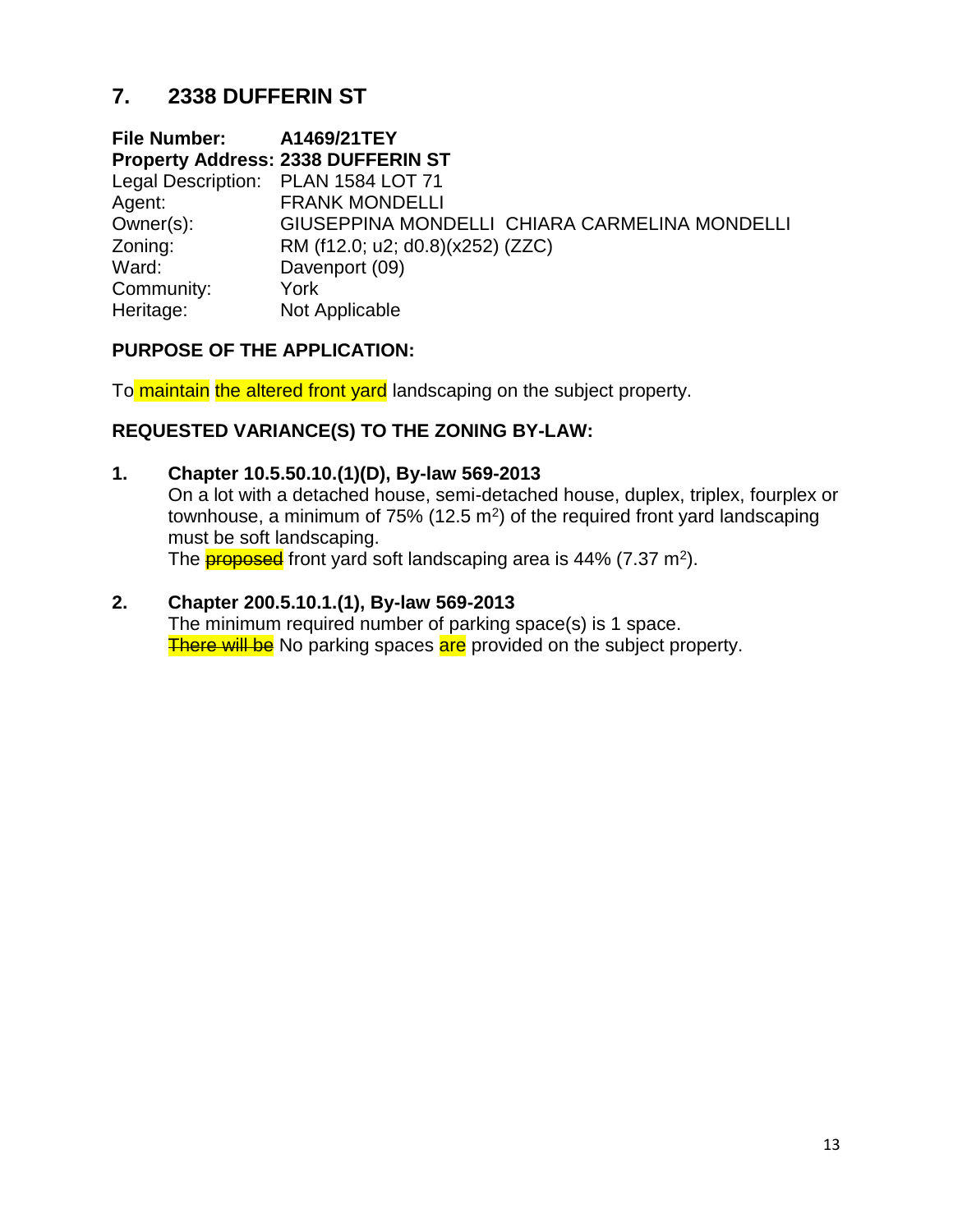# **8. 330 GERRARD ST E**

**File Number: A1496/21TEY Property Address: 330 GERRARD ST E** Legal Description: PLAN 108 PT LOT 2 Agent: EBRAAM GABOUR Owner(s): TORONTO COMMUNITY HOUSING CORPORATION Zoning: R (d1.0) (x851)(BLD) Ward: Toronto Centre (13) Community: Toronto Heritage: Designated

## **PURPOSE OF THE APPLICATION:**

To permit the new front barrier-free ramp, canopy above the existing front entrance and new front stairs, constructed without the benefit of a building permit.

## **REQUESTED VARIANCE(S) TO THE ZONING BY-LAW:**

### **1. Chapter 10.5.40.60.(3)(A)(i), By-law 569-2013**

Exterior stairs providing pedestrian access to a building or structure may encroach into a required building setback if the stairs are no longer than 1.5 horizontal units for each 1 vertical unit above grade at the point where the stairs meet the building or structure.

The stairs are 2.33 horizontal units for each 1 vertical unit above grade at the point where the stairs meet the building or structure.

## **2. Chapter 10.5.40.60.(3)(A)(ii), By-law 569-2013**

Exterior stairs providing pedestrian access to a building or structure may encroach into a required building setback if the stairs are no wider than 2 m. The stairs are 2.17 m wide.

## **3. Chapter 10.5.40.60.(3)(B)(iii), By-law 569-2013**

An uncovered ramp providing pedestrian access to a building or structure may encroach into a required building setback if the ramp is no closer to a lot line than 0.6 m.

The ramp is located 0.36 m from the front (south) lot line.

## **4. Chapter 10.5.150.1.(1), By-law 569-2013**

All waste and recyclable material must be stored in a wholly enclosed building. The waste and recyclable material is not stored in a wholly enclosed building.

## **5. Chapter 10.5.100.1.(4)(A), By-law 569-2013**

For an apartment building, a driveway must be a minimum of 3 m wide for each lane (6 m width total).

The drive aisle at the east side of the building has a width of 3.48 m.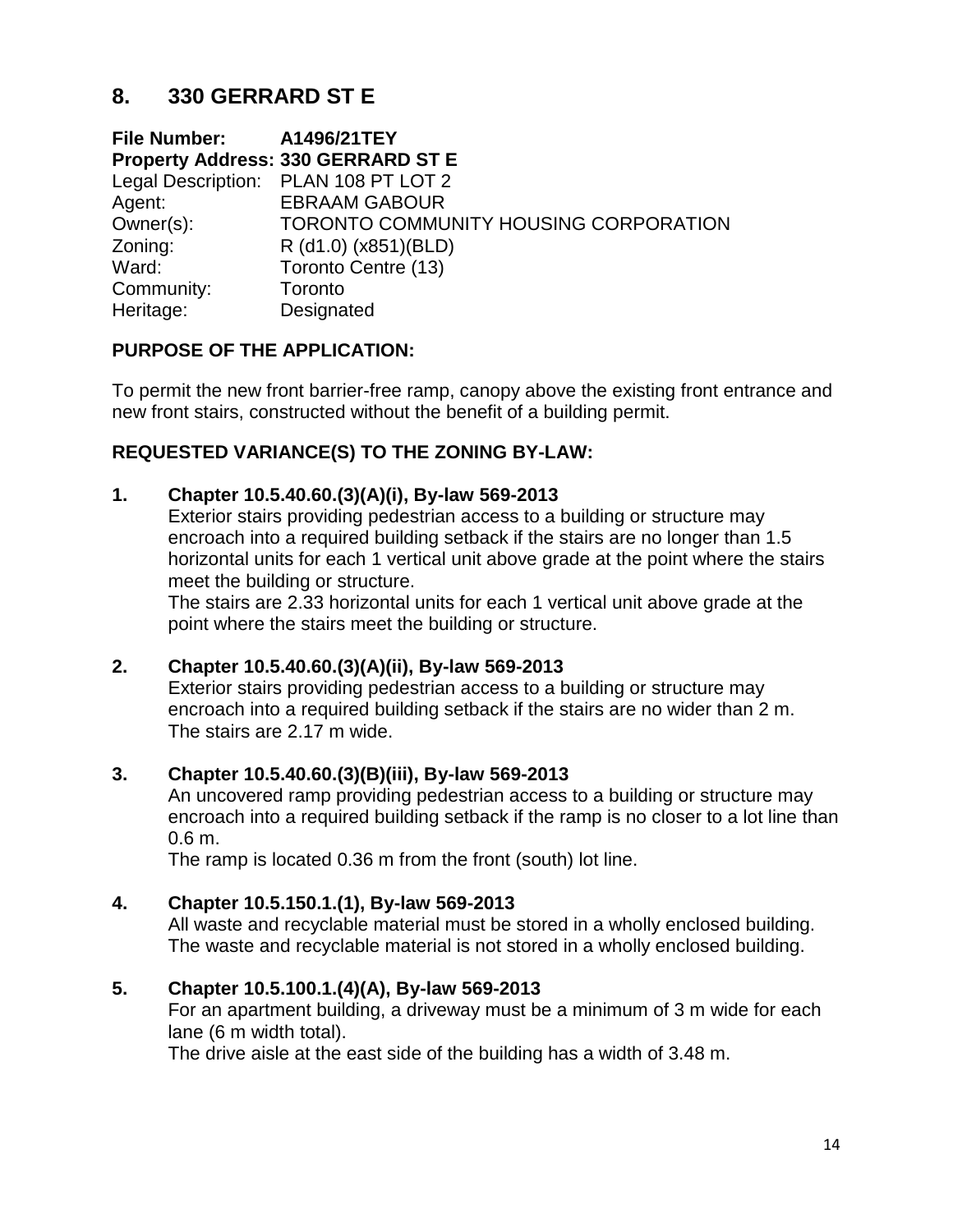## **6. Chapter 10.5.40.60.(1)(A)(i), By-law 569-2013**

A platform without main walls, attached to or less than 0.3 m from a building, with a floor no higher than the first floor of the building above established grade may encroach into the required front yard setback 2.5 m if it is no closer to a side lot line than the required side yard setback.

The platform encroaches 2.73 m into the required front yard setback.

### **7. Chapter 10.5.40.60.(1)(E), By-law 569-2013**

A platform without main walls, attached to or less than 0.3 m from a building, with a floor no higher than the first floor of the building above established grade may encroach into the required minimum side yard setback a maximum of 1.5 m, if it is no closer to the side lot line than 0.3 m.

The platform encroaches 3.94 m into the required minimum side yard setback and is located 3.56 m from the side (east) lot line.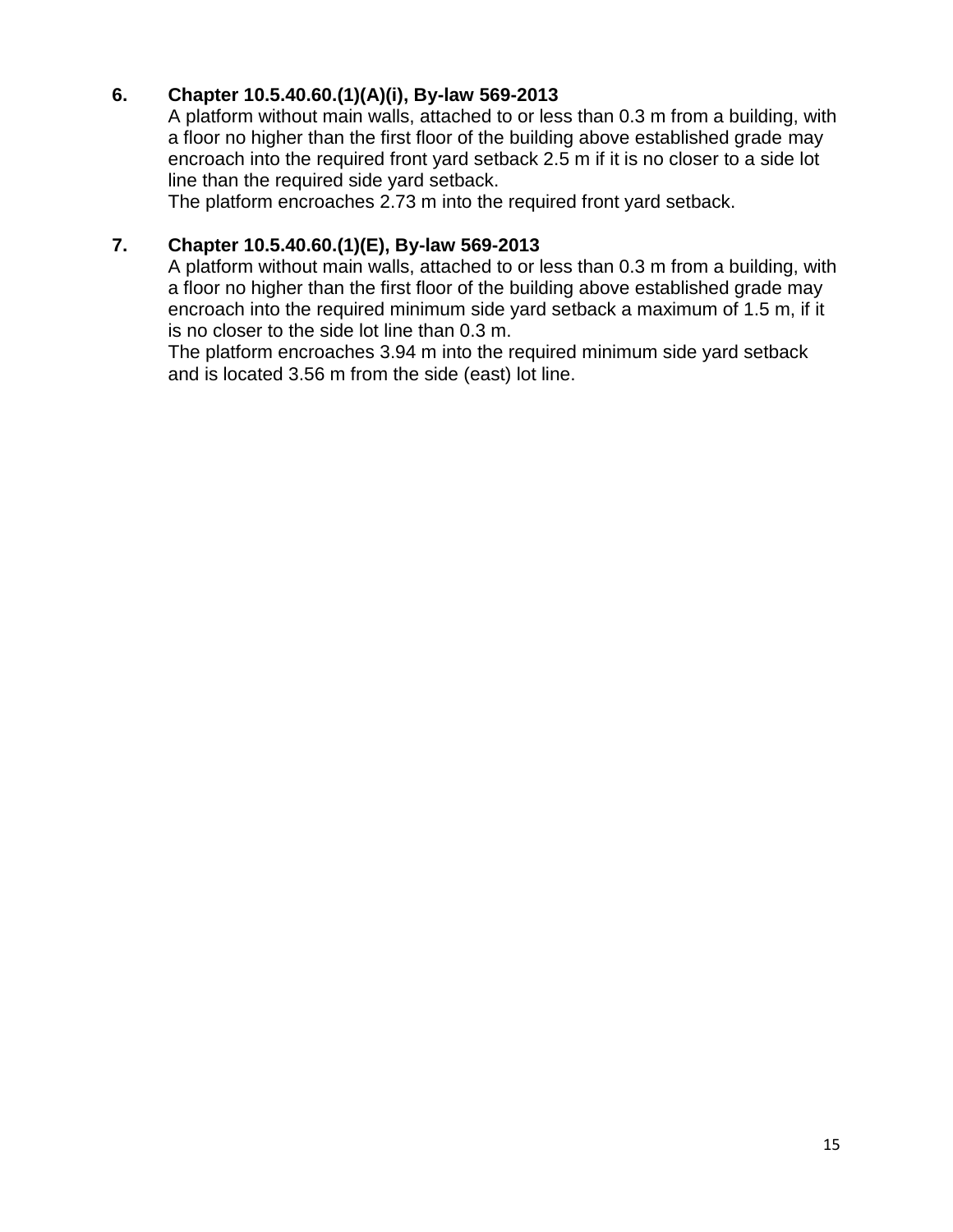# **9. 119 WOODINGTON AVE**

**File Number: A1536/21TEY Property Address: 119 WOODINGTON AVE**  Legal Description: PLAN 2447 LOT 15 Agent: MIKE DE OLIVEIRA Owner(s): 2453235 ONTARIO INC. Zoning: RS (f10.5; a325; d0.75)(x312)(BLD) Ward: Beaches-East York (19) Community: East York Heritage: Not Applicable

## **PURPOSE OF THE APPLICATION:**

To construct a new one-storey ancillary building (detached garage).

### **REQUESTED VARIANCE(S) TO THE ZONING BY-LAW:**

#### **1. Chapter 10.40.30.40.(1)(A), By-law 569-2013**

The maximum permitted lot coverage is 35% of the lot area (48.5 m<sup>2</sup>). In this case, the lot coverage is  $61.8\%$  of the lot area (85.53 m<sup>2</sup>).

#### **2. Chapter 10.5.50.10.(3)(B), By-law 569-2013**

A minimum of 25% (15.5  $m^2$ ) of the rear yard must be in the form of soft landscaping.

In this case,  $5\%$  (3 m<sup>2</sup>) of the rear yard will be maintained as soft landscaping.

#### **3. Chapter 10.5.60.20.(2)(C), By-law 569-2013**

The minimum required rear yard setback for ancillary buildings or structures is 0.3 m.

The ancillary building (detached garage) will be located 0 m from the rear (east) lot line.

#### **4. Chapter 10.5.60.20.(3)(C)(iii), By-law 569-2013**

The minimum required side yard setback for an ancillary building or structure in a rear yard and 1.8 m or more from the residential building on the lot is 0.3 m. The ancillary building (detached garage) will be located 0 m from the side (south) lot line and rear (east) lot line.

## **5. Chapter 10.5.60.20.(6)(B), By-law 569-2013**

The minimum required side yard setback for an ancillary building or structure containing a parking space where it is on a corner lot, and vehicle access is from the street abutting the side lot line, is 6 m.

The ancillary building (detached garage) will be located 0.07 m from the side (north) lot line.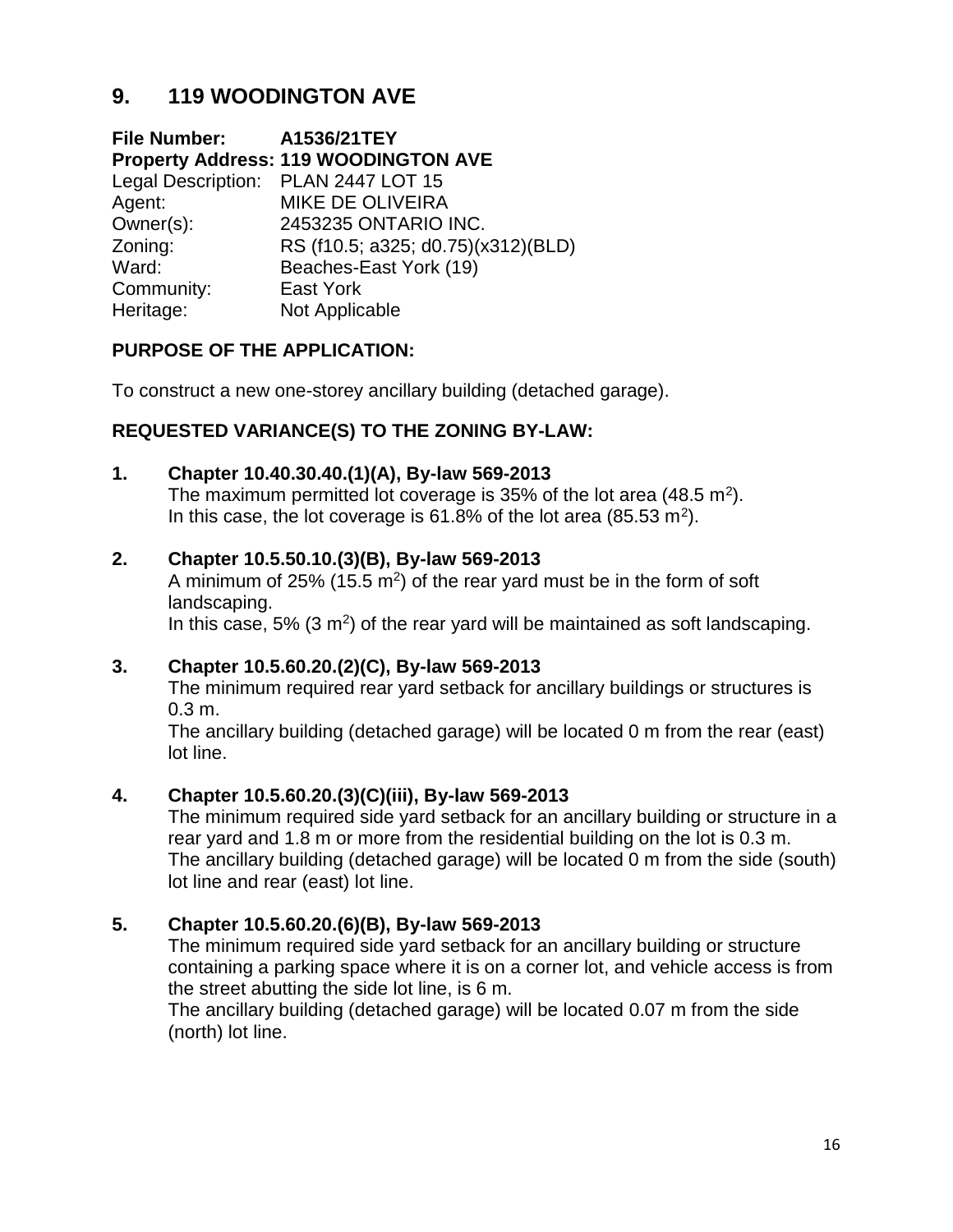## **6. Chapter 10.5.60.70.(1), By-law 569-2013**

The total area on a lot covered by ancillary buildings or structures may not exceed 10% of the lot area (13.8 m<sup>2</sup>). The ancillary building (detached garage) will cover 16% of the lot area (21.7 m<sup>2</sup>).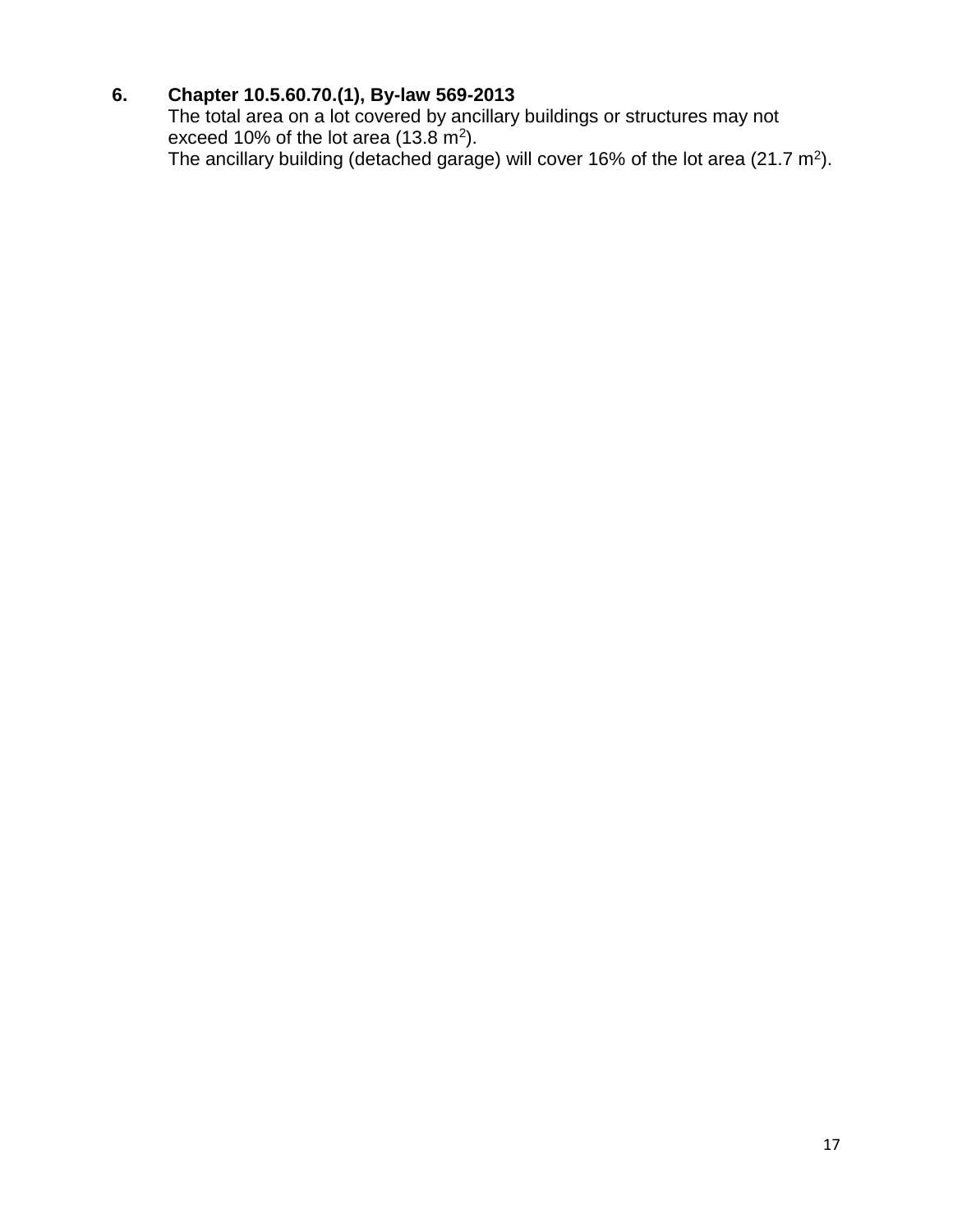## **10. 29 DIXON AVE**

**File Number: A0001/22TEY Property Address: 29 DIXON AVE**  Legal Description: PLAN E442 PT LOT 48 Agent: COLIN CLAXTON Owner(s): NAING WIN MYINT MARK RYAN KRENTZ Zoning: R (d0.6)(ZPR) Ward: Beaches-East York (19) Community: Toronto Heritage: Not Applicable

### **PURPOSE OF THE APPLICATION:**

To construct a secondary suite within the basement which will be accessed by the existing front walkout and to maintain the rear deck.

## **REQUESTED VARIANCE(S) TO THE ZONING BY-LAW:**

#### **1. Chapter 150.10.40.1.(1)(b), By-law 549-2019**

A pedestrian entrance leading exclusively to a secondary suite is not permitted in a front wall of a detached house or semi-detached house. The front basement walkout will lead directly to a Secondary Suite.

#### **2. Chapter 10.5.40.50.(2), By-law 569-2013**

The minimum required side yard setback is 0.45 m. The rear deck is located 0 m from the side (west) lot line.

#### **3. Chapter 10.5.40.60.(3)(A)(iii), By-law 569-2013**

Exterior stairs providing pedestrian access to a building or structure may encroach into a required building setback if the stairs are no closer to a lot line than 0.6 m.

The rear stairs are located 0 m from the side (west) lot line.

#### **4. Chapter 10.5.50.10.(3)(A), By-law 569-2013**

A minimum of 50% (43.7  $m^2$ ) of the rear yard must be in the form of soft landscaping.

In this case,  $33\%$  (29 m<sup>2</sup>) of the rear yard will be maintained as soft landscaping.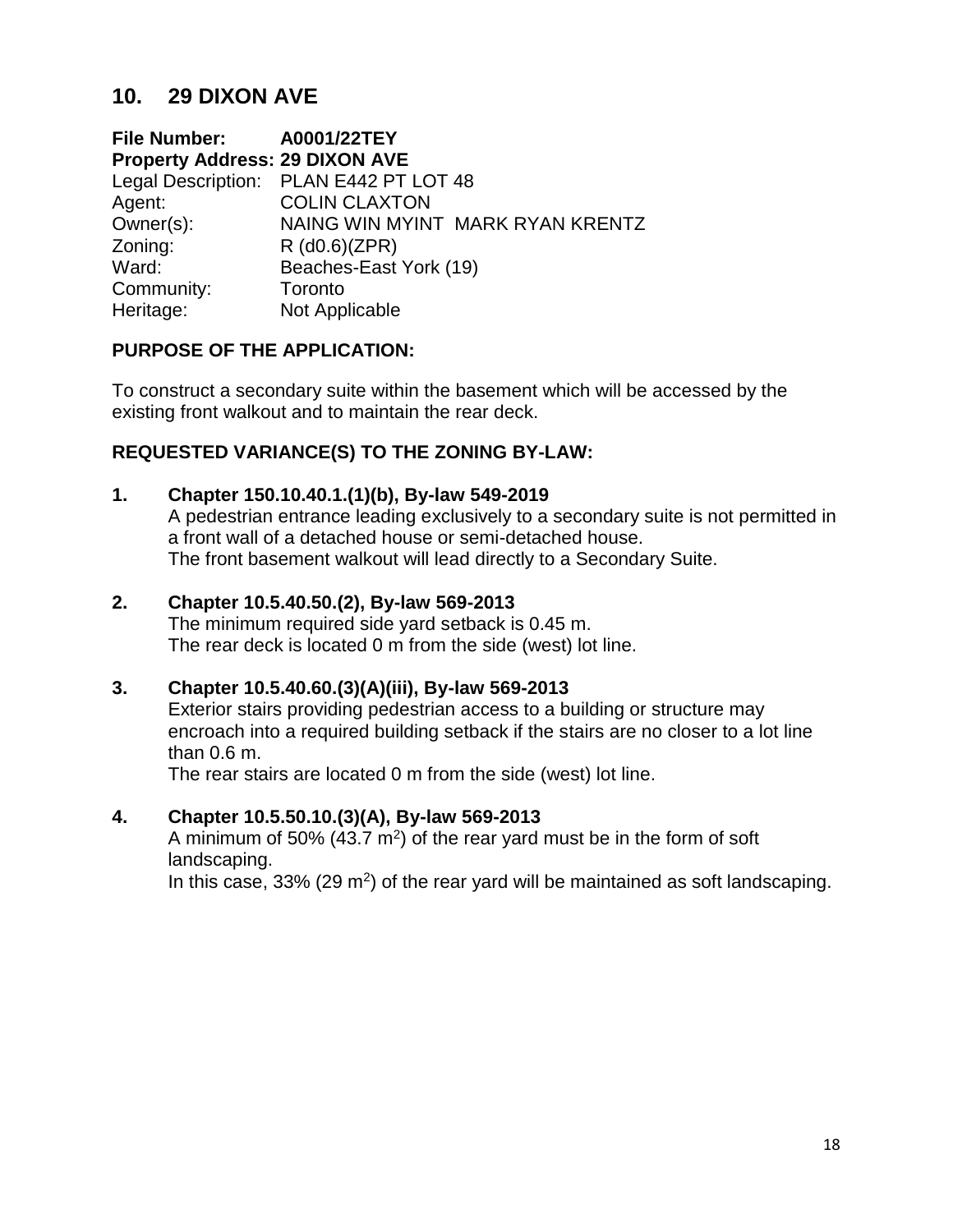# **11. 571 CLENDENAN AVE**

**File Number: A0008/22TEY Property Address: 571 CLENDENAN AVE** Legal Description: PLAN 593 PT LOT 56 Agent: CRISTINA SENJUG Owner(s): CRISTINA SENJUG Zoning: R (d0.6) (x778) (ZZC) Ward: Parkdale-High Park (04) Community: Toronto Heritage: Not Applicable

## **PURPOSE OF THE APPLICATION:**

To alter the existing two-storey semi-detached dwelling by constructing a third storey addition with a rear deck and a green roof. Also, to enclose the front porch and to construct second storey decks at the front and rear of the dwelling.

### **REQUESTED VARIANCE(S) TO THE ZONING BY-LAW:**

#### **1. Chapter 10.5.40.71.(1), By-law 569-2013**

In the Residential Zone category, if the lawful building setback of a lawfully existing building or structure is less than the required minimum building setback from a front lot line, that lawful building setback is the minimum front yard setback for that lawfully existing building or structure. The minimum required front yard setback is 2.07 m.

The altered dwelling will be located 0.19 m from the front (west) lot line.

#### **2. Chapter 10.10.40.40.(1)(A), By-law 569-2013**

The maximum permitted floor space index is 0.6 times the area of the lot (111.49 m²).

The altered dwelling will have a floor space index equal to 0.88 times the area of the lot (163.71 m²).

#### **3. Chapter 10.5.40.60.(1)(B), By-law 569-2013**

A platform without main walls, attached to or less than 0.3 m from a building, with a floor higher than the first floor of the building above established grade may encroach 1.03 m into the required front yard setback, if it is no closer to a side lot line than the required side yard setback.

The altered dwelling will encroach 2.07 m into the required front yard setback.

#### **4. Chapter 10.10.40.10.(2)(B)(ii), By-law 569-2013**

The maximum permitted height of all side exterior main walls facing a side lot line is 7.5 m.

In this case, the height of the side exterior main walls facing a side lot line will be 8.97 m.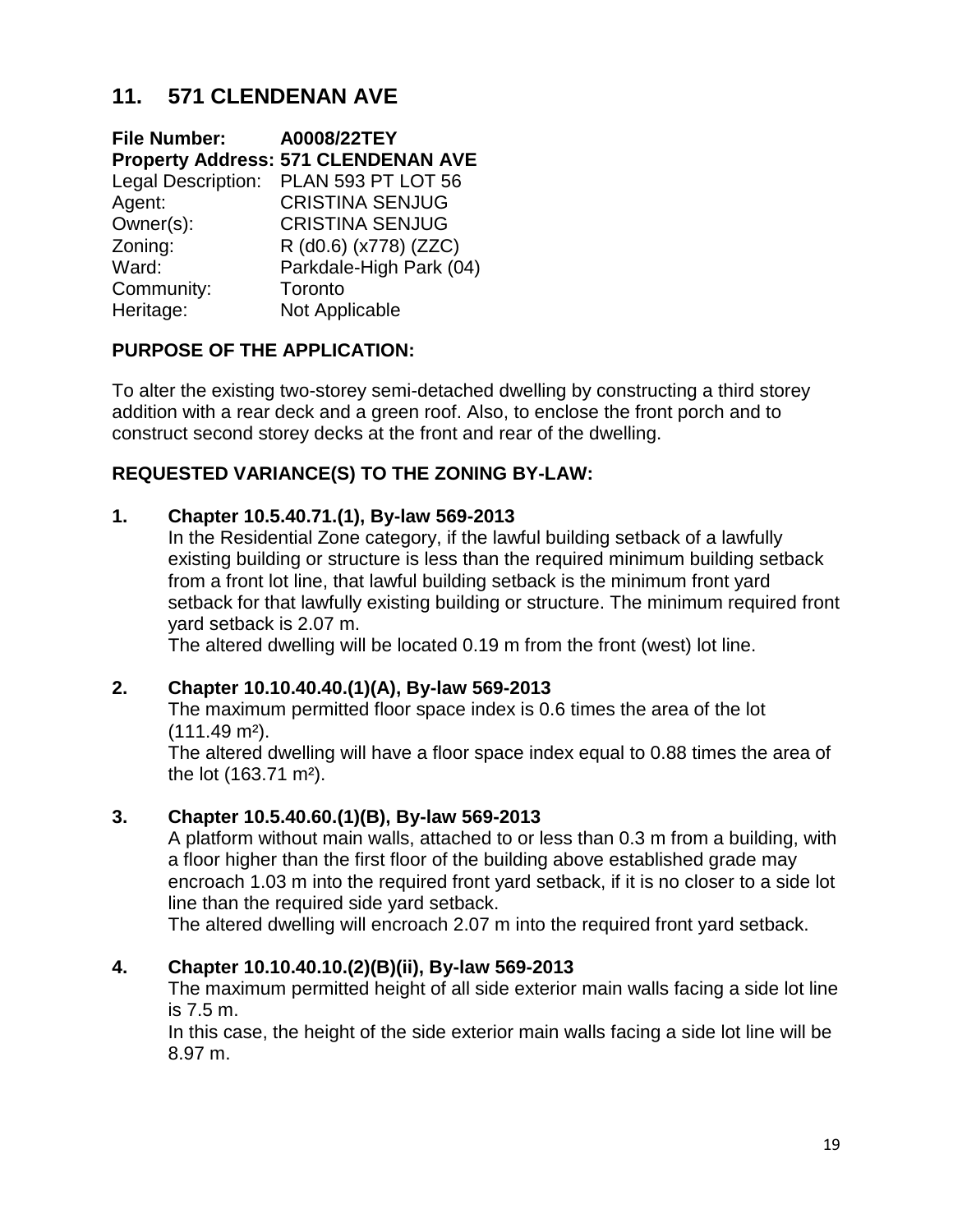# **12. 163 MACPHERSON AVE**

**File Number: A0022/22TEY Property Address: 163 MACPHERSON AVE** Legal Description: PLAN E166 PT LOTS 22 & 23 Agent: LUCA PENZO Owner(s): PETER KADAS Zoning: R (f5.0; d0.6) (ZZC) Ward: University-Rosedale (11) Community: Toronto Heritage: Not Applicable

## **PURPOSE OF THE APPLICATION:**

To construct a two-storey detached ancillary building (containing a two-car garage on the ground level and a laneway suite on the second level) in the rear yard, abutting the laneway. The existing detached garage will be demolished.

## **REQUESTED VARIANCE(S) TO THE ZONING BY-LAW:**

## **Chapter 150.8.20.(3), By-law 569-2013**

A laneway suite is not permitted in the area bounded by Avenue Road, the Canadian Pacific (CP) Limited rail corridor, Yonge Street, Rosedale Valley Road, Sherbourne Street, Bloor Street East and Bloor Street West.

In this case, the two-storey detached ancillary building will contain a laneway suite on the second level.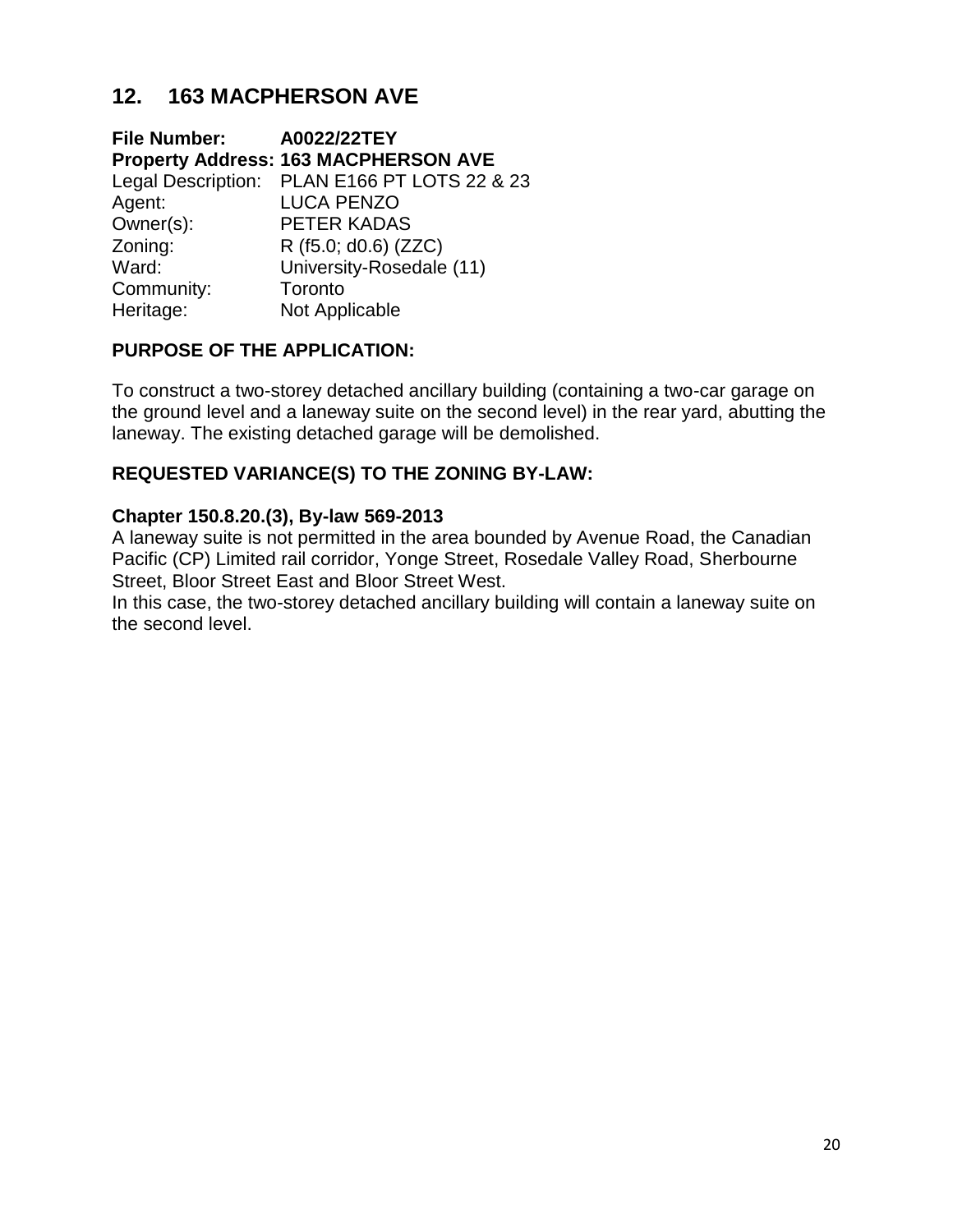# **13. 955 KINGSTON RD**

**File Number: A0051/22TEY Property Address: 955 KINGSTON RD**  Legal Description: PLAN 1064 PT LOT 105 Agent: ALAN NG Owner(s): ALLEN CHIN Zoning: CR 2.0 (c1.0; r1.5) SS2 (x1988)(ZZC) Ward: Beaches-East York (19) Community: Toronto Heritage: Not Applicable

## **PURPOSE OF THE APPLICATION:**

To alter the existing mixed-use building by constructing: a rear basement addition with walkout; a rear ground floor addition; a rear second-storey addition; a complete third storey addition with a new deck at the front and rear; and, a complete fourth storey addition with a new deck at the front and rear.

### **REQUESTED VARIANCE(S) TO THE ZONING BY-LAW:**

#### **1. Chapter 40.10.40.40.(1)(A), By-law 569-2013**

The maximum permitted floor space index for all uses on the lot is 2 times that area of the lot  $(310.8 \text{ m}^2)$ .

The floor space index for all uses on the lot will equal 2.28 times that area of the lot  $(354.14 \text{ m}^2)$ .

#### **2. Chapter 40.10.40.60.(1)(C)(i), By-law 569-2013**

A platform or similar structure, attached to or less than 0.3 m from a building subject to Development Standard Set 2 (SS2), and attached to the front main wall with a floor level higher than the floor level of the first floor of the building must be located above the three storeys closest to established grade. The platforms will be located at the third and fourth storeys above grade.

#### **3. Chapter 40.10.40.70.(2)(C), By-law 569-2013**

Where the main wall of a building has windows or openings, the main wall must be set back at least 5.5 m from a lot line that is not adjacent to a street or lane. In this case, the main wall will be located 0.9 m from the side (west) lot line.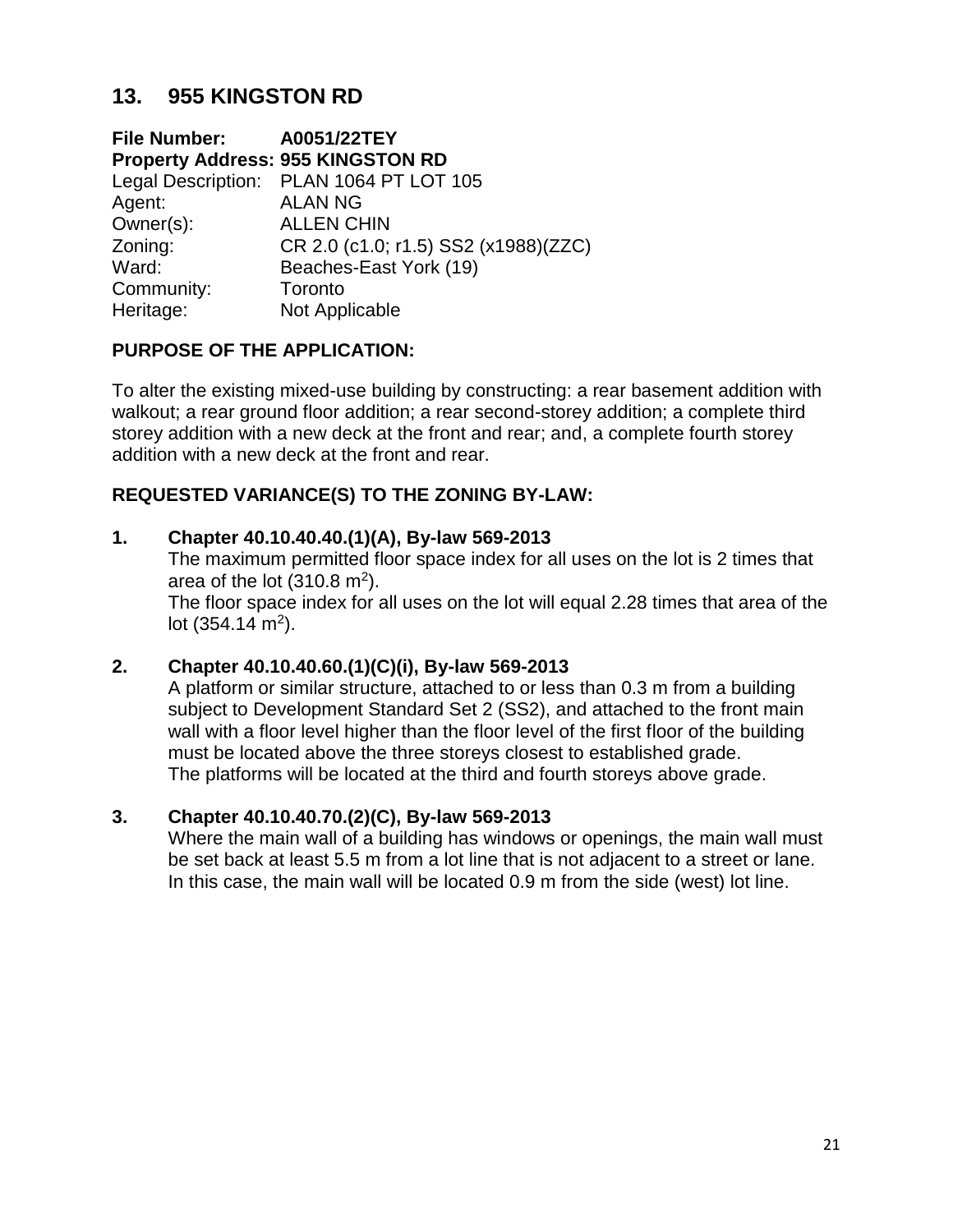# **14. 172 HOPE ST**

**File Number: A0055/22TEY Property Address: 172 HOPE ST**  Legal Description: PLAN 1381 PT LOT 117 Agent: IDA EVANGELISTA Owner(s): SARAH STANNERS Zoning: R(d0.6)(x742)(ZZC) Ward: Davenport (09) Community: Toronto Heritage: Not Applicable

### **PURPOSE OF THE APPLICATION:**

To alter the existing two-storey detached house by constructing a third storey addition, a rear three-storey addition, front second and third storey box windows, a side third storey balcony, and a new wrap around front and side porch.

## **REQUESTED VARIANCE(S) TO THE ZONING BY-LAW:**

#### **1. Chapter 10.10.40.10.(2)(B), By-law 569-2013**

The maximum permitted height of all side exterior main walls facing a side lot line is 7.5 m.

In this case, the height of the side exterior main walls facing a side lot line will be 10 m.

#### **2. Chapter 10.10.40.40.(1)(A), By-law 569-2013**

The maximum permitted floor space index is 0.6 times the area of the lot  $(107.8 \text{ m}^2).$ 

The altered dwelling will have a floor space index equal to 1.13 times the area of the lot  $(202.74 \text{ m}^2)$ .

#### **3. Chapter 10.10.40.70.(4)(A), By-law 569-2013**

The minimum required side yard setback is 0.45 m. The altered dwelling will be located 0.42 m from the side (east) lot line.

#### **4. Chapter 10.5.40.60.(1)(A)(i), By-law 569-2013**

A platform without main walls, attached to or less than 0.3 m from a building, with a floor no higher than the first floor of the building above established grade may encroach into the required front yard setback 1.71 m if it is no closer to a side lot line than the required side yard setback (0.45 m).

The front porch will encroach 2.06 m into the required front yard setback and will be located 0.34 m from the side (east) lot line and 0 m from the side (west) lot line.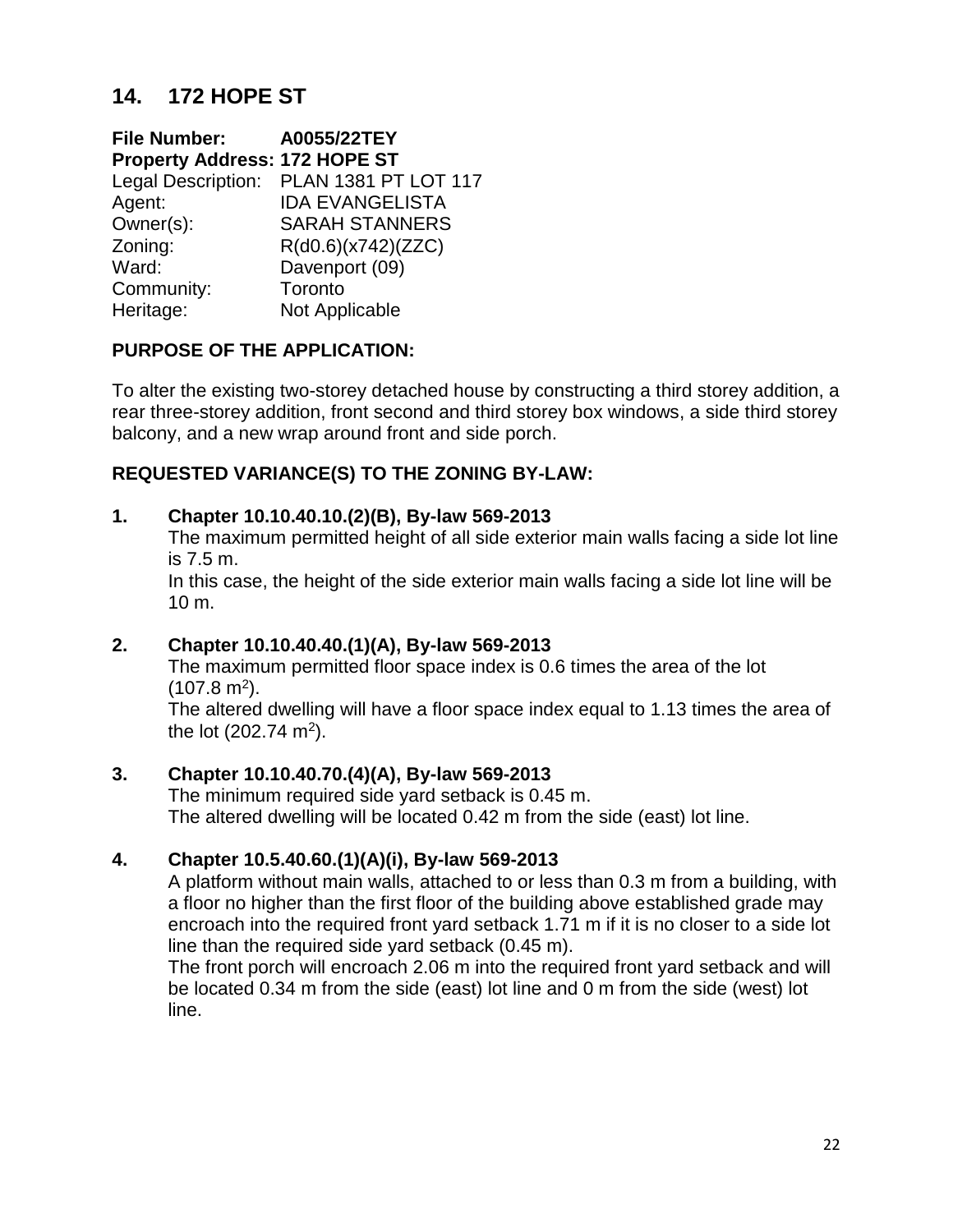## **5. Chapter 10.5.40.60.(1)(E), By-law 569-2013**

A platform without main walls, attached to or less than 0.3 m from a building, with a floor no higher than the first floor of the building above established grade may encroach into the required side yard setback a maximum of 1.5 m, if it is no closer to the side lot line than 0.3 m.

The altered dwelling will encroach 0.9 m into the required side yard setback and will be located 0 m from the side (west) lot line.

## **6. Chapter 10.5.40.60.(2)(A), By-law 569-2013**

A canopy, awning or similar structure above a platform may encroach into a required building setback to the same extent as the platform it is covering, must meet the required side yard setback (0.45 m).

The front canopy will be located 0.42 m from the side (east) lot line.

## **7. Chapter 10.5.40.60.(3)(B)(iii), By-law 569-2013**

An uncovered ramp providing pedestrian access to a building or structure may encroach into a required building setback if the ramp is no closer to a lot line than 0.6 m.

The ramp will be located 0 m from the side (west) lot line.

## **8. Chapter 10.5.40.60.(7), By-law 569-2013**

Roof eaves may project a maximum of 0.9 m provided that they are no closer than 0.3 m to a lot line.

In this case, the eaves will be located 0.19 m from the side (east) lot line.

## **9. Chapter 10.5.50.10.(1)(D), By-law 569-2013**

A minimum of  $75\%$  (8.2 m<sup>2</sup>) of the front yard must be in the form of soft landscaping.

In this case,  $60\%$  (6.55 m<sup>2</sup>) of the front yard will be maintained as soft landscaping.

## **10. Chapter 10.5.50.10.(2)(B), By-law 569-2013**

A minimum of  $75\%$  (5.5 m<sup>2</sup>) of the side yard must be in the form of soft landscaping.

In this case,  $0\%$  (0 m<sup>2</sup>) of the side yard will be maintained as soft landscaping.

## **11. Chapter 10.5.50.10.(3)(A), By-law 569-2013**

A minimum of 50% (34.2 m<sup>2</sup>) of the rear yard must be in the form of soft landscaping.

In this case,  $40\%$  (27.6 m<sup>2</sup>) of the rear yard will be maintained as soft landscaping.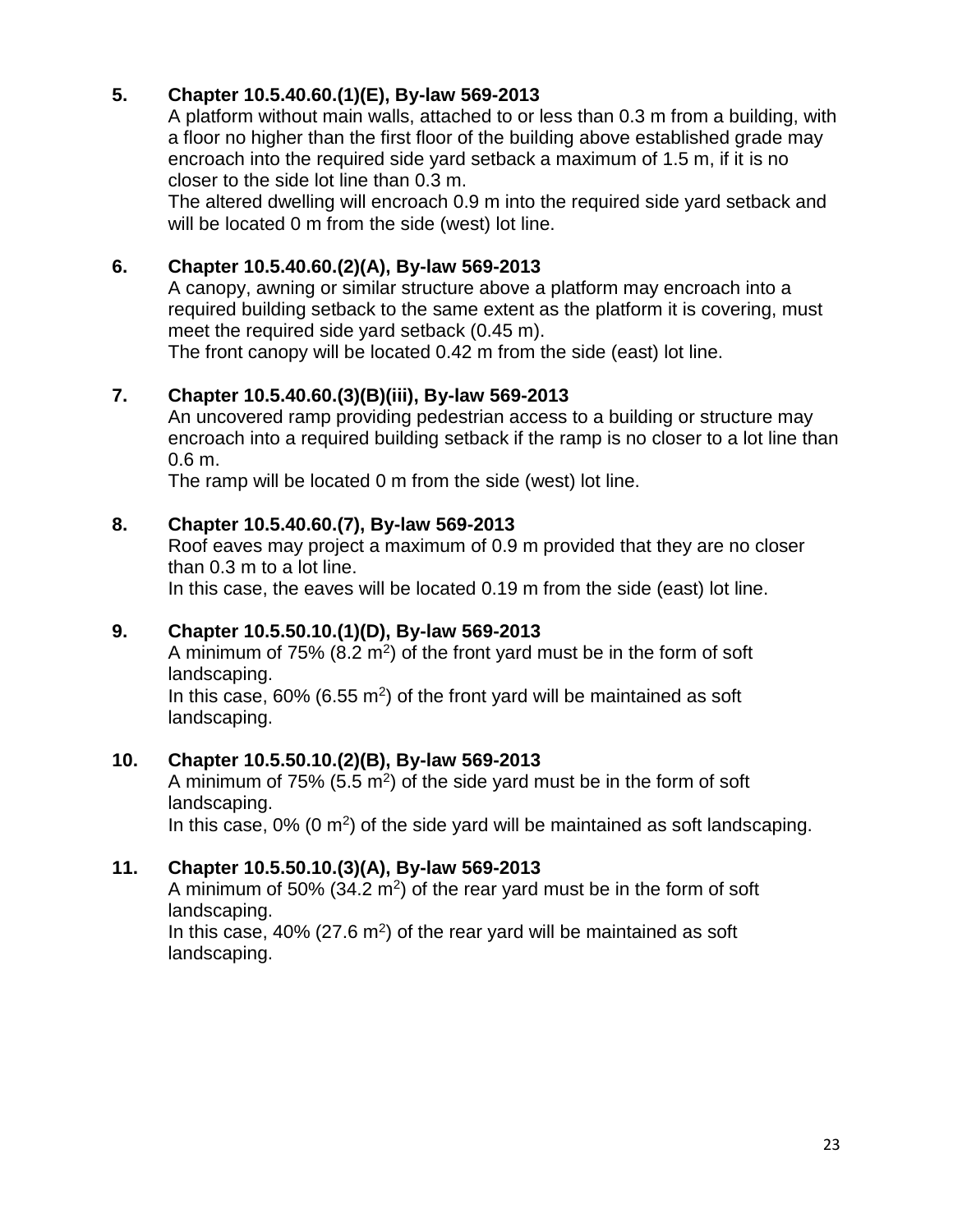## **15. 121 MAJOR ST**

**File Number: A0057/22TEY Property Address: 121 MAJOR ST**  Legal Description: PLAN 459 PT LOT 83 PT LOT 84 Agent: MICHAEL TAYLOR Owner(s): SEYEDEH YASAMIN RAISSI, SANAZ ARIANNEJAD Zoning: R (d1.0) (x848) (ZZC) Ward: University-Rosedale (11) Community: Toronto Heritage: Not Applicable

### **PURPOSE OF THE APPLICATION:**

To alter the existing 2½-storey dwelling by constructing a third storey cantilevered addition, a third storey rear balcony and to replace the rear basement walkout stairs to accommodate the new secondary suite within the basement.

### **REQUESTED VARIANCE(S) TO THE ZONING BY-LAW:**

#### **1. Chapter 10.5.40.50.(2), By-law 569-2013**

In the Residential Zone category, a platform without main walls, such as a deck, porch, balcony or similar structure, attached to or within 0.3 m of a building, must comply with the required minimum building setbacks for the zone (0.9 m). The third storey rear balcony will be located 0.23 m from the side (north) lot line and 0 m from the side (south) lot line.

#### **2. Chapter 10.10.40.10.(2)(A)(ii), By-law 569-2013**

The maximum permitted height of all rear exterior main walls is 9.5 m. In this case, the height of the rear exterior main walls will be 9.75 m.

#### **3. Chapter 10.10.40.40.(1)(A), By-law 569-2013**

The maximum permitted floor space index is 1 times the area of the lot (141.73 m²).

The altered dwelling will have a floor space index equal to 1.406 times the area of the lot (199.32 m²).

## **4. Chapter 10.5.50.10.(3)(B), By-law 569-2013**

A minimum of 25% (15.15 m²) of the rear yard must be in the form of soft landscaping.

In this case, 12.5% (7.58 m²) of the rear yard will be maintained as soft landscaping.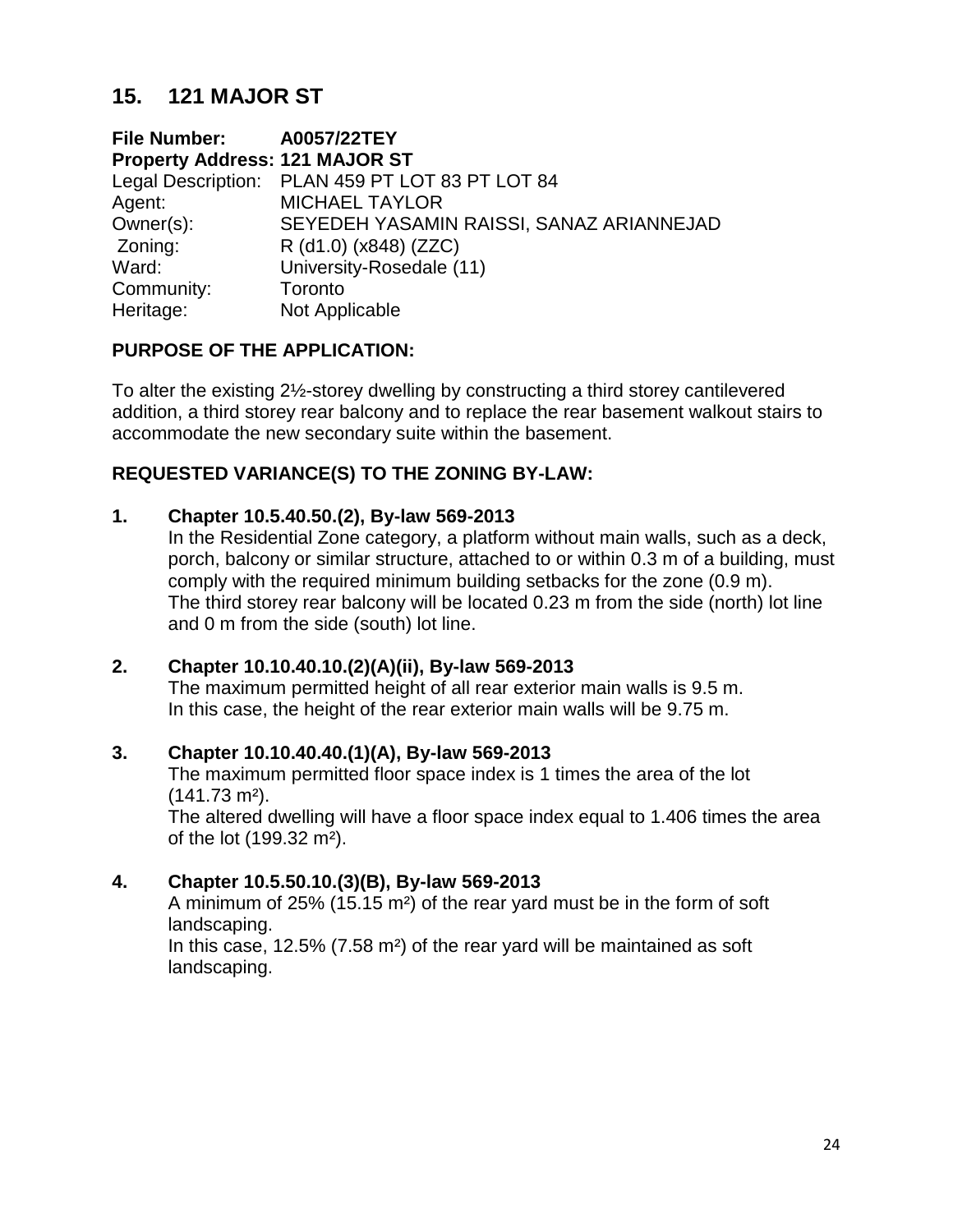# **16. 1041 ST CLARENS AVE**

**File Number: A0058/22TEY Property Address: 1041 ST CLARENS AVE**  Legal Description: PLAN 979 PT LOT 46 Agent: VICTOR HIPOLITO Owner(s): DAVID FERNANDES Zoning: R (d0.6) (x730) (ZZC) Ward: Davenport (09) Community: Toronto Heritage: Not Applicable

## **PURPOSE OF THE APPLICATION:**

To alter the existing two-storey semi-detached dwelling by constructing a one-storey front addition with a reconstructed verandah and storage below. Also, to construct a two-storey rear addition with a ground floor porch, a walkout basement, and a second storey deck. In addition, a one-storey ancillary building (detached garage) will be constructed in the rear yard, abutting the laneway.

## **REQUESTED VARIANCE(S) TO THE ZONING BY-LAW:**

### **1. Chapter 10.10.40.30.(1)(A), By-law 569-2013**

The maximum permitted building depth is 17 m. The altered dwelling will have a depth of 20.52 m, measured from the required front yard setback to the rear main wall below the rear porch.

## **2. Chapter 10.10.40.40.(1)(A), By-law 569-2013**

The maximum permitted floor space index is 0.6 times the area of the lot  $(124.92 \text{ m}^2).$ 

The altered dwelling will have a floor space index equal to 0.84 times the area of the lot  $(175.3 \text{ m}^2)$ .

## **3. Chapter 10.5.40.70.(1)(B), By-law 569-2013**

The minimum required front yard setback is 3.75 m. The altered dwelling will be located 1.36 m from the front (west) lot line.

## **4. Chapter 10.5.40.60.(3)(A)(iii), By-law 569-2013**

Exterior stairs providing pedestrian access to a building or structure may encroach into a required building setback if the stairs are no closer to a lot line than 0.6 m.

The front stairs will be located 0 m from the front (west) lot line.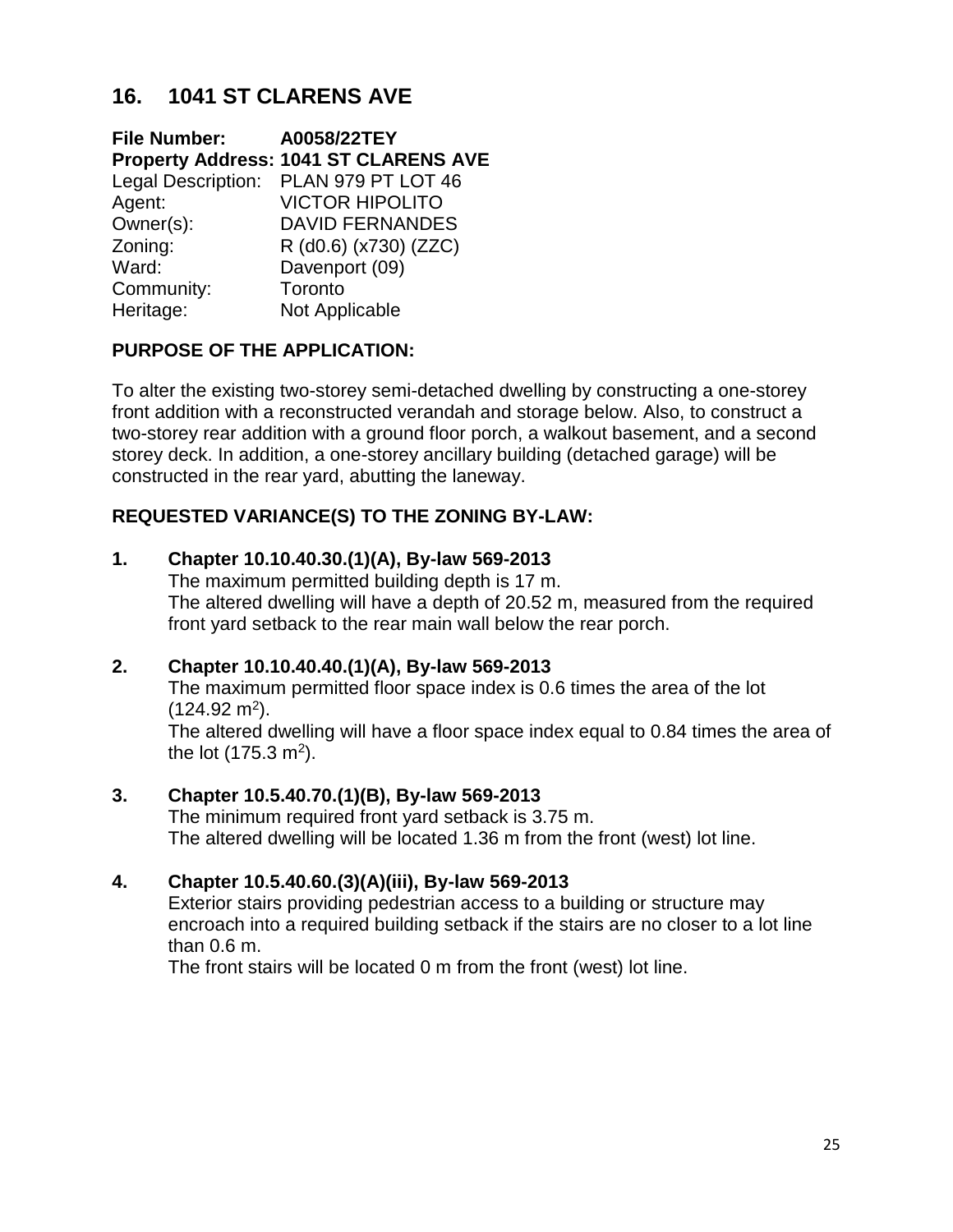# **17. 168 FULTON AVE**

**File Number: A0060/22TEY Property Address: 168 FULTON AVE**  Legal Description: PLAN M368 E PT LOT 30 Agent: ERIC MARTIN Owner(s): KERIM GOMLEKSIZ SARAH BUNSTON Zoning: R (d0.6) & R2 Z0.6 (ZZC) Ward: Toronto-Danforth (14) Community: Toronto Heritage: Not Applicable

## **PURPOSE OF THE APPLICATION:**

To alter the existing two-and-one-half-storey semi-detached dwelling by: constructing a third storey addition with a rear deck; installing a secondary suite within the basement; and rebuilding the rear ground floor deck. Also, to construct an ancillary structure (shed) in the rear yard of the property.

### **REQUESTED VARIANCE(S) TO THE ZONING BY-LAW:**

#### **1. Chapter 150.10.40.1.(2)(A), By-law 569-2013**

An addition or exterior alteration to an existing building to accommodate a secondary suite is permitted if it does not alter or add to a front wall, or roof that faces a street.

In this case, the third storey addition will alter a roof that faces the front lot line.

#### **2. Chapter 10.10.40.10.(1)(A), By-law 569-2013**

The maximum permitted height of a building or structure is 10 m. The altered dwelling will have a height of 10.1 m.

#### **3. Chapter 10.10.40.10.(2)(A)(ii), By-law 569-2013**

The maximum permitted height of all rear exterior main walls is 7.5 m. In this case, the height of the rear exterior main walls will be 10.1 m.

#### **4. Chapter 10.10.40.40.(2)(A), By-law 569-2013**

The maximum permitted floor space index for additions to the rear of a (detached house, semi-detached house, duplex) erected before October 15, 1953 is 0.69 times the area of the lot (157.06 m<sup>2</sup>).

The altered dwelling will have a floor space index equal to 0.74 times the area of the lot (169.47 m<sup>2</sup>).

#### **5. Chapter 10.5.40.50.(4)(c), By-law 569-2013**

The maximum permitted projection of the rear ground floor deck is 2.5 m. The rear deck will project 2.9 m from the main rear wall.

#### **6. Section 4(2), By-law 438-86**

The maximum permitted height is 10 m. The altered dwelling will have a height of 10.1 m.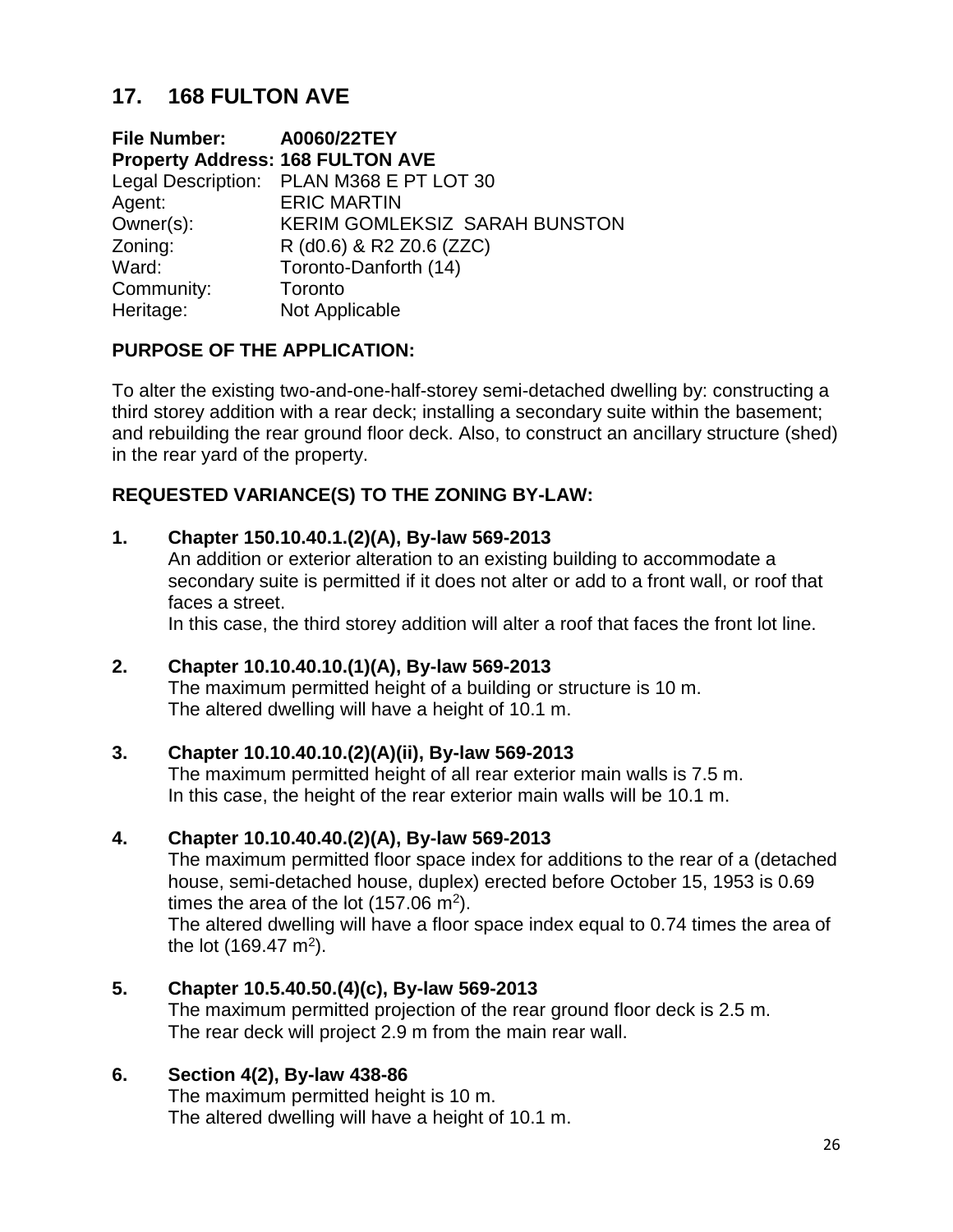## **18. 40 GLEN OAK DR**

**File Number: A0061/22TEY Property Address: 40 GLEN OAK DR** Legal Description: PLAN 719E LOT 8 Agent: JAY SMITH Owner(s): IOANNA PATRICIA BRANCATO GAVIN MITCHELL BRANCATO Zoning: RD (f6.0; d0.35) (x961)(ZZC) Ward: Beaches-East York (19) Community: Toronto Heritage: Not Applicable

### **PURPOSE OF THE APPLICATION:**

To alter the existing two-storey detached dwelling by constructing a one-storey addition and a second storey addition with a deck.

## **REQUESTED VARIANCE(S) TO THE ZONING BY-LAW:**

### **1. Chapter 10.20.40.40.(1)(A), By-law 569-2013**

The maximum permitted floor space index is 0.35 times the area of the lot  $(128.57 \text{ m}^2).$ The altered dwelling will have a floor space index equal to 0.4654 times the area

of the lot  $(170.96 \text{ m}^2)$ .

### **2. Chapter 10.20.40.70.(3)(B), By-law 569-2013**

The minimum required side yard setback is 0.9 m. The altered dwelling will be located 0.77 m from the side (west) lot line.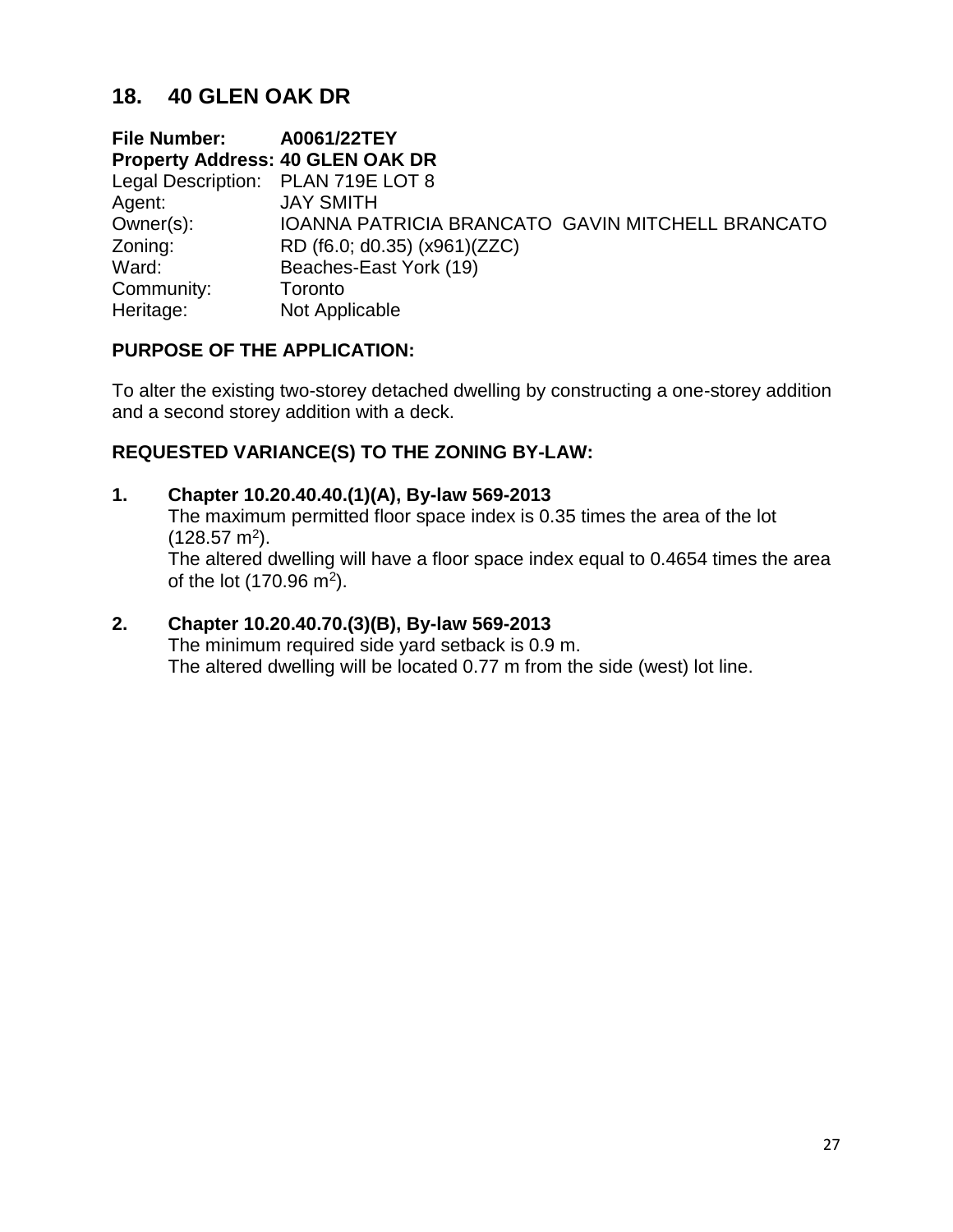# **19. 4 STANHOPE AVE**

**File Number: A0062/22TEY Property Address: 4 STANHOPE AVE** Legal Description: PLAN M444 PT LOT 82 PT LOT 83 Agent: **ZORAN TIRNANIC** Owner(s): MANMIT PANDORI MANMIT PANDORI Zoning: RD (f6.0; a185; d0.75) & R1C (BLD) Ward: Toronto-Danforth (14) Community: East York Heritage: Not Applicable

## **PURPOSE OF THE APPLICATION:**

To permit the remodelling of the front facade, front porch and stairs of the existing twostorey detached dwelling.

## **REQUESTED VARIANCE(S) TO THE ZONING BY-LAW:**

#### **Chapter 10.20.40.10.(2)(B)(ii), By-law 569-2013**

The maximum permitted height of all side exterior main walls facing a side lot line is 7 m.

In this case, the height of the side exterior main walls facing a side lot line will be 8.07 m.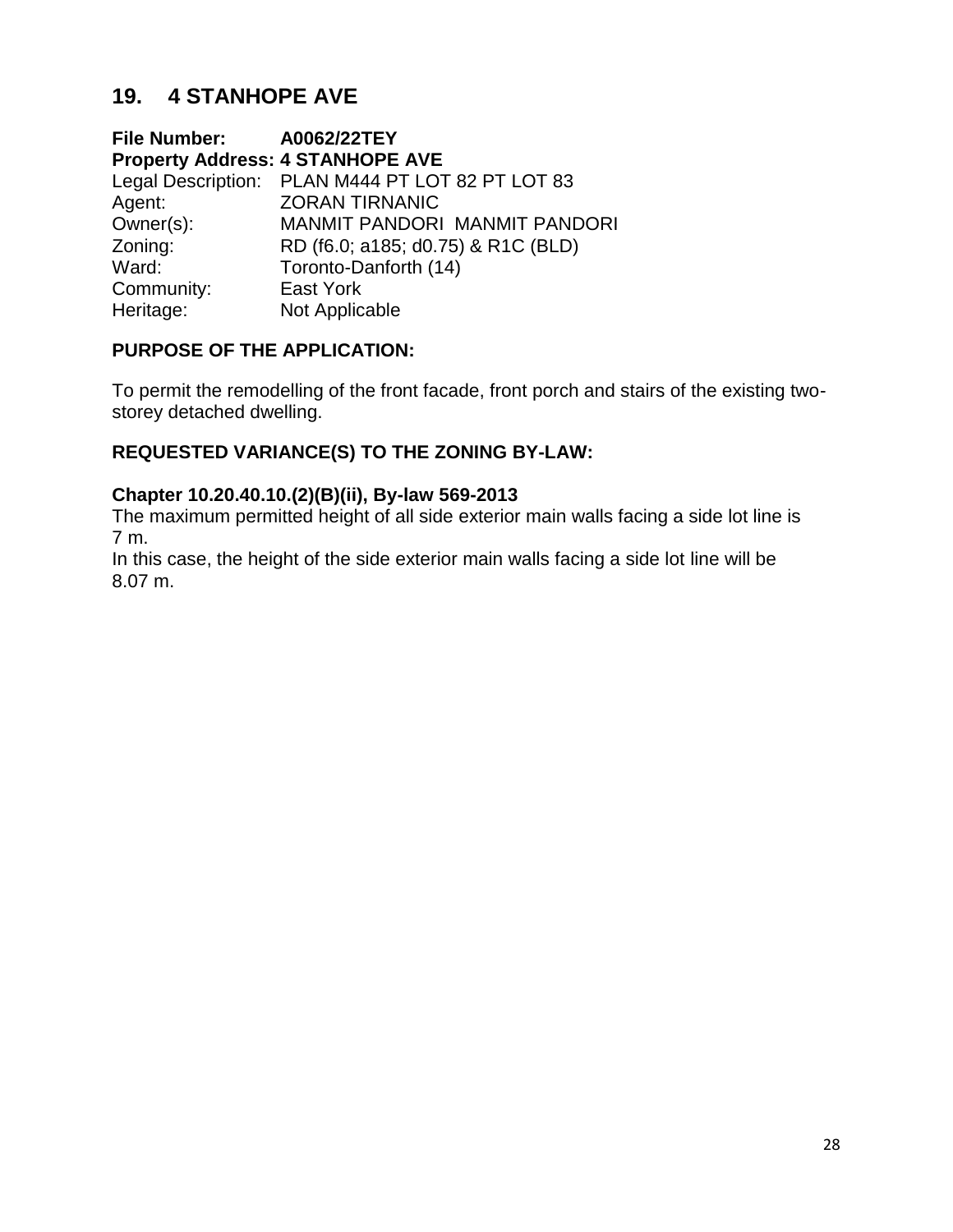## **20. 51 ALVIN AVE**

**File Number: A0063/22TEY Property Address: 51 ALVIN AVE**  Legal Description: PLAN 357 PT LOT B PLAN 601 PT LOT 2 Agent: IDA EVANGELISTA Owner(s): STEPHEN MOSKOWSKI MENI MOSKOWSKI Zoning: R (d0.6) (x922) (ZZC) Ward: Toronto-St. Paul's (12) Community: Toronto Heritage: Not Applicable

## **PURPOSE OF THE APPLICATION:**

To legalize and to maintain one additional secondary suite within the existing two-storey detached dwelling, for a total of three dwelling units.

### **REQUESTED VARIANCE(S) TO THE ZONING BY-LAW:**

#### **1. Chapter 10.10.40.40.(1)(A), By-law 569-2013**

The maximum permitted floor space index is 0.6 times the area of the lot (199.92 m²).

The altered dwelling has a floor space index equal to 0.72 times the area of the lot  $(242.59 \text{ m}^2)$ .

#### **2. Chapter 10.5.80.10.(3), By-law 569-2013**

A parking space may not be located in a front yard or a side yard abutting a street.

The existing parking spot is located in the front yard.

#### **3. Chapter 10.5.50.10.(1)(D), By-law 569-2013**

A minimum of  $75\%$  (42.22 m<sup>2</sup>) of the required front yard landscaping must be soft landscaping.

In this case, the front yard soft landscaping area is 23.8% (20.06 m<sup>2</sup>).

#### **4. Chapter 10.5.50.10.(3)(A), By-law 569-2013**

A lot with a residential building, other than an apartment building, must have a minimum of 50% (52.66  $m^2$ ) of the rear yard for soft landscaping, if the lot frontage is greater than 6 m.

In this case, the rear yard landscaping area is 6.2% (6.53 m<sup>2</sup>).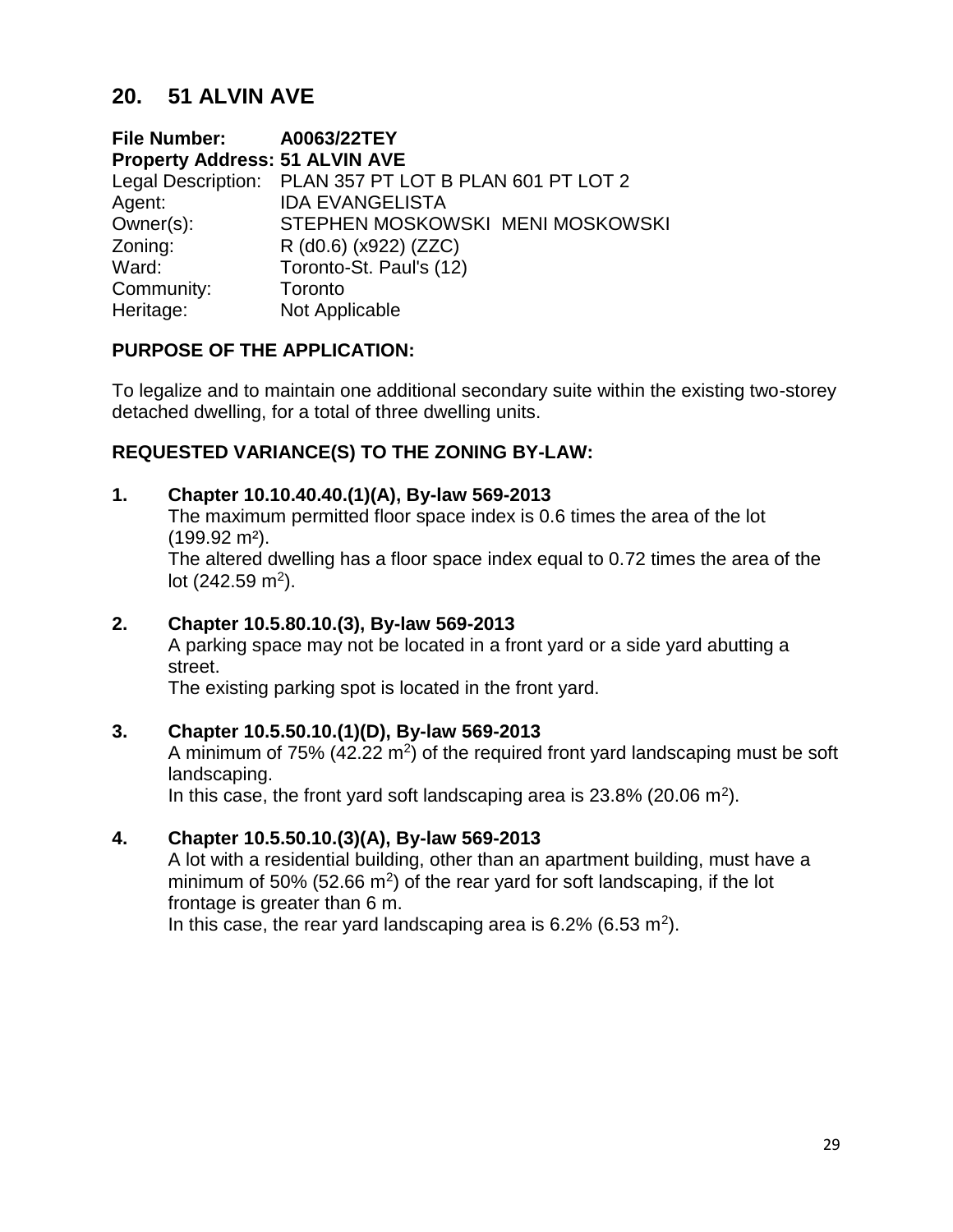**The following applications will be heard at 2:00 p.m. or shortly thereafter:**

## **21. 63 NORTHRIDGE AVE**

**File Number: A0065/22TEY Property Address: 63 NORTHRIDGE AVE** Legal Description: PLAN 3170 LOT 11 Agent: ARBEN SHPATI Owner(s): KATINA RAMA ARBER KILA Zoning: rd(ZZC) Ward: Toronto-Danforth (14) Community: Toronto Heritage: Not Applicable

## **PURPOSE OF THE APPLICATION:**

To construct a new two-storey detached dwelling with a front integral garage, a rear ground floor balcony and a basement walkout. The existing detached garage will be demolished.

## **REQUESTED VARIANCE(S) TO THE ZONING BY-LAW:**

#### **1. Chapter 10.20.30.40.(1)(A), By-law 569-2013**

The maximum permitted lot coverage is 35% of the lot area (114.54 m<sup>2</sup>). In this case, the lot coverage will be 36% of the lot area (116.49 m<sup>2</sup>).

#### **2. Chapter 10.20.40.10.(2)(B)(i), By-law 569-2013**

The maximum permitted height of all side exterior main walls facing a side lot line is 7 m.

In this case, the height of the side exterior main walls facing a side lot line will be 7.89 m.

#### **3. Chapter 10.20.40.40.(1)(A), By-law 569-2013**

The maximum permitted floor space index is 0.45 times the area of the lot  $(147.26 \text{ m}^2).$ 

The new dwelling will have a floor space index is 0.71 times the area of the lot  $(231 \text{ m}^2)$ .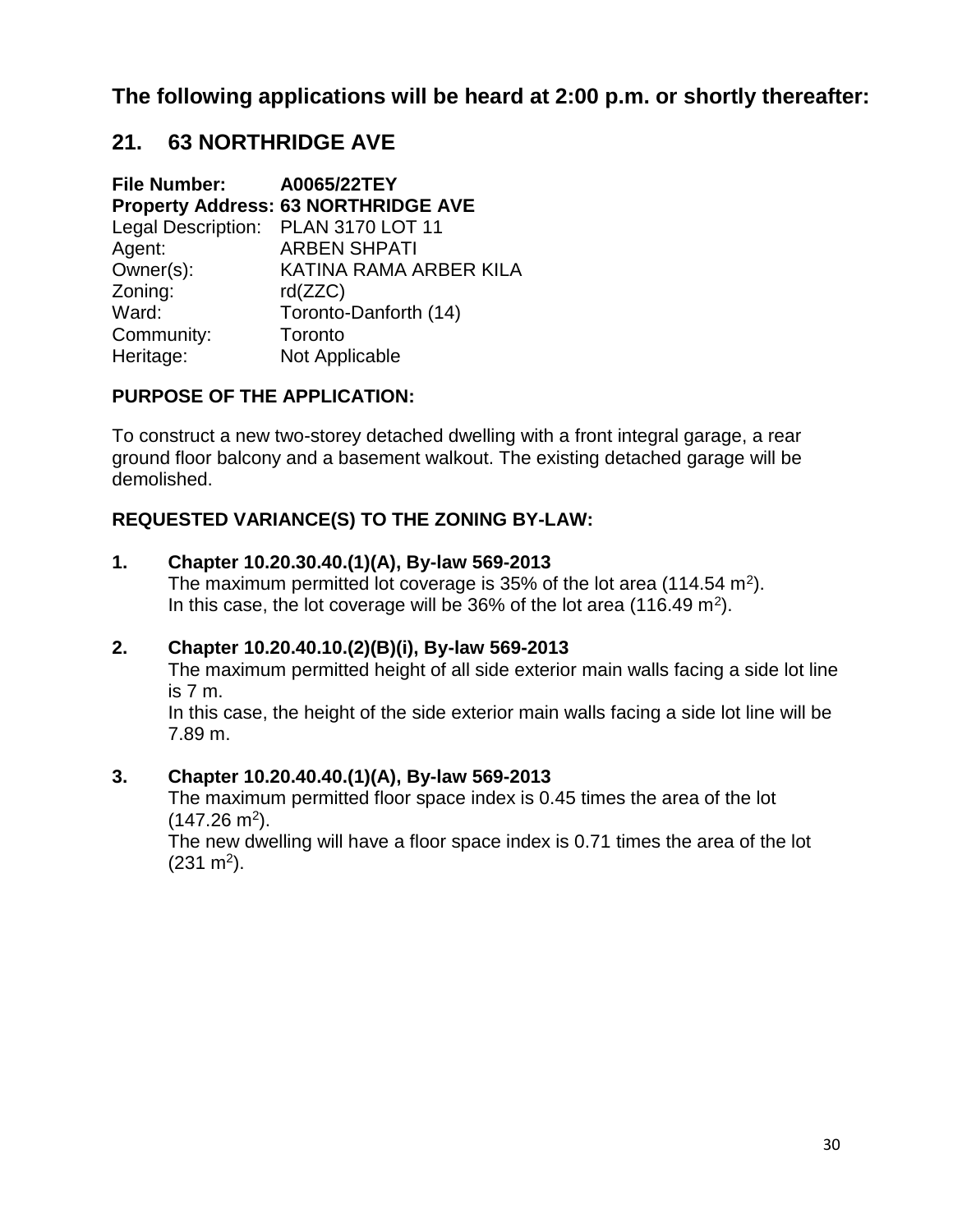# **22. 38 WIDMER ST (KNOWN AS 40-58 WIDMER ST)**

**File Number: A0067/22TEY Property Address: 38 WIDMER ST (KNOWN AS 40-58 WIDMER ST)**  Legal Description: PLAN M159 LOT 16 Agent: SIDONIA TOMASELLA Owner(s): CONCORD WIDMER LTD CONCORD WIDMER LTD[ Zoning: RA (Waiver) Ward: Spadina-Fort York (10) Community: Toronto Heritage: Not Applicable

## **PURPOSE OF THE APPLICATION:**

To alter the redevelopment plan for the residential building approved under Site-specific By-Law 273-2016 for minimum requirements of indoor and outdoor amenity space for each dwelling unit (a total of 426 residential units).

## **REQUESTED VARIANCE(S) TO THE ZONING BY-LAW:**

### **Section 1, By-law 273-2016**

No indoor or outdoor amenity space is required.

Under Committee of Adjustment Decision A0315/19TEY, the minimum indoor residential amenity space is  $1.59 \text{ m}^2$  for each dwelling unit and the minimum outdoor residential amenity space is 2.1  $m<sup>2</sup>$  for each dwelling unit.

In this case, the minimum indoor residential amenity space will be 1.84  $m<sup>2</sup>$  for each dwelling unit and the minimum outdoor residential amenity space will be 1.84  $m<sup>2</sup>$  for each dwelling unit.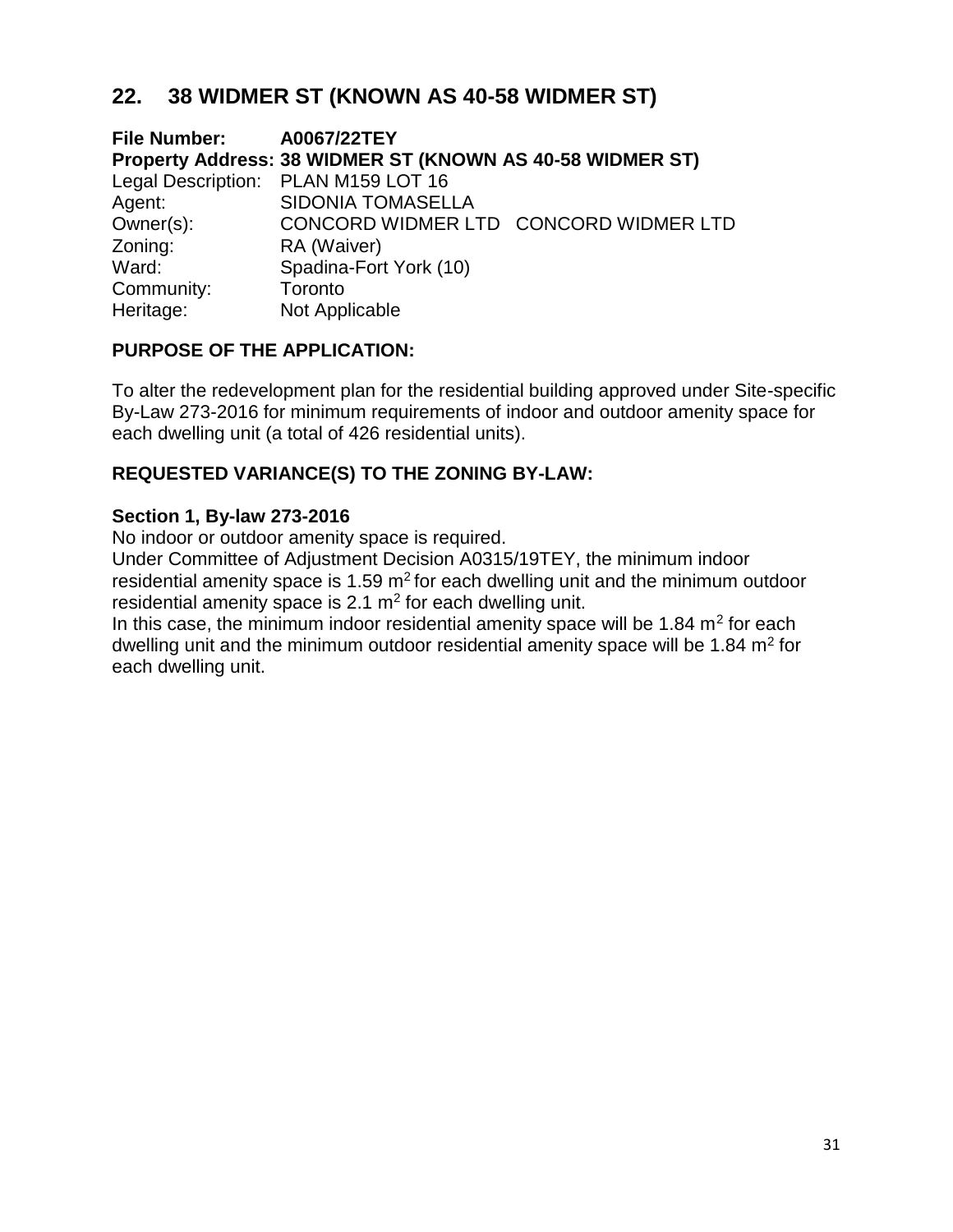# **23. 67 GARDEN AVE**

| File Number: A0068/22TEY               |                                      |
|----------------------------------------|--------------------------------------|
| <b>Property Address: 67 GARDEN AVE</b> |                                      |
|                                        | Legal Description: PLAN 543 PT BLK B |
| Agent:                                 | JEAN-SEBASTIEN J MICHEL              |
| Owner(s):                              | DANIELLE FRANCESCA SCOTT             |
|                                        | <b>JEAN-SEBASTIEN J MICHEL</b>       |
| Zoning:                                | R (d0.6) (x296) (ZZC)                |
| Ward:                                  | Parkdale-High Park (04)              |
| Community:                             | Toronto                              |
| Heritage:                              | Not Applicable                       |

### **PURPOSE OF THE APPLICATION:**

To alter the existing two-and-one-half-storey semi-detached dwelling by constructing: a front one-storey addition (partial enclosure of the front porch), a two-storey side addition, a rear third-storey addition and a rear ground floor deck.

## **REQUESTED VARIANCE(S) TO THE ZONING BY-LAW:**

#### **1. Chapter 10.5.40.70.(1)(B), By-law 569-2013**

The minimum required front yard setback for a building between two abutting lots in the Residential Zone with each building fronting on the same street, is the average of the front yard setback of those buildings on the abutting lot (2.35 m). The altered dwelling will be located 0.5 m from the front (north) lot line.

#### **2. Chapter 10.10.40.10.(2)(A)(ii), By-law 569-2013**

The maximum permitted height of all rear exterior main walls is 7.5 m. In this case, the height of the rear exterior main wall will be 9.2 m, measured from established grade to the underside of the third floor ceiling.

#### **3. Chapter 10.10.40.40.(1)(A), By-law 569-2013**

The maximum permitted floor space index is 0.6 times the area of the lot (121.9 m²).

The altered dwelling will have a floor space index equal to 0.91 times the area of the lot (184.58 m²).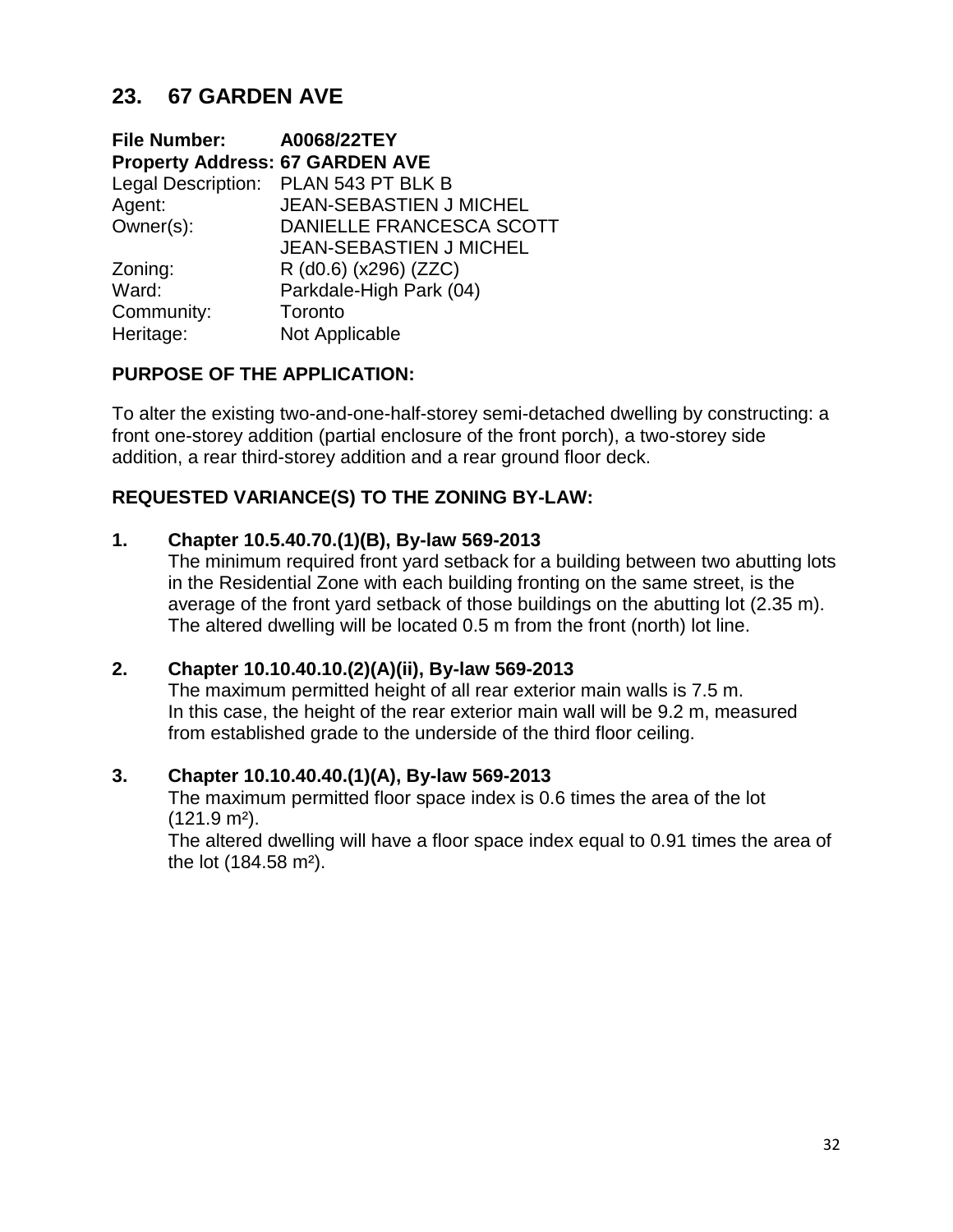# **24. 9 HUMBERVIEW RD**

**File Number: A0069/22TEY Property Address: 9 HUMBERVIEW RD**  Legal Description: PLAN 950 N PT LOT 55 Agent: HEATHER ASQUITH Owner(s): MARGOT BOSZKO IHOR BOSZKO Zoning: RD(f12.0; a370; d0.4) (ZZC) Ward: Parkdale-High Park (04) Community: York Heritage: Not Applicable

## **PURPOSE OF THE APPLICATION:**

To alter the existing two-and-one-half-storey detached dwelling by constructing new third-storey dormers to expand the existing living space on the third floor.

## **REQUESTED VARIANCE(S) TO THE ZONING BY-LAW:**

#### **Chapter 10.20.40.40.(1)(A), By-law 569-2013**

The maximum permitted floor space index of a detached dwelling is 0.4 times the area of the lot  $(109.47 \text{ m}^2)$ .

The altered dwelling will have a floor space index equal to 0.78 times the area of the lot  $(214.42 \text{ m}^2).$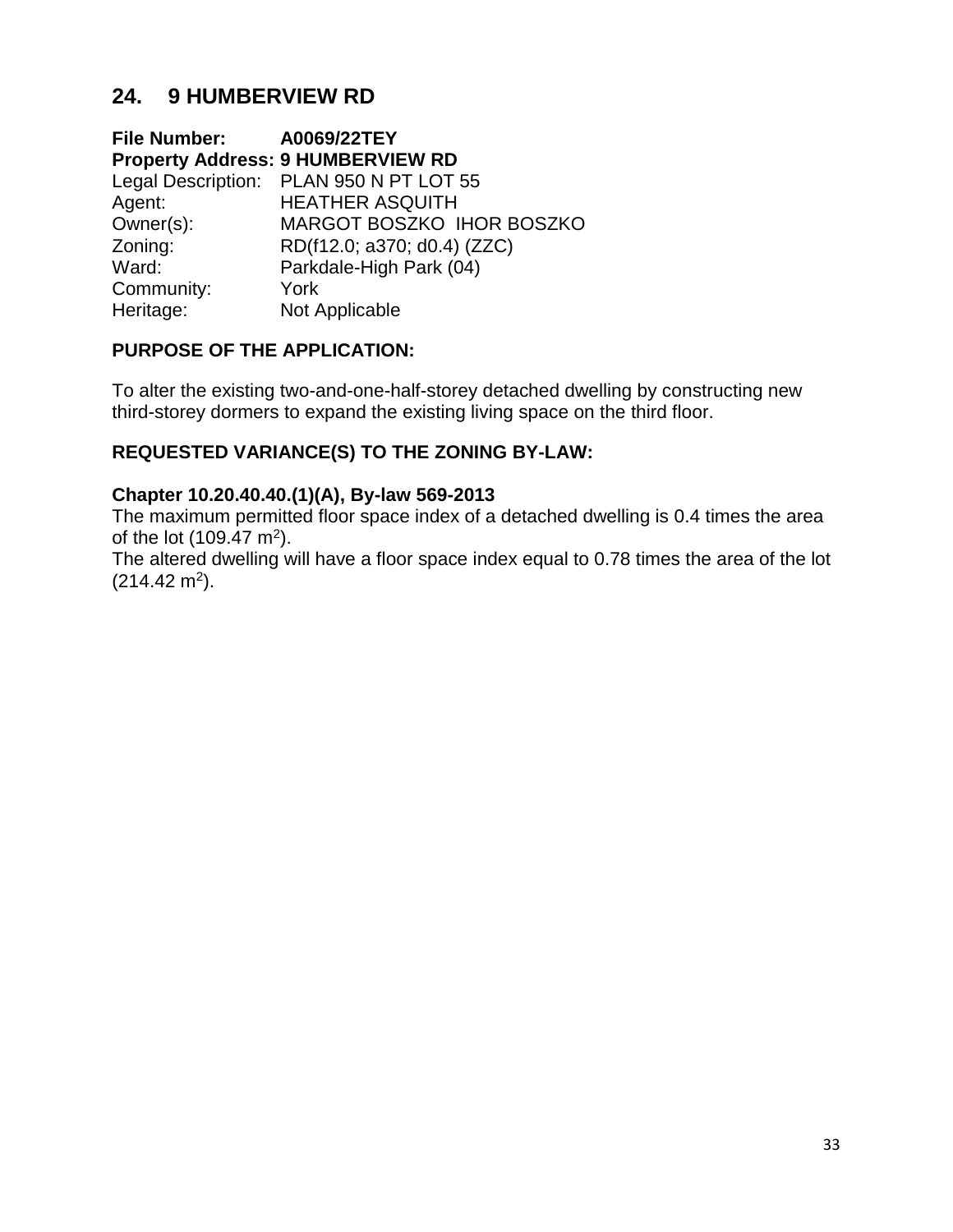# **25. 12 AUSTIN CRES**

**File Number: A0073/22TEY Property Address: 12 AUSTIN CRES**  Legal Description: D1413 N PT LOT 12 N PT LOT 11 Agent: MELINDA ROBERTS Owner(s): MARAL OUZOUNIAN MICHAEL TORBAY Zoning: R (f10.5; u2; d0.6) (x929) (ZPR) Ward: Toronto-St. Paul's (12) Community: Toronto Heritage: Not Applicable

### **PURPOSE OF THE APPLICATION:**

To alter the existing 2½-storey detached dwelling by constructing a new 1½-storey attached garage on the west side of the dwelling.

## **REQUESTED VARIANCE(S) TO THE ZONING BY-LAW:**

#### **1. Chapter 10.5.50.10.(1)(B), By-law 569-2013**

A minimum of 50% (36.55 m2) of the front yard must be in the form of landscaping. In this case, 32.1% (23.46 m2) of the front yard will be maintained as landscaping.

### **2. Chapter 10.5.50.10.(1)(D), By-law 569-2013**

A minimum of 75% (27.41 m2) of the front yard landscaping must be in the form of soft landscaping.

In this case, 51.57% (18.85 m2) of the front yard landscaping will be maintained as soft landscaping.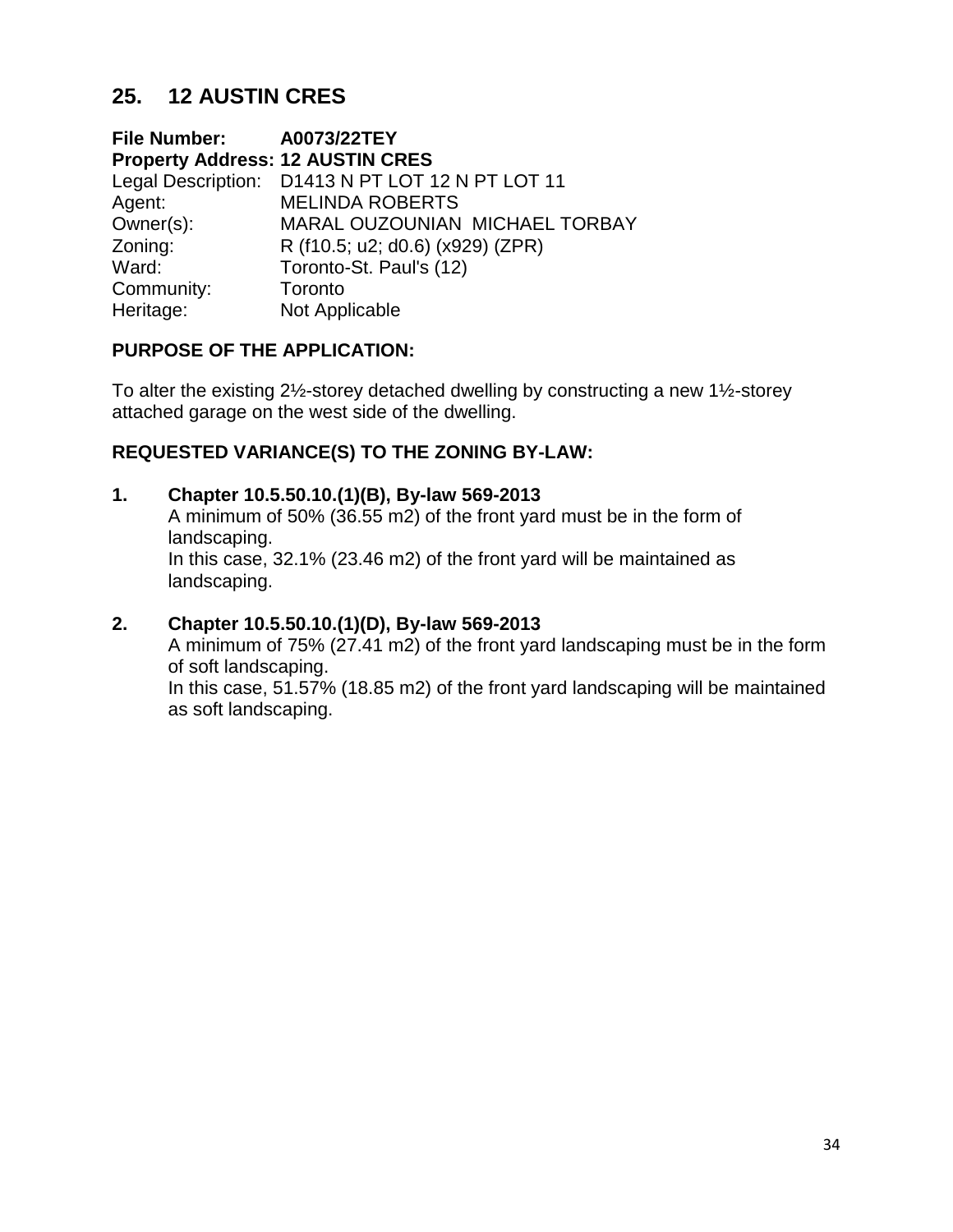## **26. 1490 DUNDAS ST W**

**File Number: A0075/22TEY Property Address: 1490 & 1492 DUNDAS ST W** Legal Description: PLAN 1258 LOT 9 PT LOT 8 Agent: **JOE HOFFMAN** Owner(s): UNIBEL COMPANY LTD Zoning: CR 2.5 (c1.0; r2.0) SS2 (x1584)MCR T2.5 C1.0 R2.0(BLD) Ward: Davenport (09) Community: Toronto Heritage: Not Applicable

## **PURPOSE OF THE APPLICATION:**

To alter the existing mixed-use building (containing commercial use on the ground floor and two residential units on the second and third levels) by expanding the grocery store, located on the ground floor at 1492 Dundas Street West, into the ground floor of the subject lands.

### **REQUESTED VARIANCE(S) TO THE ZONING BY-LAW:**

#### **1. Chapter 40.10.40.70.(2)(B)(ii), By-law 569-2013**

Where the rear lot line abuts a lane, the building must be set back 7.5 m from the lot line of the lot abutting the lane on the opposite side of the lane. In this case, a portion of the building will be located 7.14 m from the lot line of the lot abutting the lane on the opposite side of the lane.

#### **2. Chapter 40.10.40.70.(2)(C), By-law 569-2013**

Where the main wall of a building has windows or openings, the main wall must be set back at least 5.5 m from a lot line that is not adjacent to a street or lane. In this case, the main wall will be located 0 m from the side (east) lot line.

#### **3. Chapter 40.10.40.80.(2)(B), By-law 569-2013**

Any main wall of a building where a main wall of the building has windows facing another main wall on the same lot which does not have windows and a line projected at a right angle from one of these main walls intercepts the other main wall, the minimum above ground distance between the main walls is 5.5 m. In this case, the distance between the main walls will be 0.18 m.

#### **4. Chapter 40.10.40.11.(4), By-law 569-2013**

The minimum required height of a building or structure is 6.8 m, and it must have at least two-storeys.

The altered building will have a height of 2.52 m, and a portion will be one-storey.

#### **5. Chapter 40.10.40.10.(5), By-law 569-2013**

The minimum required height of the first storey, measured between the floor of the first storey and the ceiling of the first storey, is 4.5 m. In this case, the height of the first storey will be 2.28 m.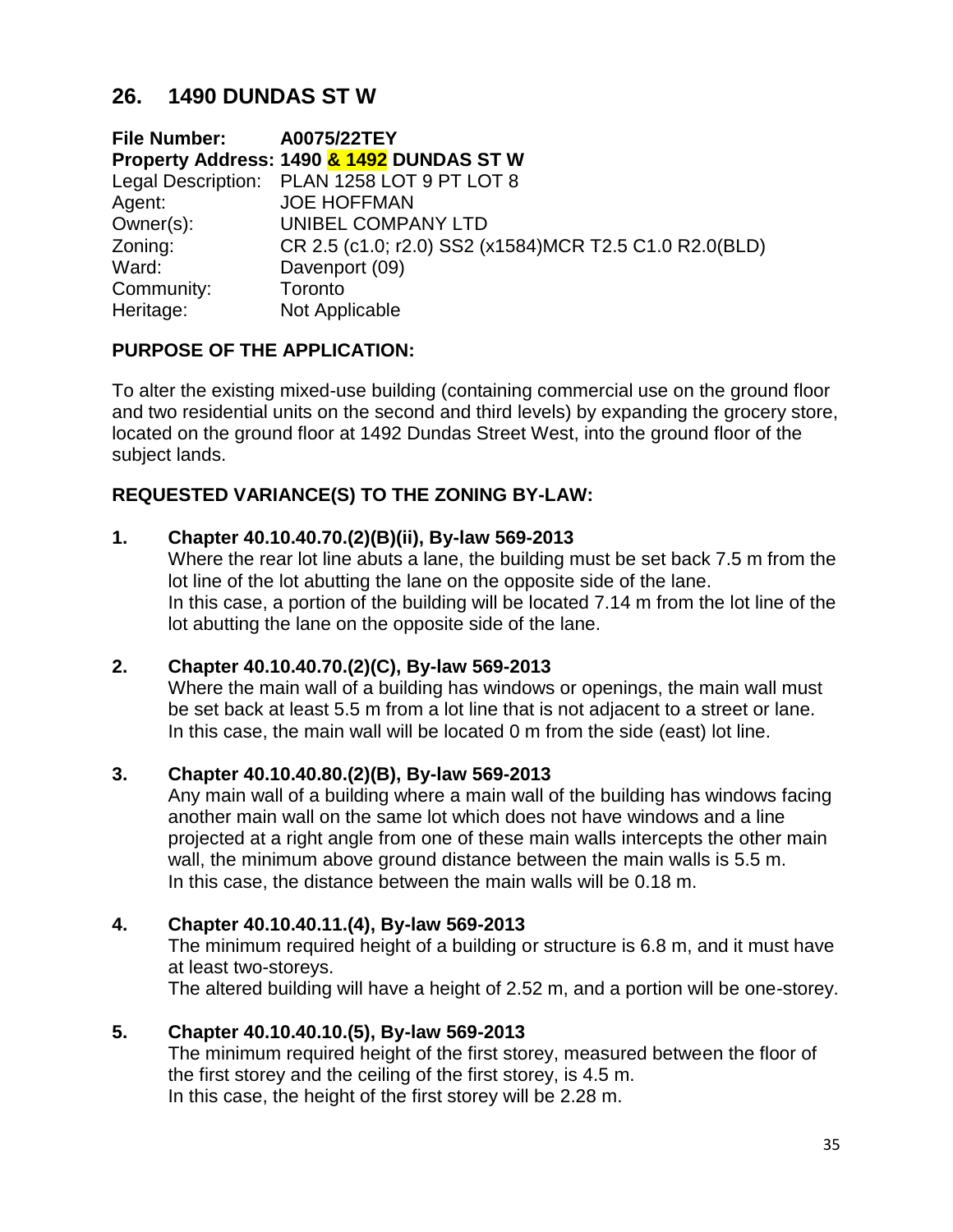## **6. Chapter 900.11.10.(2)(B), By-law 569-2013**

A minimum of two parking spaces (one for the residential unit and one visitor parking space) are required to be provided on-site. In this case, no parking spaces will be provided on-site.

## **7. Section 4(4)(b), By-law 438-86**

A minimum of ten parking spaces (three spaces for the dwelling units and seven spaces for the groceteria) are required to be provided on-site. In this case, no parking spaces will be provided on-site.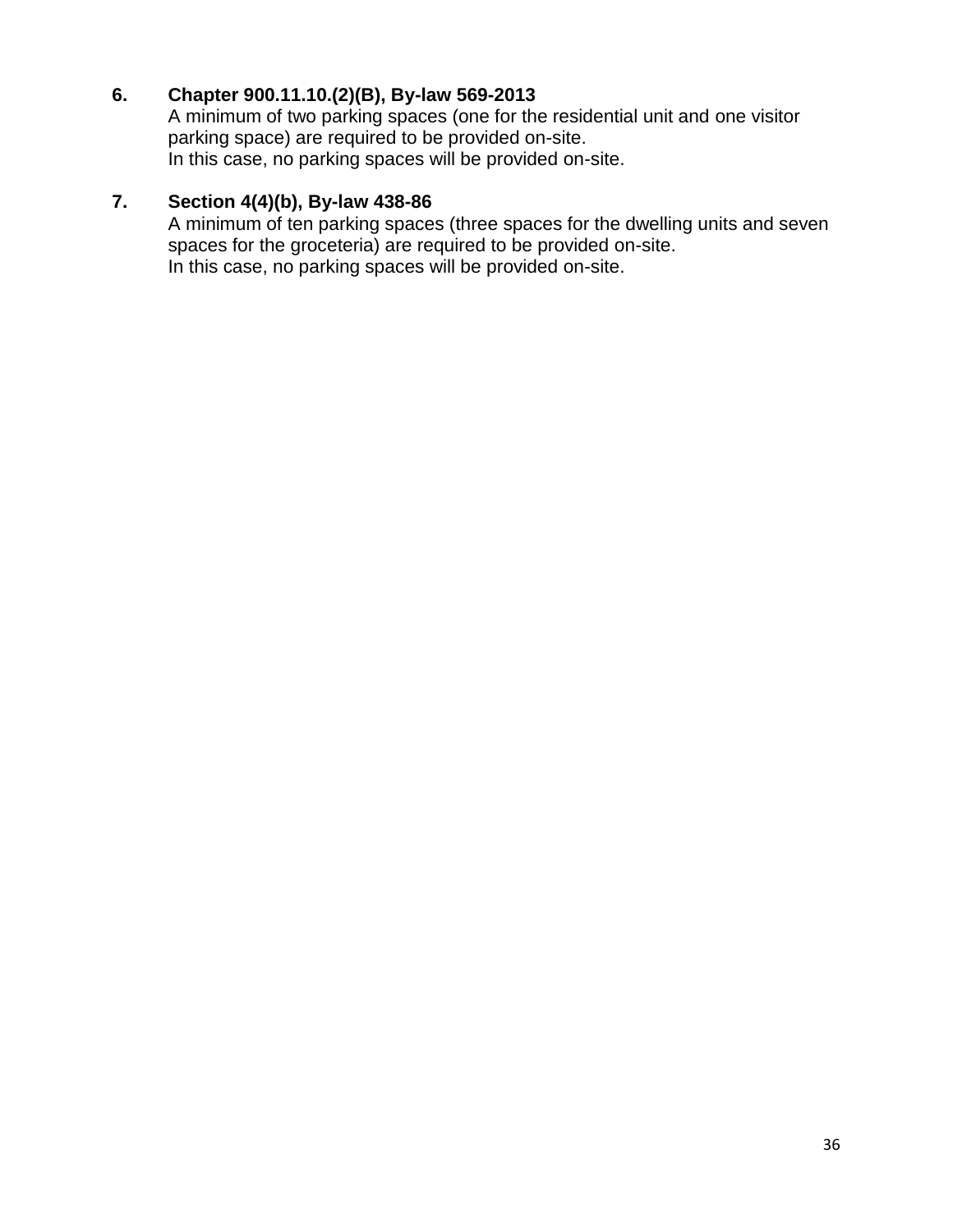# **27. 16 CROCKER AVE**

| File Number: A0077/22TEY |                                                 |
|--------------------------|-------------------------------------------------|
|                          | <b>Property Address: 16 CROCKER AVE</b>         |
|                          | Legal Description: PLAN 75 BLK X PT LOTS 9 & 10 |
| Agent:                   | RAFEEK ADEL NAGUIB HANNA                        |
| Owner(s):                | RAFEEK ADEL NAGUIB HANNA                        |
| Zoning:                  | $R$ (ZZC)                                       |
| Ward:                    | Spadina-Fort York (10)                          |
| Community:               | Toronto                                         |
| Heritage:                | Not Applicable                                  |

## **PURPOSE OF THE APPLICATION:**

To alter the existing one-storey semi-detached dwelling by constructing a second and third storey addition with a front third level deck (that will contain a hot tub) and a rear second level deck. Also, there will be a total of three dwelling units (one within the basement, one on the ground level and one on the second and third level).

### **REQUESTED VARIANCE(S) TO THE ZONING BY-LAW:**

#### **1. Chapter 10.10.40.10.(2)(A)(i), By-law 569-2013**

The maximum permitted height of all front exterior main walls is 7.5 m. In this case, the height of the front exterior main walls will be 9.57 m.

#### **2. Chapter 10.10.40.10.(2)(A)(ii), By-law 569-2013**

The maximum permitted height of all rear exterior main walls is 7.5 m. In this case, the height of the rear exterior main walls will be 9.57 m.

## **3. Chapter 10.10.40.40.(1)(A), By-law 569-2013**

The maximum permitted floor space index is 0.6 times the area of the lot  $(48.6 \text{ m}^2)$ .

The altered dwelling will have a floor space index equal to 1.84 times the area of the lot (148.94 m<sup>2</sup>).

#### **4. Chapter 200.5.10.1.(1), By-law 569-2013**

One parking space is required to be provided on-site. No parking space will be provided on-site.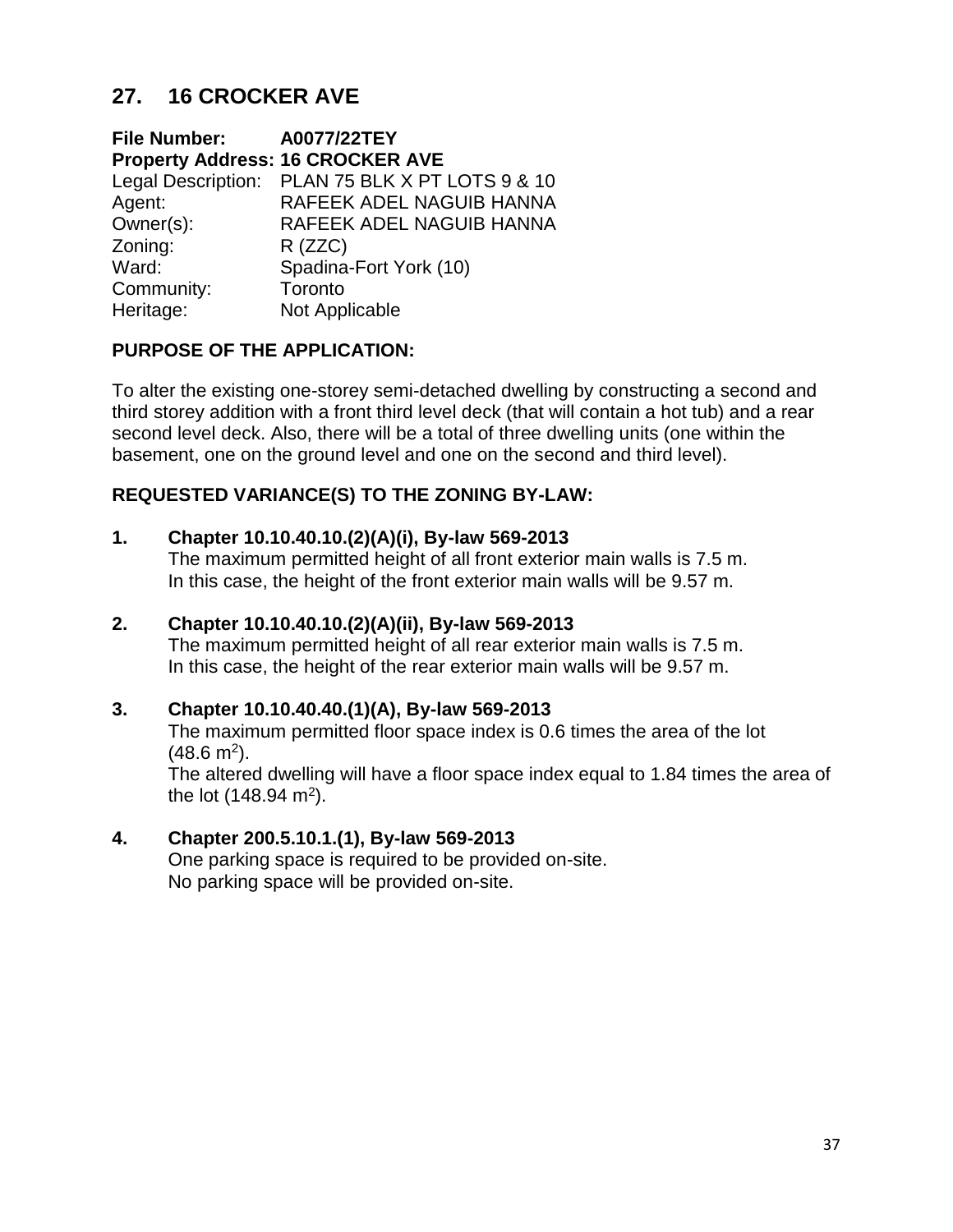# **28. 799 COXWELL AVE**

| File Number: A0078/22TEY |                                          |
|--------------------------|------------------------------------------|
|                          | <b>Property Address: 799 COXWELL AVE</b> |
|                          | Legal Description: PLAN 297 PT LOT 10    |
| Agent:                   | <b>NIKITA MATCARSKII</b>                 |
| Owner(s):                | <b>ANNA TRAN</b>                         |
| Zoning:                  | RS (f10.5; a325; d0.75) (x312) (Waiver)  |
| Ward:                    | Beaches-East York (19)                   |
| Community:               | East York                                |
| Heritage:                | Not Applicable                           |

### **PURPOSE OF THE APPLICATION:**

To construct a new one-storey ancillary building (detached garage) in the rear yard of the property. The existing detached garage will be demolished.

### **REQUESTED VARIANCE(S) TO THE ZONING BY-LAW:**

#### **Chapter 10.5.60.70.(1), By-law 569-2013**

The area of the lot covered by all ancillary buildings or structures may not exceed 10% of the lot area (25.2 m²).

The new ancillary building (detached garage) will cover 15.9% of the lot area (40 m²).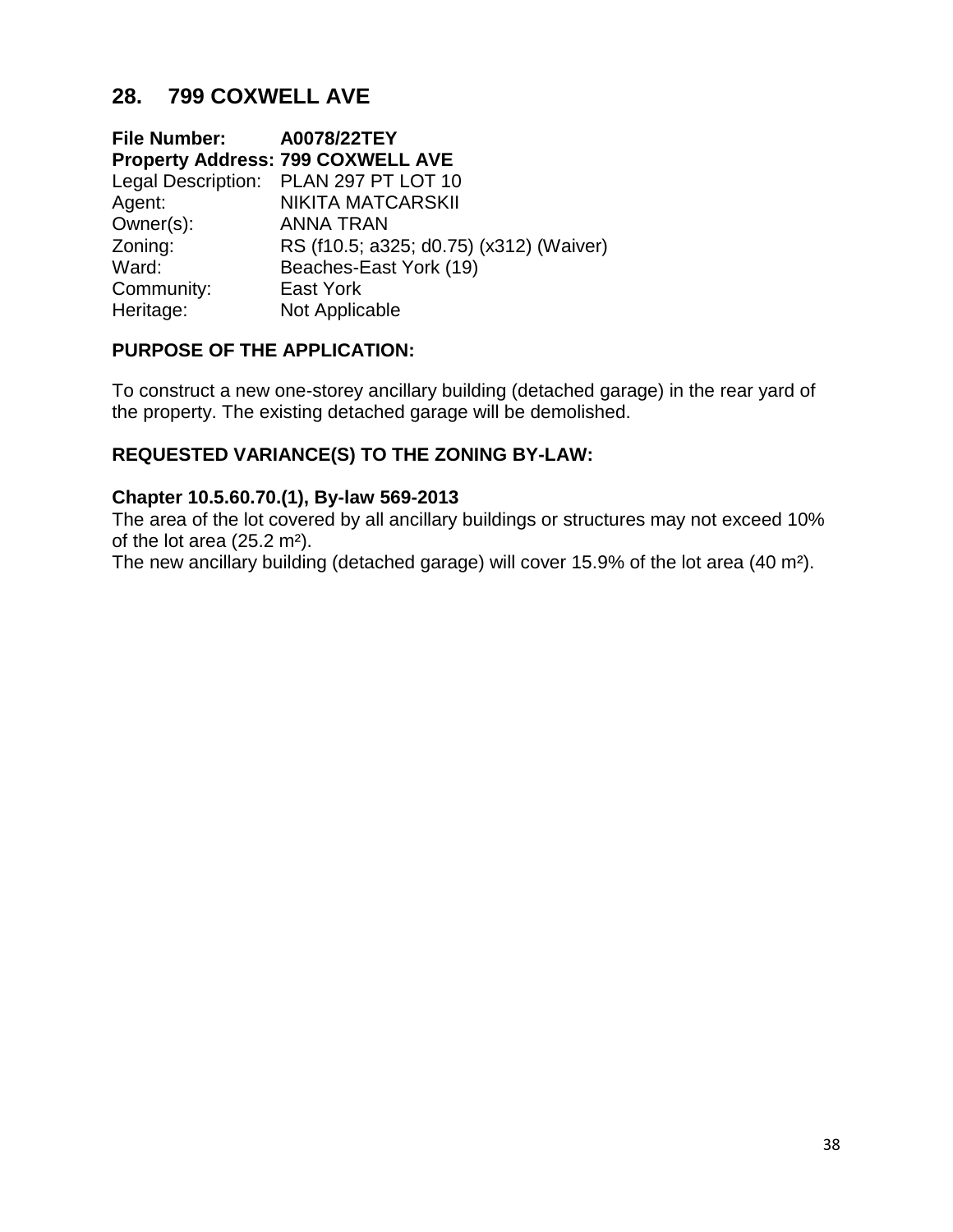# **29. 12 LANKIN BLVD**

**File Number: A0079/22TEY Property Address: 12 LANKIN BLVD**  Legal Description: PLAN 3051 PT LOT 12 PT LOT 13 Agent: ALEX AKSELROD Owner(s): ANDREW HABER DENA HABER Zoning: RD(f9.0; a280; d0.45) & R 1A (ZZC) Ward: Toronto-Danforth (14) Community: East York Heritage: Not Applicable

## **PURPOSE OF THE APPLICATION:**

To alter the existing two-storey semi-detached dwelling by constructing a third storey addition.

## **REQUESTED VARIANCE(S) TO THE ZONING BY-LAW:**

#### **1. Chapter 10.20.40.10.(1)(A), By-law 569-2013**

The maximum permitted height of a building or structure is 8.5 m. The altered dwelling will have a height of 9.52 m.

#### **2. Chapter 10.20.40.10.(2)(B)(ii), By-law 569-2013**

The maximum permitted height of all side exterior main walls facing a side lot line is 7 m.

In this case, the height of the side exterior main wall facing a side lot line will be 9.2 m.

## **3. Chapter 10.20.40.40.(1)(A), By-law 569-2013**

The maximum permitted floor space index is 0.45 times the area of the lot  $(107.7 \text{ m}^2).$ 

The altered dwelling will have a floor space index equal to 0.7 times the area of the lot (166.4 m<sup>2</sup>).

#### **4. Section 7.2.3, By-law 6752**

The maximum permitted building height is 8.5 m. The altered dwelling will have a height of 9.52 m.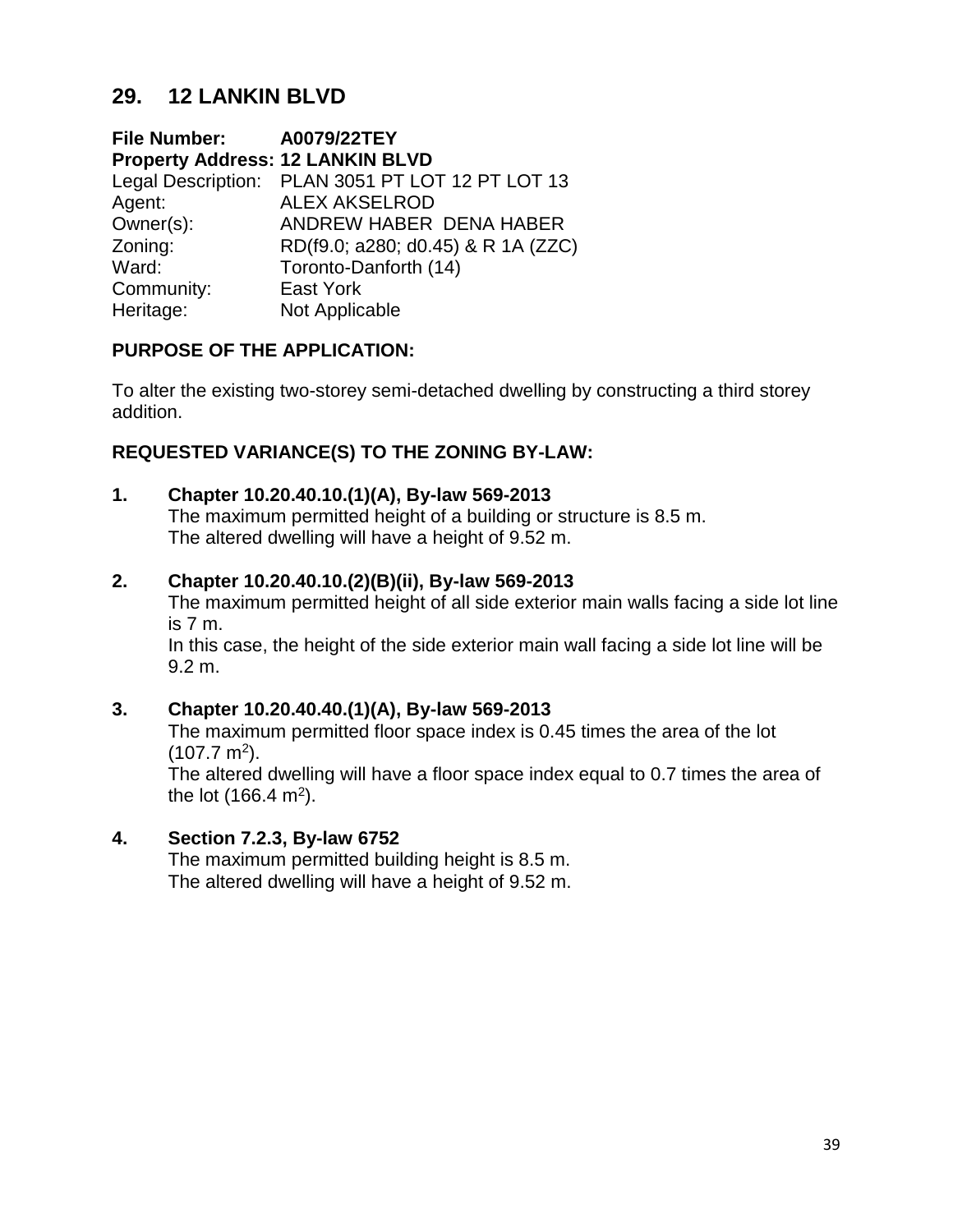# **30. 25 CURITY AVE**

**File Number: A0082/22TEY Property Address: 25 CURITY AVE**  Legal Description: PLAN 3683 PT BLK B Agent: SEAN RICHARDSON Owner(s): R O M CONTRACTORS LIMITED ROM CONTRACTORS INC Zoning: E 1.0 (x229) (Waiver) Ward: Beaches-East York (19) Community: East York Heritage: Not Applicable

### **PURPOSE OF THE APPLICATION:**

To install three new exterior liquid storage holding tanks on the property.

## **REQUESTED VARIANCE(S) TO THE ZONING BY-LAW:**

#### **Chapter 900.20.10.(229)(B), By-law 569-2013**

The maximum permitted lot coverage is 65% of the lot area (8,364.85 m<sup>2</sup>). In this case, the lot coverage will be  $68.4\%$  of the lot area  $(8,809.59 \text{ m}^2)$ .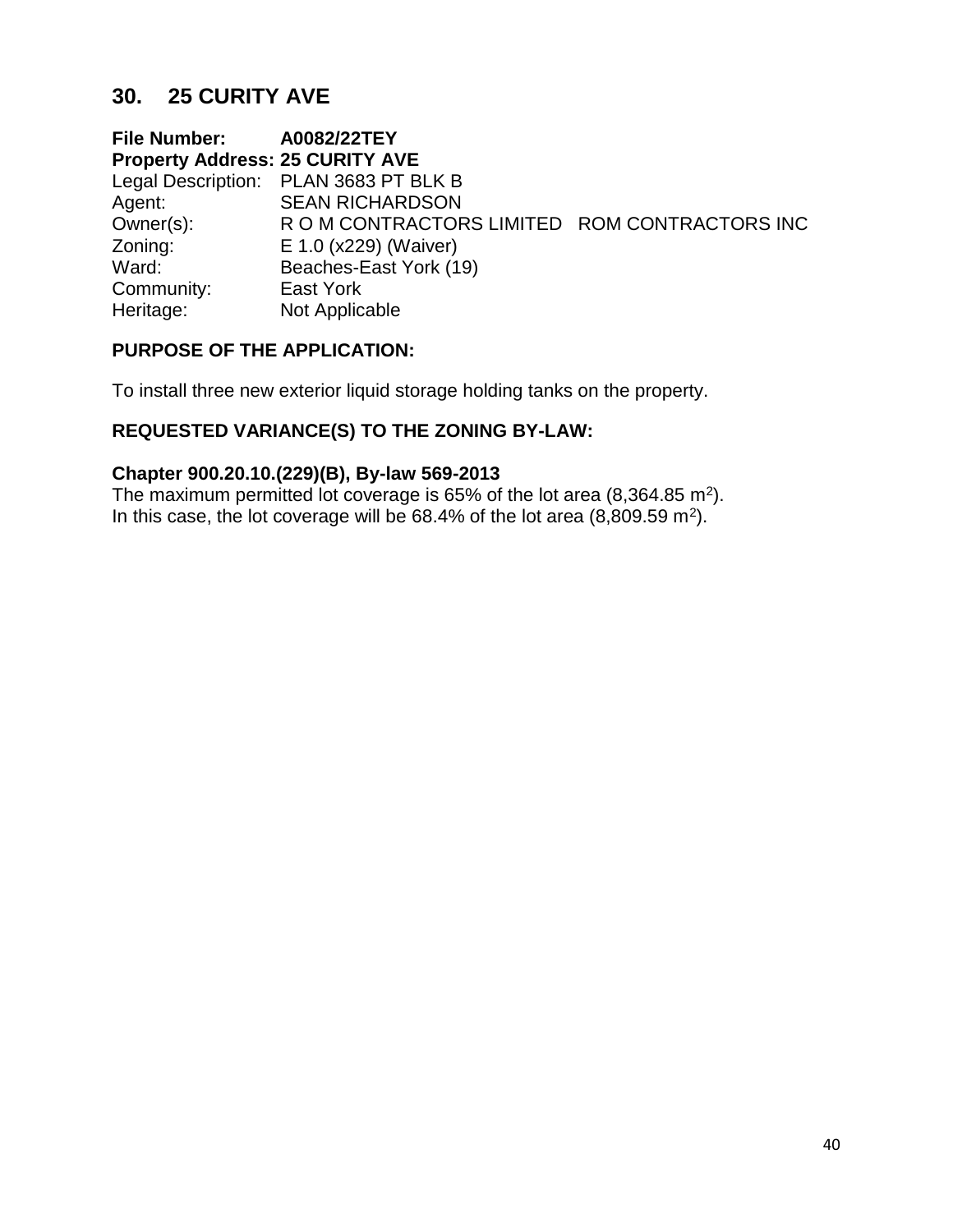# **31. 673 DANFORTH AVE**

**File Number: A0084/22TEY Property Address: 673 DANFORTH AVE**  Legal Description: PLAN 826 BLK A PT LOT 7 Agent: SAMER ABDELMALAK Owner(s): 2700614 ONTARIO INC. 2700614 ONTARIO INC. Zoning: CR 3.0 (c2.5; r2.5) SS2 (x2426) & MCR T3.0 C2.5 R2.5 (ZZC) Ward: Toronto-Danforth (14) Community: Toronto Heritage: Not Applicable

## **PURPOSE OF THE APPLICATION:**

To alter the existing two-storey mixed-use building by constructing: a rear second-storey addition; a third storey addition; a front and rear rooftop patio; and a rear staircase leading to the second and third levels. A total of four one-bedroom dwelling units will be installed within the building.

### **REQUESTED VARIANCE(S) TO THE ZONING BY-LAW:**

#### **1. Chapter 200.5.10.1.(1), By-law 569-2013**

Three parking spaces (two spaces for the tenants and one space for visitors) are required to be provided on-site.

In this case, no parking space will be provided on-site.

#### **2. Chapter 230.5.10.1.(5)(A), By-law 569-2013**

Bicycle parking space requirements for an apartment building and for the dwelling units in a mixed-use building, within Bicycle Zone 1 is a minimum of 1 bicycle parking spaces for each dwelling unit and allocated as 0.9 long-term bicycle parking space per dwelling unit and 0.1 short-term bicycle parking space per dwelling unit. Therefore, a total of four long-term bicycle parking spaces and one short-term bicycle parking space is required to be provided on-site. In this case, no long-term and short-term bicycle parking spaces will be provided on-site.

#### **3. Chapter 40.10.150.1.(1)(A), By-law 569-2013**

All waste and recyclable material must be stored in a wholly enclosed building. In this case, the waste and recyclable material storage area will not be located in a wholly enclosed building.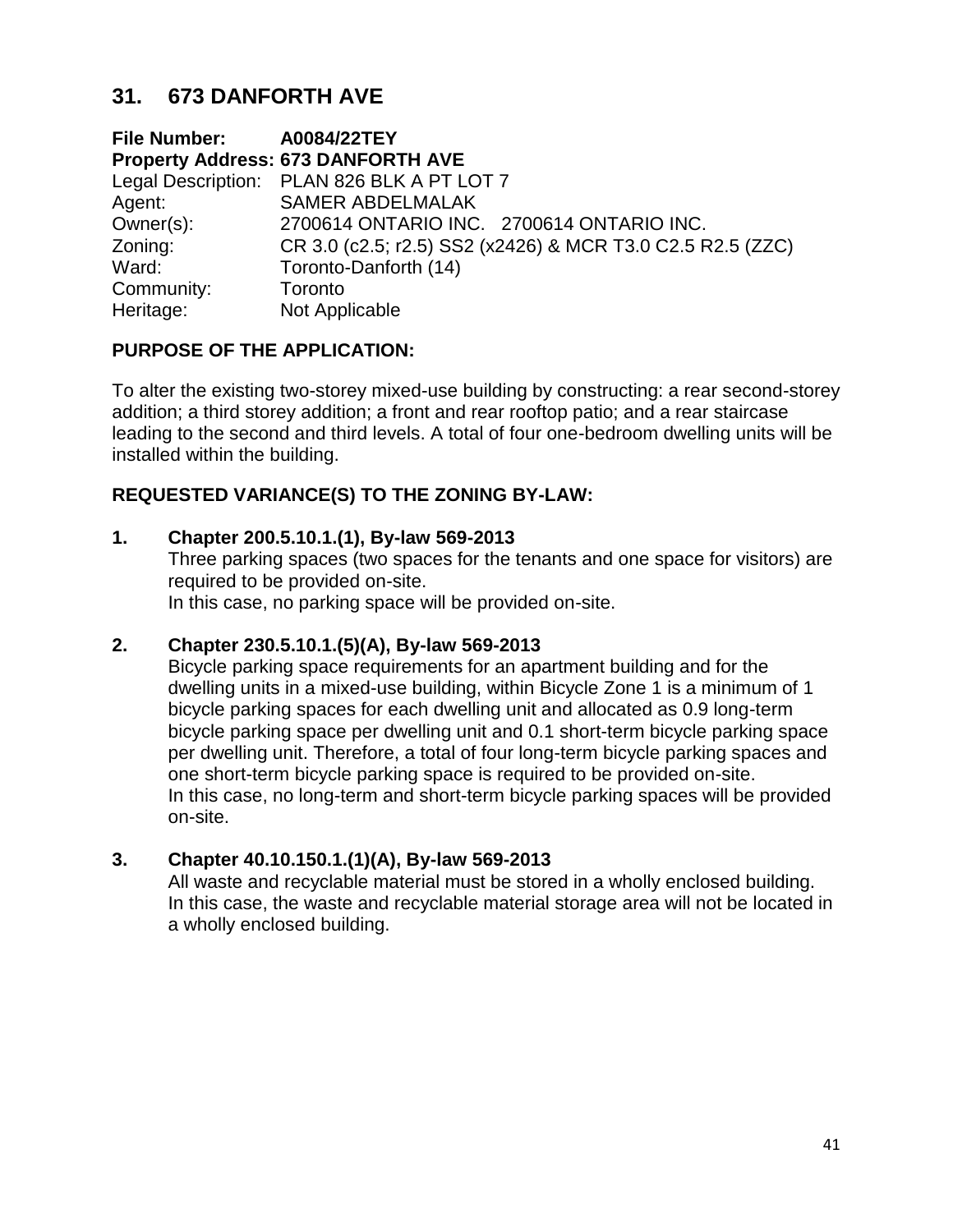# **32. 50 EARL GREY RD**

**File Number: A0085/22TEY Property Address: 50 EARL GREY RD** Legal Description: PLAN M183 N PT LOT 14 Agent: GRAHAM BARRETT Owner(s): NATHANIEL HOMES INC Zoning: R (d0.6) (x736)R (d0.6) (x736)(ZZC) Ward: Toronto-Danforth (14) Community: Toronto Heritage: Not Applicable

## **PURPOSE OF THE APPLICATION:**

To construct a new three-storey detached dwelling with a rear ground floor deck, a basement walkout, and front and rear third storey walkout terraces. Also, to install a rear yard parking pad, abutting the laneway.

## **REQUESTED VARIANCE(S) TO THE ZONING BY-LAW:**

### **1. Chapter 10.10.40.10.(2)(A)(i), By-law 569-2013**

The maximum permitted height of all front exterior main walls is 7.5 m. In this case, the height of the front exterior main walls will be 9.51 m.

### **2. Chapter 10.10.40.10.(2)(A)(ii), By-law 569-2013**

The maximum permitted height of all rear exterior main walls is 7.5 m. In this case, the height of the rear exterior main walls will be 9.51 m.

## **3. Chapter 10.10.40.40.(1)(A), By-law 569-2013**

The maximum permitted floor space index is 0.6 times the area of the lot  $(139.89 \text{ m}^2).$ 

The new dwelling will have a floor space index equal to 0.99 times the area of the lot  $(231.3 \text{ m}^2)$ .

#### **4. Chapter 10.10.40.70.(1), By-law 569-2013**

The minimum required front yard setback is 4.27 m. The new dwelling will be located 2.68 m from the front (east) lot line.

## **5. Chapter 10.10.40.70.(3)(A)(i), By-law 569-2013**

The minimum required side yard setback is 0.9 m. The new dwelling will be located 0.28 m from the side (north) lot line and 0.6 m from the side (south) lot line.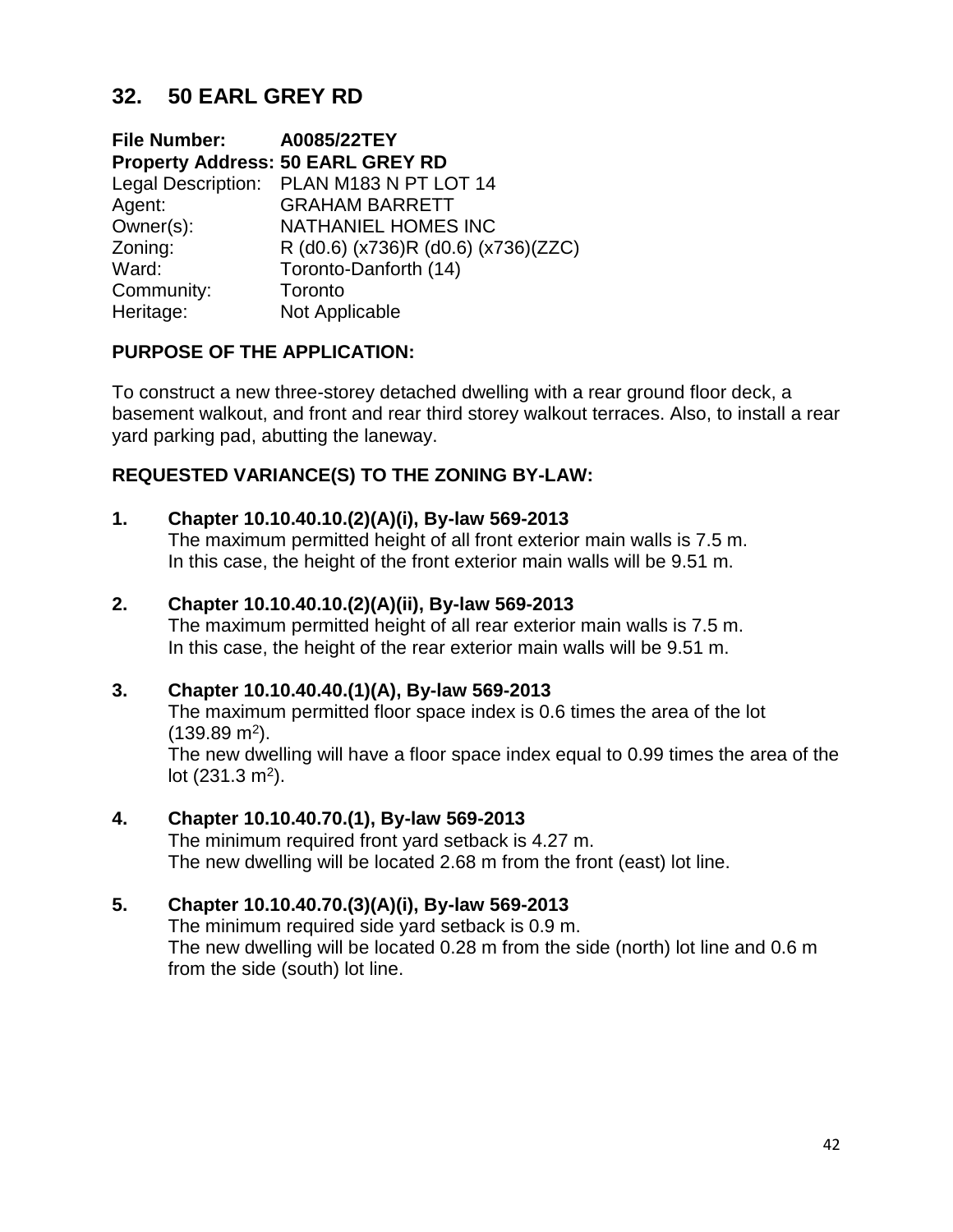# **33. 29 ARLINGTON AVE**

| <b>File Number:</b> | A0086/22TEY                               |
|---------------------|-------------------------------------------|
|                     | <b>Property Address: 29 ARLINGTON AVE</b> |
|                     | Legal Description: PLAN 1388 PT LOT 9     |
| Agent:              | <b>SABA AL MATHNO</b>                     |
| Owner(s):           | RAFFAELLE BASSO                           |
| Zoning:             | R (D0.6) (x730) (ZZC)                     |
| Ward:               | Toronto-St. Paul's (12)                   |
| Community:          | Toronto                                   |
| Heritage:           | Not Applicable                            |

## **PURPOSE OF THE APPLICATION:**

To alter the existing two-storey detached dwelling by constructing a two-storey rear addition with a ground floor deck and a second storey balcony. Also, to construct a secondary suite within the basement and to construct a one-storey ancillary building (detached garage).

## **REQUESTED VARIANCE(S) TO THE ZONING BY-LAW:**

## **1. Chapter 10.10.40.40.(1)(A), By-law 569-2013**

The maximum permitted floor space index is 0.6 times the area of the lot  $(112.14 \text{ m}^2).$ 

The altered dwelling will have a floor space index equal to 0.96 times the area of the lot  $(179.81 \text{ m}^2)$ .

## **2. Chapter 10.5.40.60.(6)(A), By-law 569-2013**

A bay window, or other window projection from a main wall of a building, which increases floor area or enclosed space and does not touch the ground, may encroach into a required front yard setback or rear yard setback a maximum of 0.75 m, if the window projections in total do not occupy more than 65% of the width of the front main wall or rear main wall at each storey.

In this case, the window projection at the front wall and will encroach 3.24 m into the required front yard setback.

## **3. Chapter 10.5.40.60.(7), By-law 569-2013**

Roof eaves may project a maximum of 0.9 m provided that they are no closer than 0.3 m to a lot line.

In this case, the roof structure (wall sweep) will be located 0.14 m from the side (south) lot line.

## **4. Chapter 10.5.40.60.(5)(A), By-law 569-2013**

An architectural feature on a building may encroach into a required building setback a maximum of 0.6 m, if it is no closer to a lot line than 0.3 m. In this case, the front wall architectural feature will encroach 3.14 m into the required front setback and will be located 0.2 m from the front (west) lot line.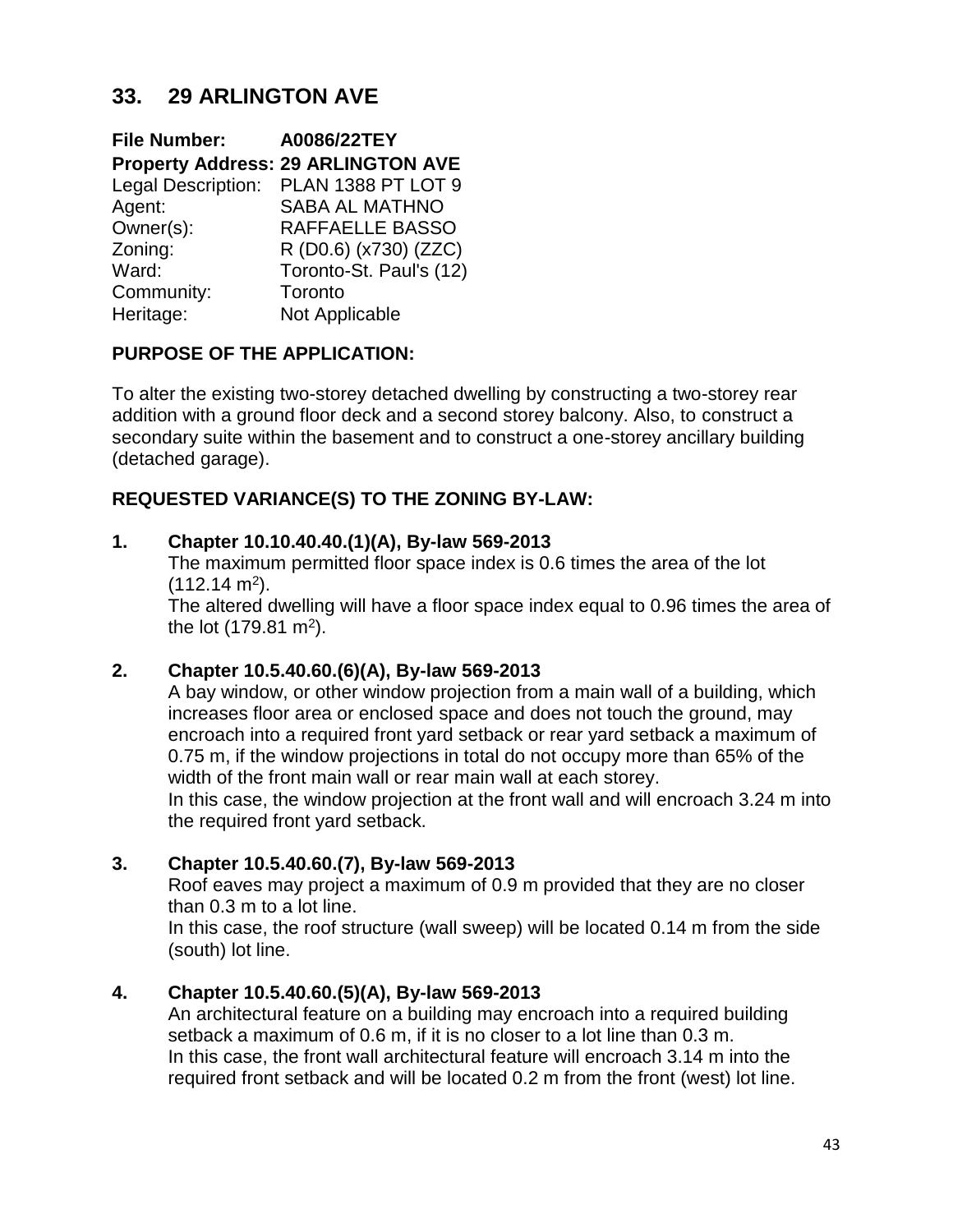## **5. Chapter 10.5.50.10.(3)(A), By-law 569-2013**

A minimum of 50% (36.32  $m^2$ ) of the rear yard must be in the form of soft landscaping. In this case,  $28\%$  (20.28 m<sup>2</sup>) of the rear yard will be maintained as soft

landscaping.

## **6. Chapter 10.5.60.60.(1), By-law 569-2013**

The eaves of a roof on an ancillary building may encroach into a building setback a maximum of 0.3 m, if the eaves are no closer to a lot line than 0.15 m. In this case, the detached garage roof structure (wall sweep) will be located 0.12 m from the side (north) lot line.

## **7. Chapter 10.10.60.20.(1), By-law 569-2013**

The minimum required side yard setback for a detached garage is 1 m. The ancillary building (detached garage) will be located 0.15 m from the side (north) lot line.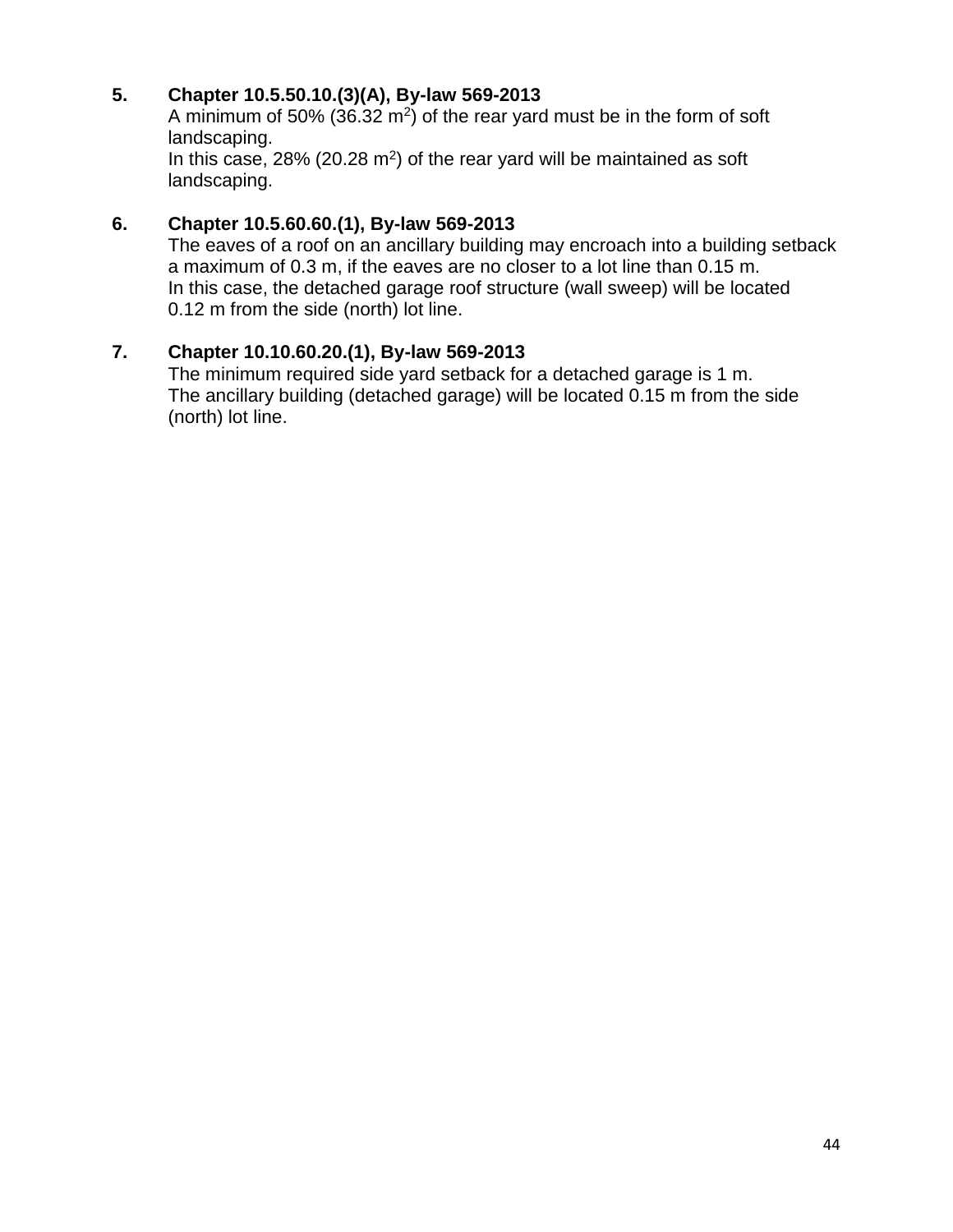# **34. 41 SALISBURY AVE**

**File Number: A0089/22TEY Property Address: 41 SALISBURY AVE**  Legal Description: PLAN 646 LOT 18 Agent: EPHREM PANO Owner(s): MELISSA MCLINTOCK EPHREM PANO Zoning: R (ZZC) Ward: Toronto Centre (13) Community: Toronto Heritage: Designated

## **PURPOSE OF THE APPLICATION:**

To alter the existing two-storey semi-detached dwelling by constructing a three-storey rear addition with a ground floor deck, a walkout basement and a third storey deck. Also to convert the attic into habitable space.

## **REQUESTED VARIANCE(S) TO THE ZONING BY-LAW:**

### **1. Chapter 10.10.40.40.(1)(A), By-law 569-2013**

The maximum permitted floor space index is 1 times the area of the lot  $(121.84 \text{ m}^2).$ 

The altered dwelling will have a floor space index equal to 1.64 times the area of the lot  $(200 \text{ m}^2)$ .

## **2. Chapter 10.5.50.10.(3)(B), By-law 569-2013**

A minimum of 25% (35.33  $m^2$ ) of the rear yard must be in the form of soft landscaping.

In this case, 15.17% (5.36  $m<sup>2</sup>$ ) of the rear yard will be maintained as soft landscaping.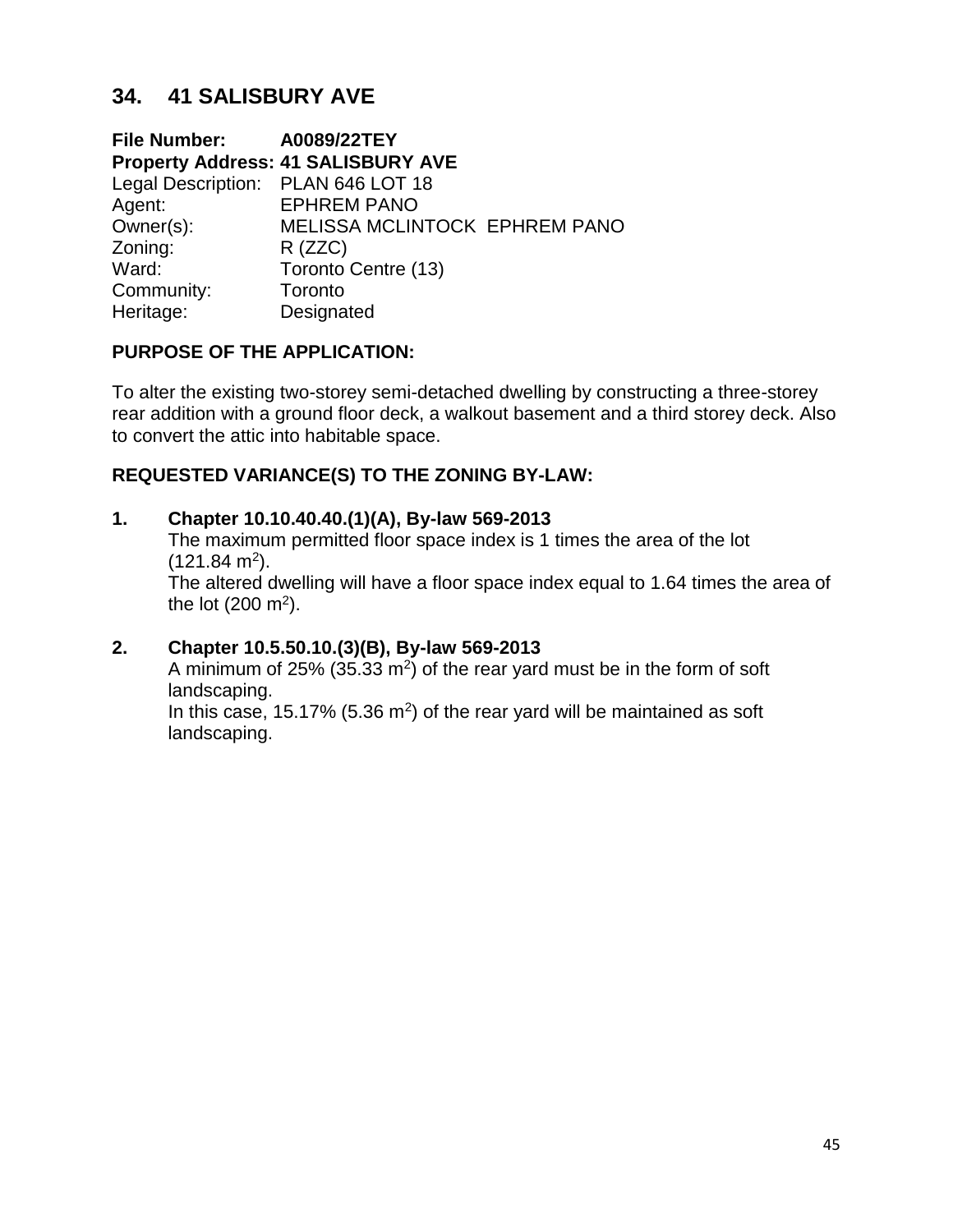## **The following applications will be heard at 4:00 p.m. or shortly thereafter:**

# **35. 124 HARCOURT AVE**

| File Number: A0090/22TEY |                                           |
|--------------------------|-------------------------------------------|
|                          | <b>Property Address: 124 HARCOURT AVE</b> |
|                          | Legal Description: PLAN 139E PT LOT B     |
| Agent:                   | <b>TOMASZ GORAL</b>                       |
| Owner(s):                | NORMAN YEUNG MANDY CARMEN YU              |
| Zoning:                  | R (d0.6) (x736) (ZZC)                     |
| Ward:                    | Toronto-Danforth (14)                     |
| Community:               | Toronto                                   |
| Heritage:                | Not Applicable                            |

#### **PURPOSE OF THE APPLICATION:**

To alter the existing two-and-one-half-storey detached dwelling by constructing a third storey addition. The existing one-storey rear siding addition will be maintained.

#### **REQUESTED VARIANCE(S) TO THE ZONING BY-LAW:**

#### **Chapter 10.10.40.40.(1)(A), By-law 569-2013**

The maximum permitted floor space index is 0.6 times the area of the lot (152.14 m<sup>2</sup>). The altered dwelling will have a floor space index equal to 0.82 times the area of the lot  $(207.92 \text{ m}^2).$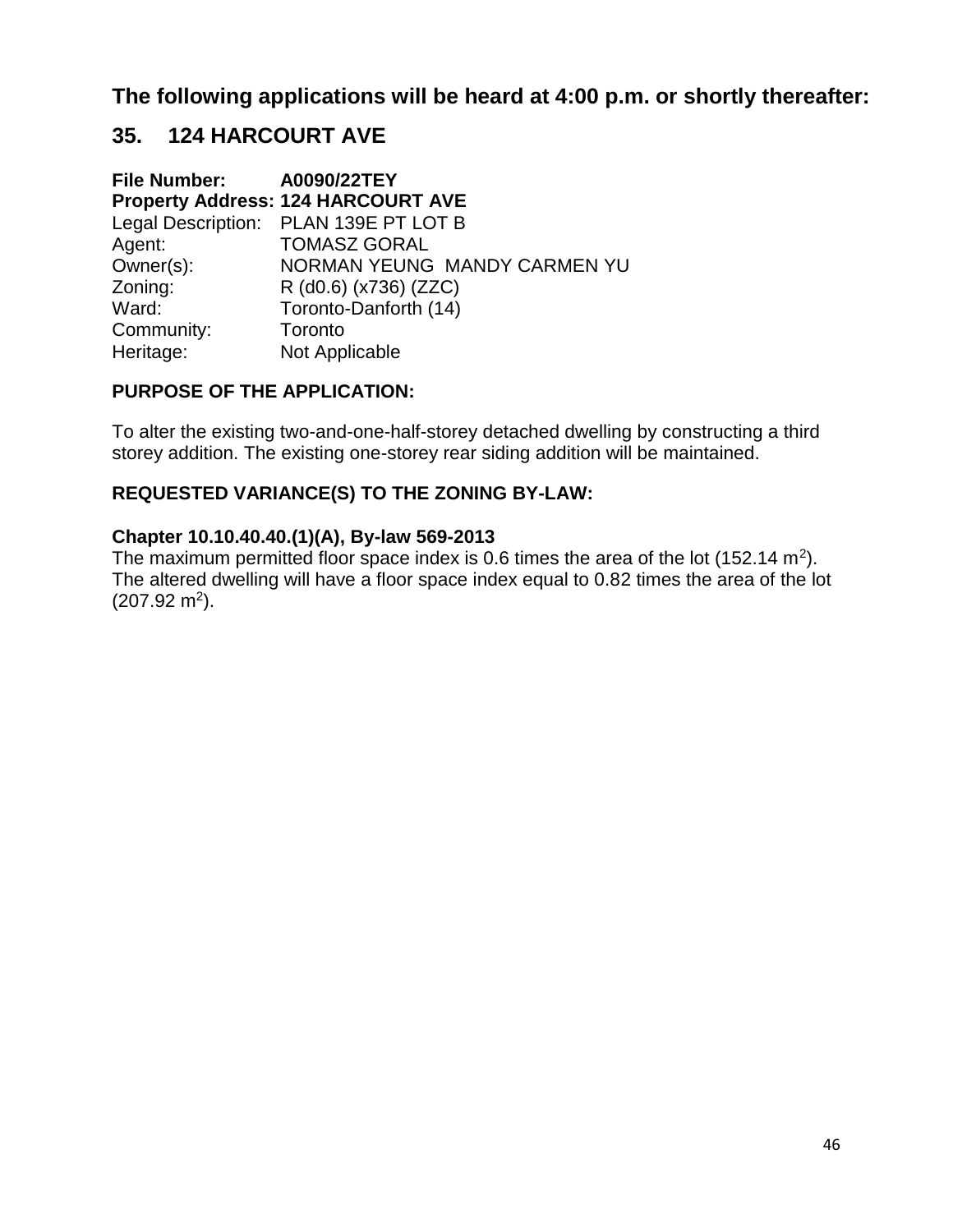# **36. 381 ASHDALE AVE**

**File Number: A0104/22TEY Property Address: 381 ASHDALE AVE**  Legal Description: PLAN 1345 PT LOT 66 Agent: ALEX AXELROD Owner(s): FANNY HENNEBO Zoning: R (d0.6) (x741) (ZZC) Ward: Toronto-Danforth (14) Community: Toronto Heritage: Not Applicable

## **PURPOSE OF THE APPLICATION:**

To alter the existing two-storey semi-detached dwelling by constructing a one-storey rear addition with a rear ground floor deck and a basement walkout.

### **REQUESTED VARIANCE(S) TO THE ZONING BY-LAW:**

#### **1. Chapter 10.10.40.40.(2)(B), By-law 569-2013**

If a lot in the R zone has a permitted maximum floor space index of 0.6 and has a detached house erected before October 15, 1953 the detached house may be enlarged by an addition to the rear of the building if no part of the addition is closer to the side lot line than the shortest distance between the existing side main wall of the building and the same side lot line (0.5 m). The altered dwelling will be located 0.47 m from the side (north) lot line.

#### **2. Chapter 10.10.40.30.(1)(A), By-law 569-2013**

The maximum permitted building depth is 17 m. The altered dwelling will have a depth of 19.69 m.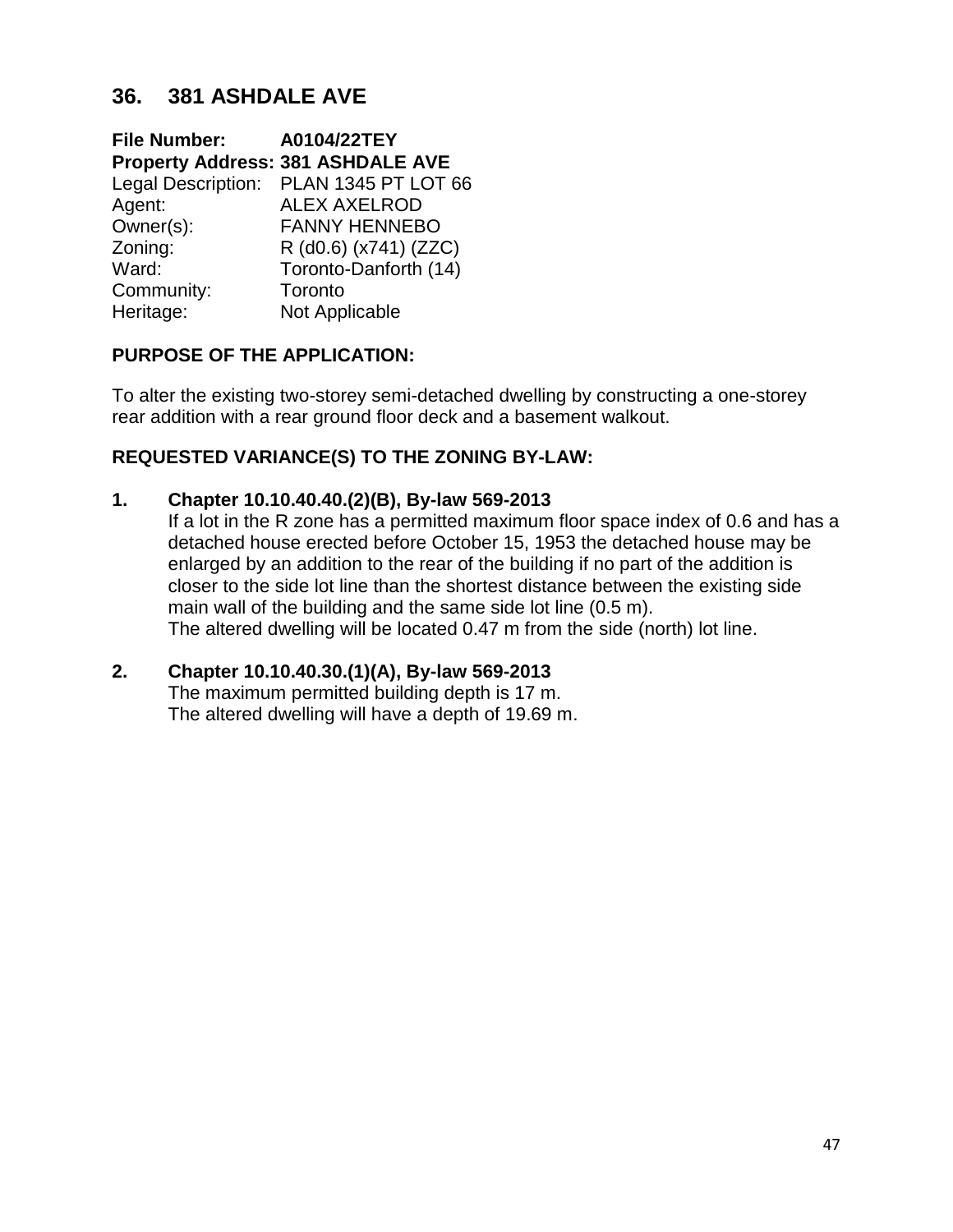# **37. 15 ELM GROVE AVE**

**File Number: A0106/22TEY Property Address: 15 ELM GROVE AVE** Legal Description: PLAN 418 BLK E PT LOT 11 Agent: DEEPAK KHULLAR Owner(s): 15 ELM GROVE INC Zoning: RD (f15.0; d0.6)(x1438)(ZZC) Ward: Parkdale-High Park (04) Community: Toronto Heritage: Not Applicable

## **PURPOSE OF THE APPLICATION:**

To construct four secondary suites and to maintain one primary suite, within the existing two-and-one-half-storey detached dwelling, for a total of 5 residential units. Also, to provide three parking pads at the rear of the property, abutting the laneway.

## **REQUESTED VARIANCE(S) TO THE ZONING BY-LAW:**

### **1. Chapter 150.10.40.40.(1), By-law 569-2013**

The interior floor area of all secondary suites must be no more than 45% of the interior floor area of the dwelling unit within which it is located (143.9 m<sup>2</sup>). The interior floor area of all secondary suites will equal 61% of the interior floor area of the dwelling unit within which it is located (196.5 m<sup>2</sup>).

## **2. Chapter 10.5.80.10.(7), By-law 569-2013**

A maximum of two parking spaces are permitted outside in the rear yard. In this case, three parking spaces will be located in the rear yard.

## **3. Chapter 10.5.100.1.(2)(B), By-law 569-2013**

A driveway that is not located in or does not pass through the front yard may be a maximum of 6 m wide.

In this case, the driveway will have a width of 9.6 m.

## **4. Chapter 200.5.10.1.(1), By-law 569-2013**

Four parking spaces are required to be provided on-site. Three parking spaces will be provided on-site.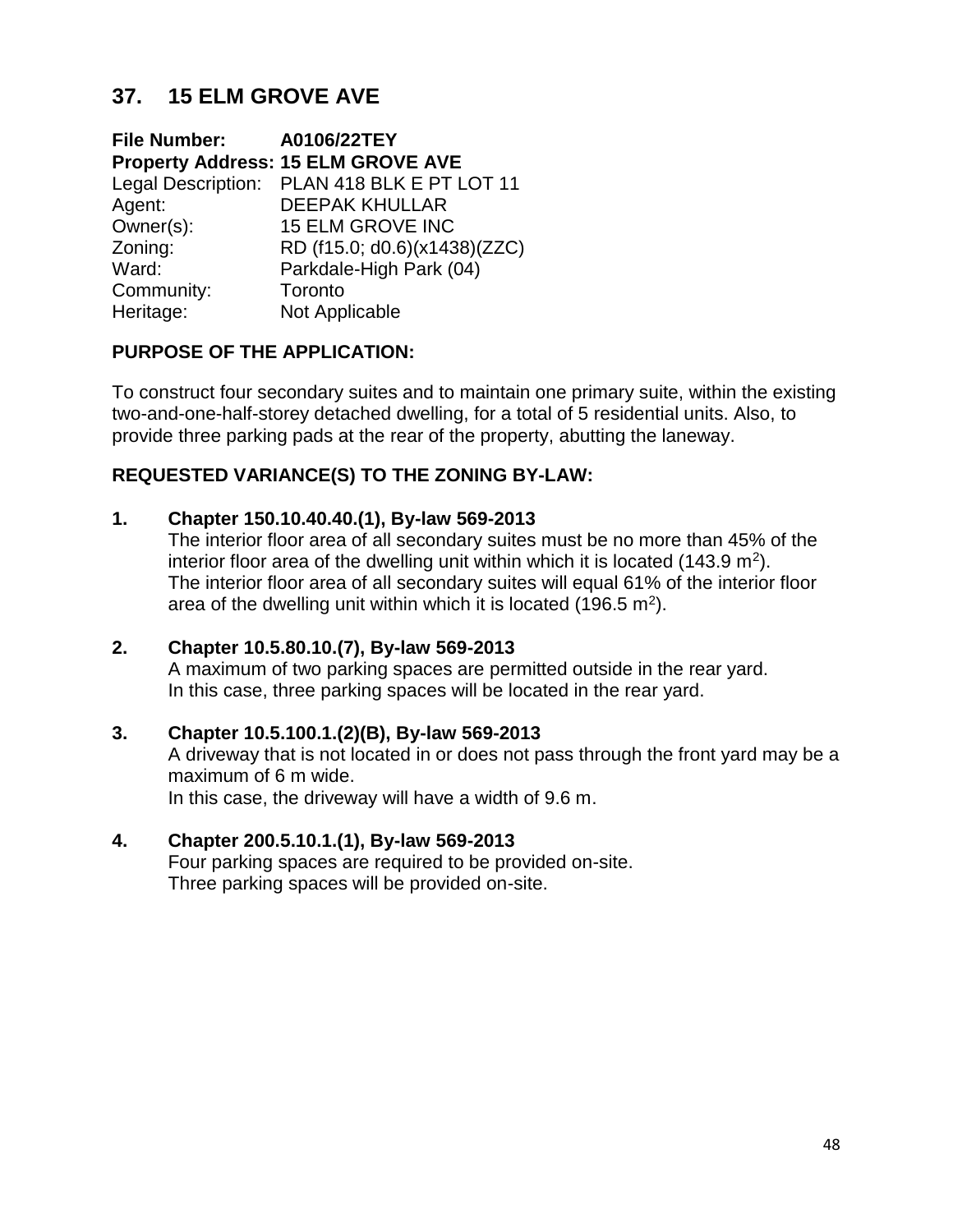# **38. 489 GLEBEHOLME BLVD**

**File Number: A0109/22TEY Property Address: 489 GLEBEHOLME BLVD**  Legal Description: PLAN 571E PT LOTS 103 & 104 Agent: WILLIAM HARRISON Owner(s): WILLIAM MILLER JULIE KLEIN Zoning: R (d0.6) (x322) (ZZC) Ward: Beaches-East York (19) Community: Toronto Heritage: Not Applicable

## **PURPOSE OF THE APPLICATION:**

To alter the existing two-storey semi-detached dwelling by constructing a one-storey front addition (partial enclosure of the existing front porch) and a two-storey rear addition.

## **REQUESTED VARIANCE(S) TO THE ZONING BY-LAW:**

### **1. Chapter 10.10.40.30.(1)(A), By-law 569-2013**

The maximum permitted building depth is 17 m. The altered dwelling will have a depth of 18.17 m.

#### **2. Chapter 10.10.40.40.(1)(A), By-law 569-2013**

The maximum permitted floor space index is 0.6 times the area of the lot (122.15 m²).

The altered dwelling will have a floor space index equal to 0.73 times the area of the lot (147.91 m²).

#### **3. Chapter 10.5.50.10.(1)(D), By-law 569-2013** A minimum of 75% (11.72 m²) of the front yard landscaping must be in the form

of soft landscaping. In this case, 36.08% (5.64 m²) of the front yard landscaping will be maintained as soft landscaping.

#### **4. Chapter 10.10.40.70.(1), By-law 569-2013**

The minimum required front yard setback is 4.58 m. The altered dwelling will be located 2.27 m from the front (north) lot line.

#### **5. Chapter 10.5.40.60.(3)(A)(ii), By-law 569-2013**

Exterior stairs providing pedestrian access to a building or structure may encroach into a required building setback if the stairs are no wider than 2 m. The front stairs will have a width of 2.42 m.

#### **6. Chapter 200.5.10.1.(1), By-law 569-2013**

One parking space is required to be provided on-site. In this case, no parking spaces will be provided on-site.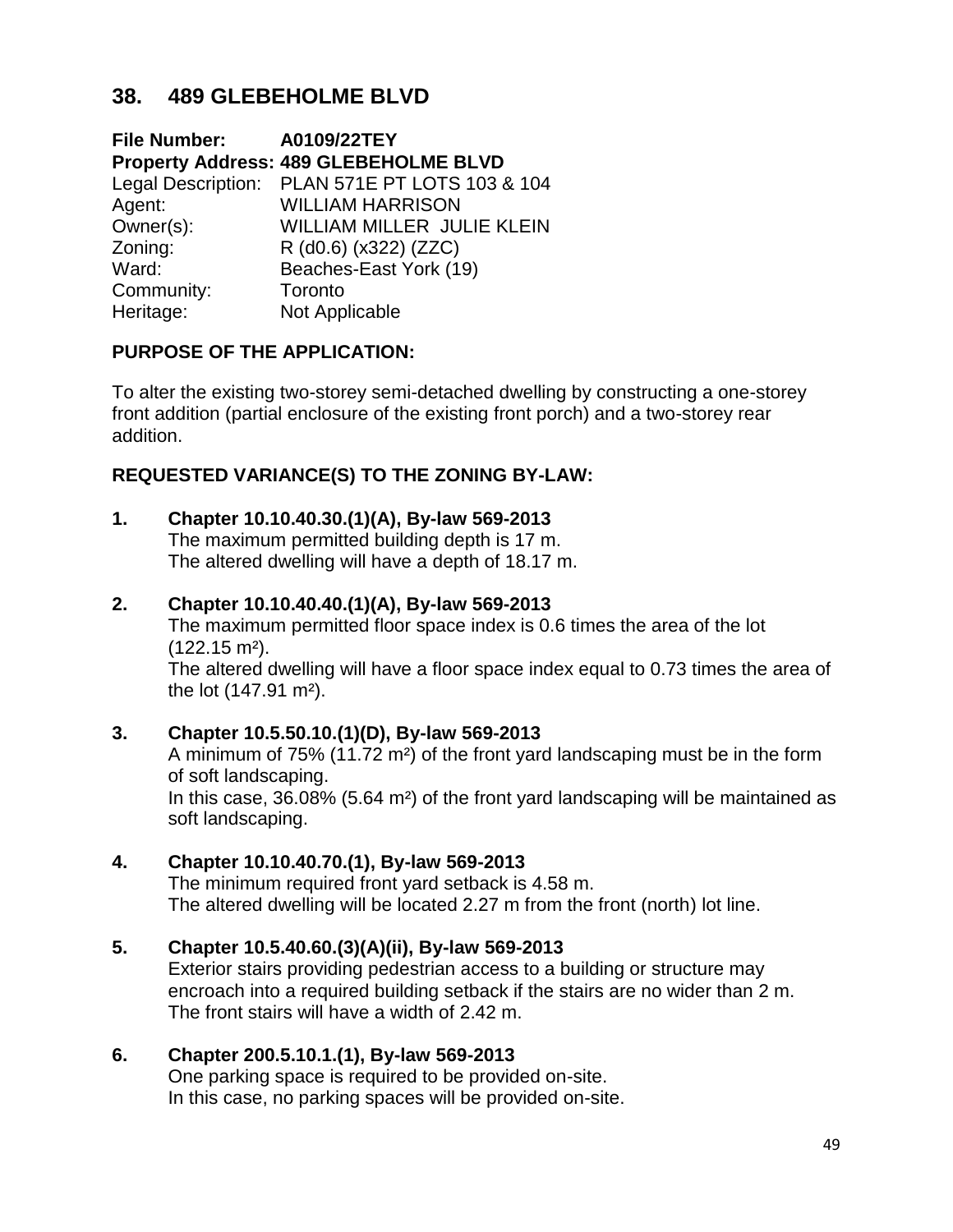## **39. 93 LYALL AVE**

**File Number: A0112/22TEY Property Address: 93 LYALL AVE**  Legal Description: PLAN M10 BLK 28 PT LOT 4 RP 66R27854 PART 1 Agent: MIKE DE OLIVEIRA Owner(s): ALEXANDRA EILEEN SCOTT JOEL ROBERT SCOTT Zoning: R (d0.6) & R2 Z0.6 (ZZC) Ward: Beaches-East York (19) Community: Toronto Heritage: Not Applicable

## **PURPOSE OF THE APPLICATION:**

To alter the existing two-storey detached dwelling by constructing a two-storey rear addition, a second storey front addition and a ground floor rear deck.

### **REQUESTED VARIANCE(S) TO THE ZONING BY-LAW:**

#### **1. Chapter 10.10.40.70.(1), By-law 569-2013**

The minimum required front yard setback is 10.93 m. The altered dwelling will be located 5.97 m from the front (north) lot line.

#### **2. Chapter 10.5.40.60.(2)(A), By-law 569-2013**

A canopy, awning or similar structure above a platform may encroach into a required building setback to the same extent as the platform it is covering if the platform meets the requirements of 2.5 m.

The roof will be over an existing platform and will encroach 6.72 m into the required front yard setback.

#### **3. Chapter 10.5.60.30.(1), By-law 569-2013**

An ancillary building or structure with a height greater than 2.5 m, or a gross floor area greater than 10 m2, must be at least 1.8 m from a residential building on the same lot.

The altered dwelling will be located 0.91 m from the existing ancillary building (garage) on the same lot.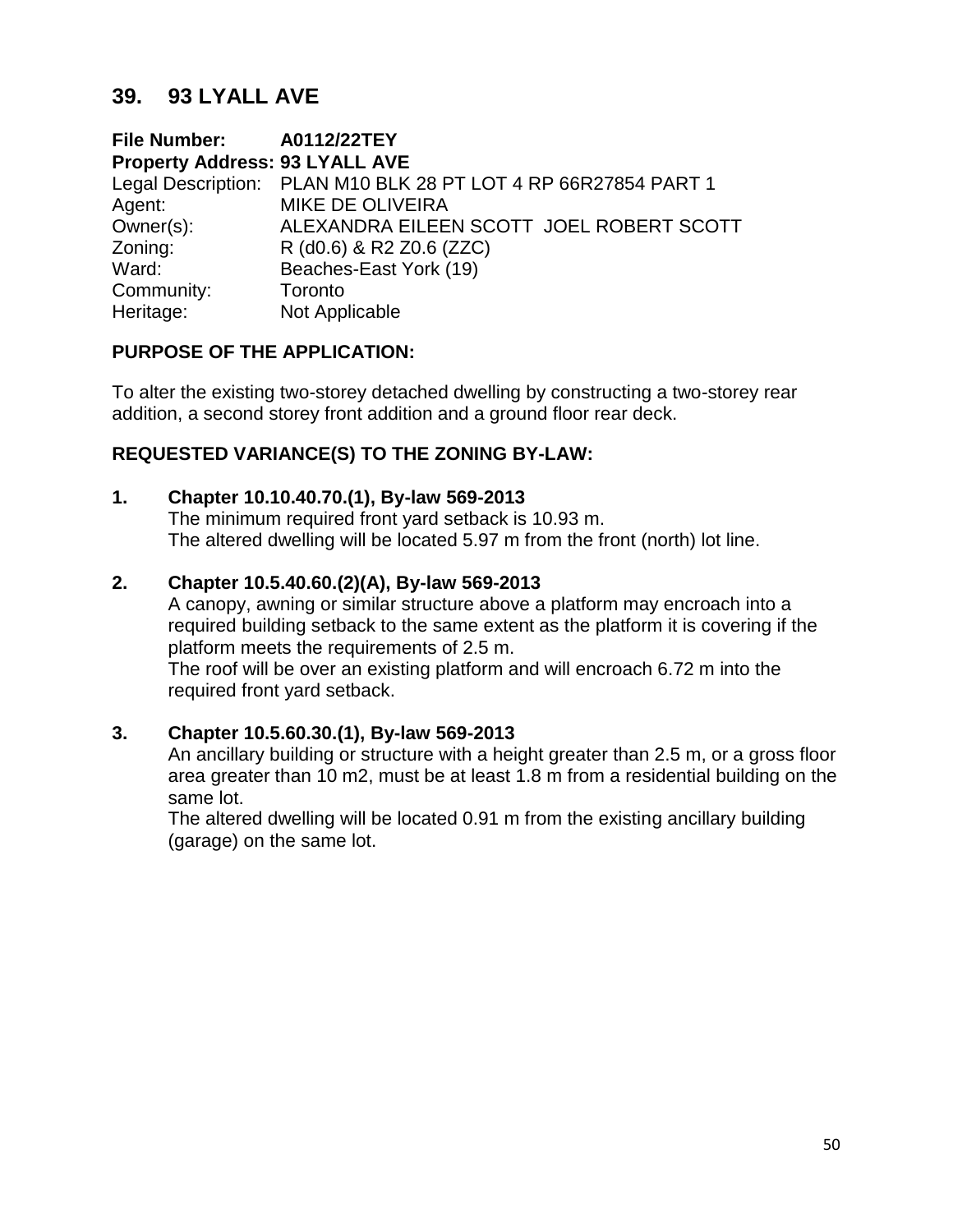# **40. 230 GAMBLE AVE**

| <b>File Number:</b>                     | A0139/22TEY                            |
|-----------------------------------------|----------------------------------------|
| <b>Property Address: 230 GAMBLE AVE</b> |                                        |
|                                         | Legal Description: PLAN M40 PT LOT 251 |
| Agent:                                  | <b>ALEX AXELROD</b>                    |
| Owner(s):                               | <b>SCOTT THORBURN</b>                  |
|                                         | <b>NORA THORBURN</b>                   |
| Zoning:                                 | RD (ZZC)                               |
| Ward:                                   | Toronto-Danforth (14)                  |
| Community:                              | <b>East York</b>                       |
| Heritage:                               | Not Applicable                         |

### **PURPOSE OF THE APPLICATION:**

To alter the existing two-storey detached dwelling by constructing a partial third storey addition.

## **REQUESTED VARIANCE(S) TO THE ZONING BY-LAW:**

## **Chapter 10.5.40.60.(7), By-law 569-2013**

Roof eaves may project a maximum of 0.9 m provided that they are no closer than 0.3 m to a lot line.

In this case, the eaves will be located 0 m from the side (west) lot line.